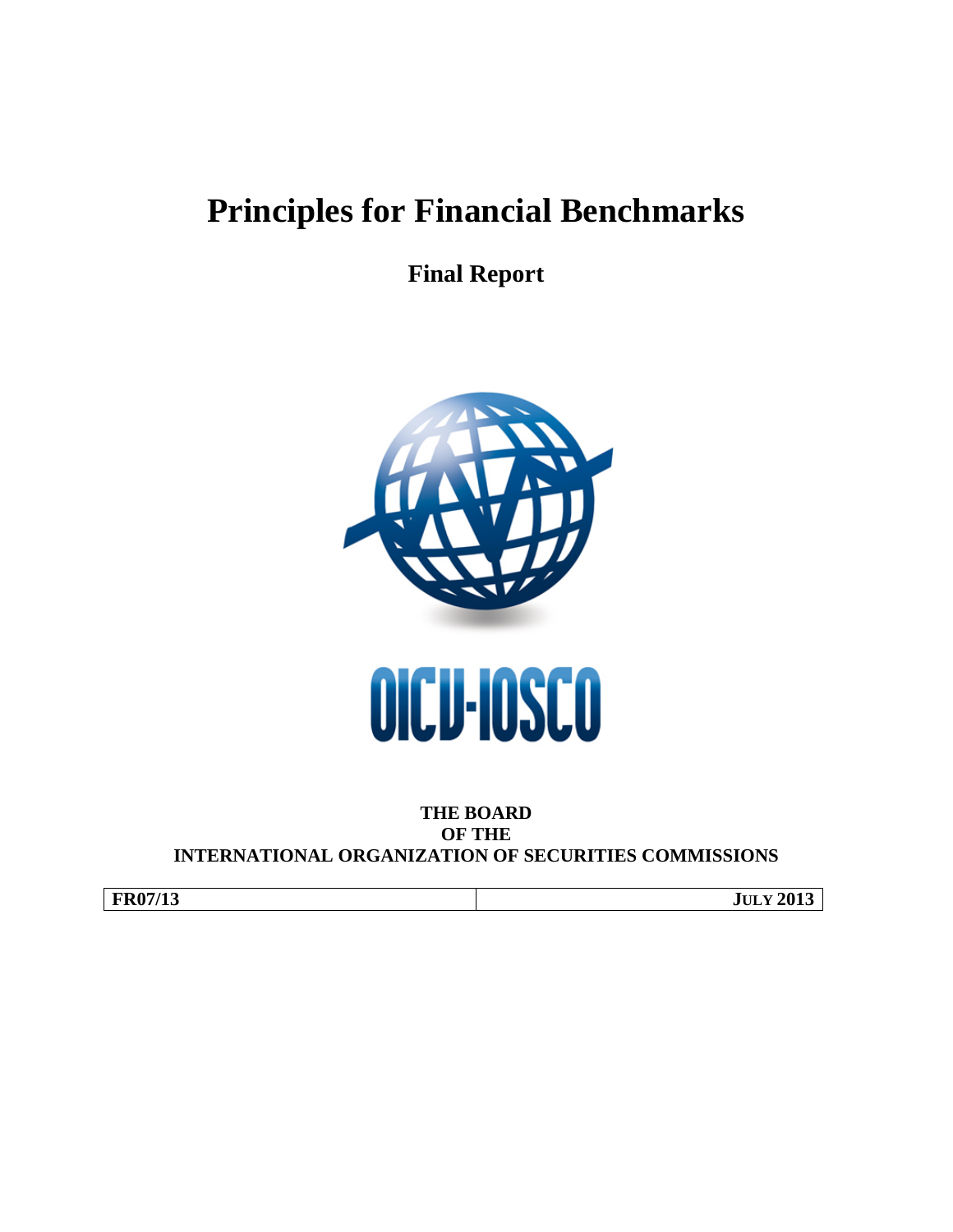Copies of publications are available from:

The International Organization of Securities Commissions website www.iosco.org © *International Organization of Securities Commissions 2013. All rights reserved. Brief excerpts may be reproduced or translated provided the source is stated.*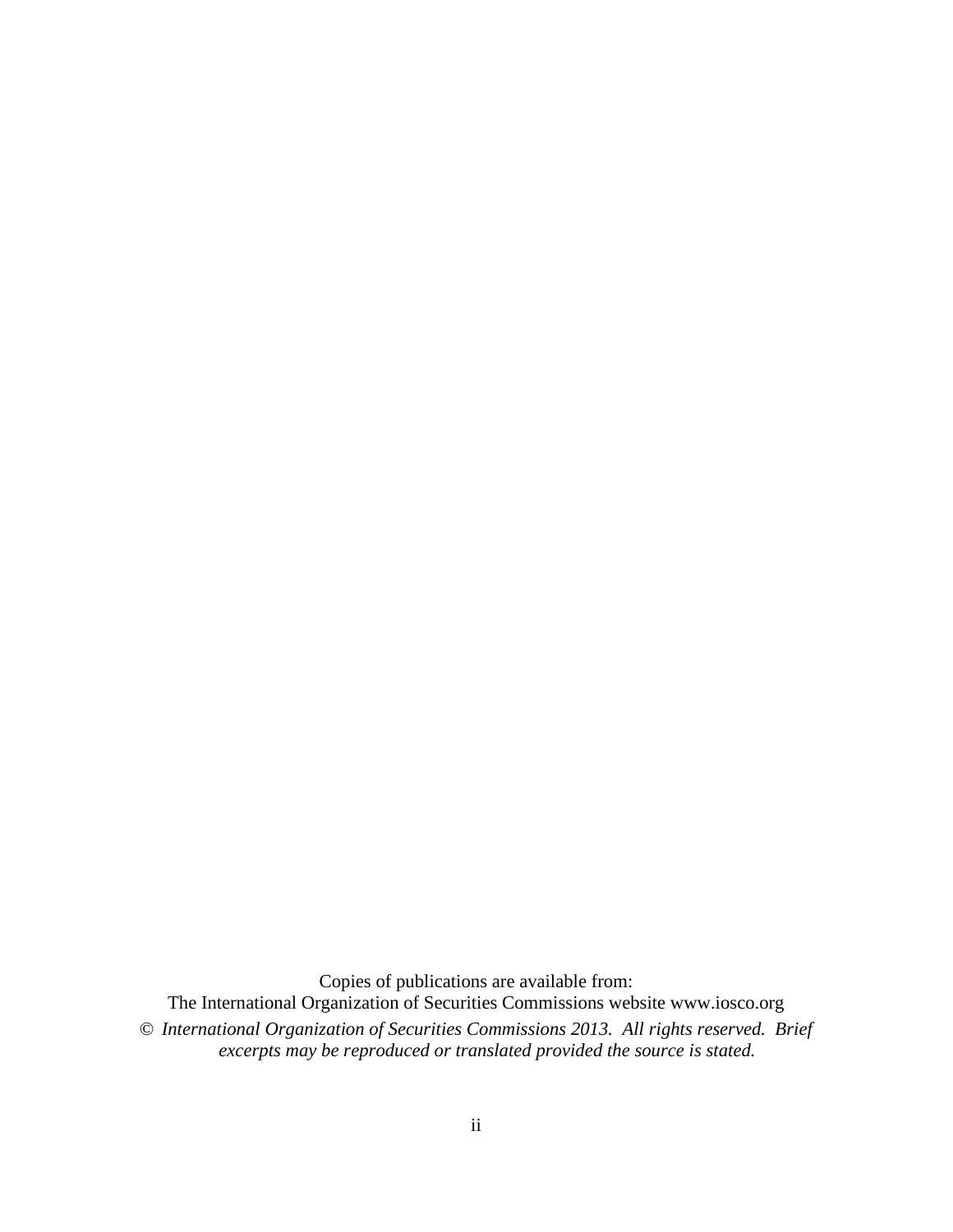## **Foreword**

The Board of the International Organization of Securities Commissions (IOSCO) has published this Final Report.

This Report, which has been prepared by the IOSCO Board Level Task Force on Financial Market Benchmarks (Task Force), sets out IOSCO's final Principles on Financial Benchmarks. This report also summarizes and discusses the comments received on a *Consultation Report: Principles for Financial Benchmarks*, 1 published by IOSCO on 16 April 2013.

Key terms are defined in the Glossary in Annex A.

## **Contents**

| <b>Chapter</b>   |                                                          | Page |
|------------------|----------------------------------------------------------|------|
| 1.               | <b>Introduction</b>                                      |      |
|                  |                                                          |      |
| $\overline{2}$ . | The Principles for Financial Benchmarks                  | 9    |
|                  |                                                          |      |
| 3.               | <b>Discussion of Consultation Feedback</b>               | 30   |
|                  |                                                          |      |
| Annex            |                                                          |      |
| A                | <b>Glossary of Terms</b>                                 | 35   |
| B                | <b>Feedback Statement</b>                                | 38   |
| $\mathbf C$      | <b>Guidance on Principle 9 Transparency of Benchmark</b> | 44   |

 <sup>1</sup> See CR04/13 *Principles for Financial Benchmarks, Consultation Report,* The Board of IOSCO, 16 April 2013, available at: http://www.iosco.org/library/pubdocs/pdf/IOSCOPD409.pdf.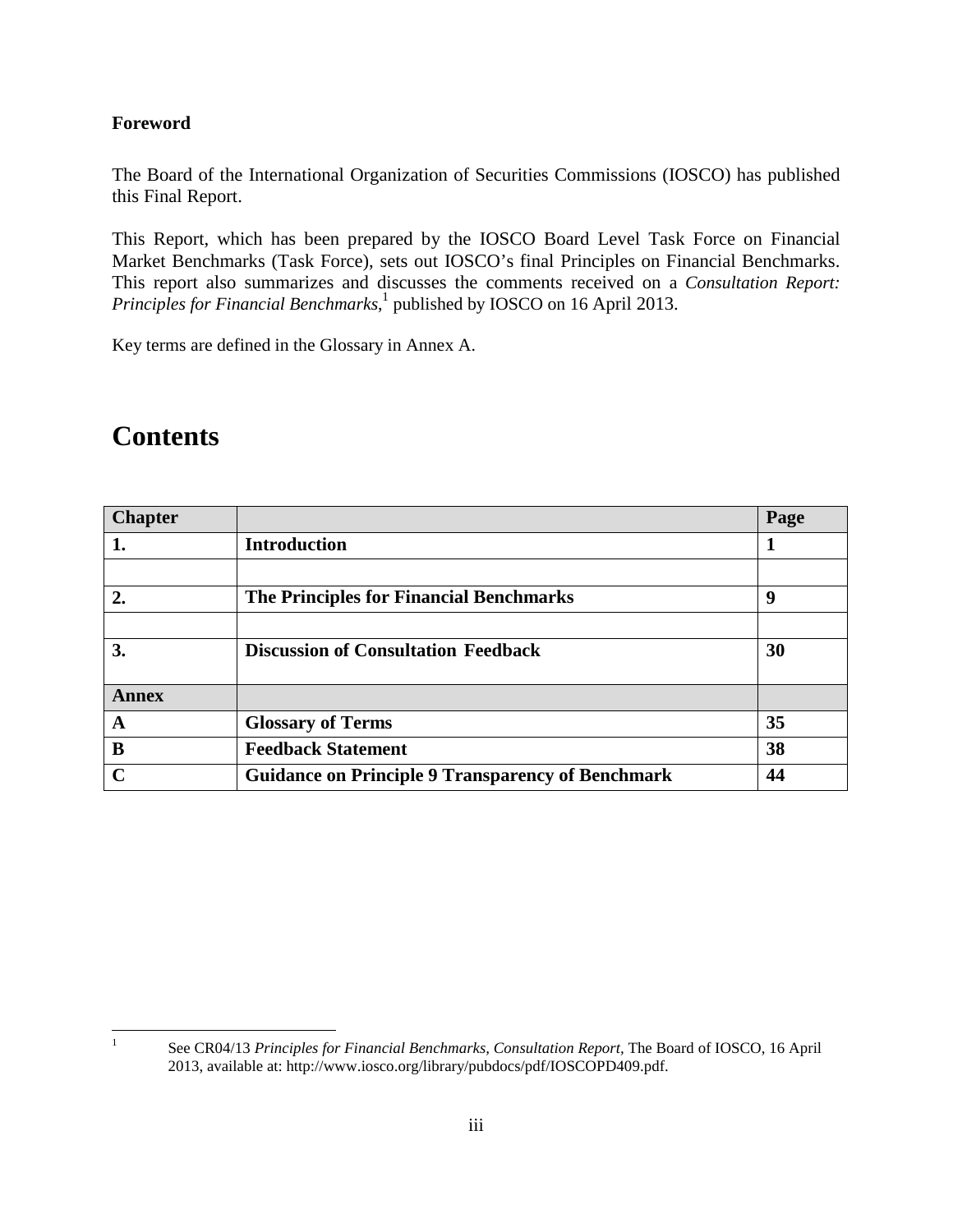## **Chapter 1 Introduction**

#### **Background**

On 16 April 2013 the International Organization of Securities Commissions published a *Consultation Report*: *Principles for Financial Benchmarks* <sup>2</sup> (April Consultation Report), which requested comments from the public on proposed final Principles for Financial Benchmarks. The principles were developed by IOSCO's Board Level Task Force on Financial Market Benchmarks. The IOSCO Board created the Task Force in light of investigations and enforcement actions regarding attempted manipulation of major interest rate Benchmarks<sup>3</sup>. Those investigations and enforcement actions raised concerns over the fragility of certain Benchmarks – in terms of both their integrity and their continuity of provision - that has the

 <sup>2</sup> *Principles for Financial Benchmarks,* IOSCO, April 2013, supra fn No 1

<sup>&</sup>lt;sup>3</sup> Japan Financial Services Agency (JFSA) took administrative action against RBS Securities Japan Limited (12 April 2013): http://www.fsa.go.jp/en/news/2013/20130412.html

US Commodity Futures Trading Commission (CFTC) Order against UBS AG and UBS Securities Japan Co. Ltd to pay a \$700 million penalty to settle charges of manipulation, attempted manipulation and false reporting of certain global benchmark interest rates (19 December 2012): http://www.cftc.gov/PressRoom/PressReleases/pr6472-12 and

http://www.cftc.gov/ucm/groups/public/@lrenforcementactions/documents/legalpleading/enfubsorder1219 12.pdf

UK Financial Services Authority (FSA), fined UBS AG £160 million for significant failings in relation to the London Interbank Offered Rate (LIBOR) and the Euro Interbank Offered Rate (EURIBOR) (19 December 2012: http://www.fsa.gov.uk/library/communication/pr/2012/116.shtml and http://www.fsa.gov.uk/static/pubs/final/ubs.pdf

Swiss Financial Market Supervisory Authority (FINMA) ordered UBS AG to disgorge CHF 59 million in profits to the Swiss Confederation for seriously violating financial market legislation in connection with the submission of interest rates, particularly LIBOR (19 December 2012): http://www.finma.ch/e/aktuell/Pages/mm-ubs-libor-20121219.aspx

US CFTC Order against Barclays PLC, Barclays Bank PLC and Barclays Capital Inc. to pay a \$200 million penalty for attempted manipulation of and false reporting concerning LIBOR and EURIBOR (27 June 2012): http://www.cftc.gov/PressRoom/PressReleases/pr6289-12 and http://www.cftc.gov/ucm/groups/public/@lrenforcementactions/documents/legalpleading/enfbarclaysorder 062712.pdf

UK FSA fined Barclays Bank PLC £59.5 million for misconduct relating to LIBOR and EURIBOR (27 June 2012): http://www.fsa.gov.uk/library/communication/pr/2012/070.shtml and http://www.fsa.gov.uk/static/pubs/final/barclays-jun12.pdf.

JFSA took administrative action against UBS Securities Japan Ltd and UBS AG, Japan branches, (16 December 2011): http//www.fsa.go.jp/en/news/2011/20111216-3.html

JFSA took administrative action against Citigroup Global Market Japan Inc. (16 December 2011): http://www.fsa.go.jp/en/news/2011/20111216-2.html

JFSA took administrative action against Citibank Japan Ltd. (16 December 2011): http://www.fsa.go.jp/en/news/2011/20111216-1.html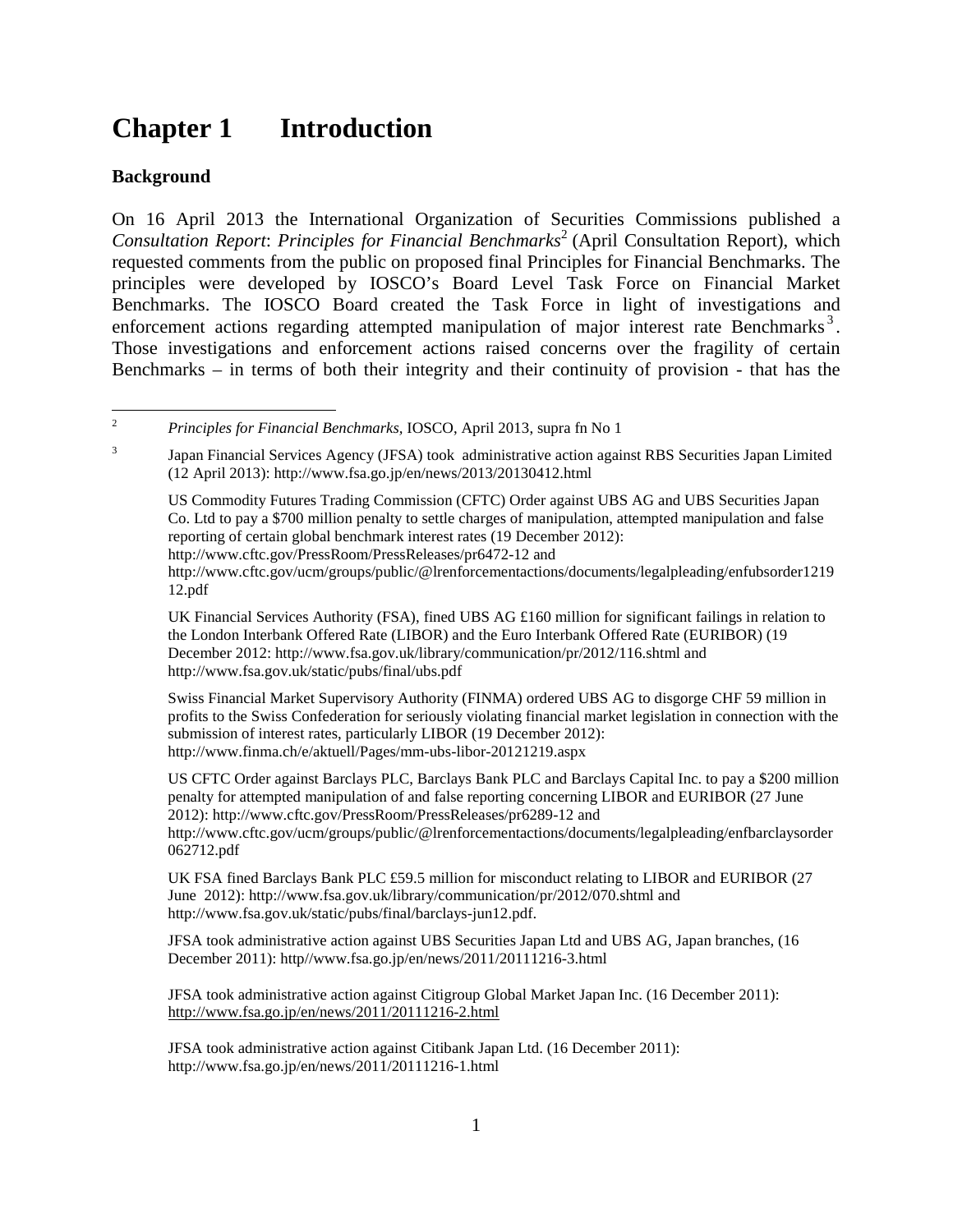potential to undermine market confidence potentially harming both investors and the real economy.

The April Consultation Report was informed by the comments received to IOSCO's initial Consultation Report in January 2013 (January Consultation Report), <sup>4</sup> as well as by comments received at stakeholder meetings on 21 February 2013 at the Financial Services Authority (FSA) (the predecessor organisation to the UK Financial Conduct Authority (FCA) in London and on 26 February 2013 at the US Commodity Futures Trading Commission (CFTC).

During the course of this work, the Task Force also has taken into consideration the related work undertaken within a variety of regulatory and industry fora. These include:

#### **Regulatory Work streams:**

- The IOSCO *Principles for Oil Price Reporting Agencies* (PRA Principles) which was undertaken by IOSCO Committee 7 on Commodity Futures Markets;
- Significant reviews of domestic interbank Benchmarks, notably the CFTC *UBS Order*, the CFTC *Barclays Order <sup>5</sup>* and FSA Order, and *The Wheatley Review of LIBOR: final report*; 6
- The European Commission's Consultation on the *Regulation of Indices*;<sup>7</sup>
- The European Securities and Markets Authority/European Banking Authority's *Principles for Benchmark-Setting Processes in the EU*; <sup>8</sup> and
- The Bank for International Settlements' Board of Governors Economic Consultative Committee report.<sup>9</sup>

#### **Industry Work streams:**

 <sup>4</sup> CR01/13 *Financial Benchmarks: Consultation Report*, Report of the IOSCO Board 10 Jan. 2013: http://www.iosco.org/library/pubdocs/pdf/IOSCOPD399.pdf

<sup>5</sup> See *Principles for Financial Benchmarks,* IOSCO, April 2013, supra fn No 1

<sup>6</sup> *The Wheatley Review of LIBOR: Final Report* (Sept 2012): http://cdn.hmtreasury.gov.uk/wheatley\_review\_libor\_finalreport\_280912.pdf

<sup>7</sup> European Commission, consultation document on *The Regulation of Indices: a Possible Framework for the Regulation of the Production and Use of Indices serving as Benchmarks in Financial and other Contracts* (5 September – 29 November 2012): http://ec.europa.eu/internal\_market/consultations/2012/benchmarks\_en.htm

<sup>8</sup> European Securities and Markets Authority (ESMA) and European Banking Authority (EBA), *Principles for Benchmarks-Setting Processes in the EU*, ESMA/2013/658 (5 June 2013 : http://eba.europa.eu/documents/10180/217545/2013-658+ESMA-EBA+Principles+on+Benchmarks+Final+Report.pdf

<sup>&</sup>lt;sup>9</sup> See press release: http://www.bis.org/press/wnew.htm and Bank for International Settlements report *Towards better reference rate practices: a central bank perspective (*18 March 2013): http://www.bis.org/publ/othp19.pdf.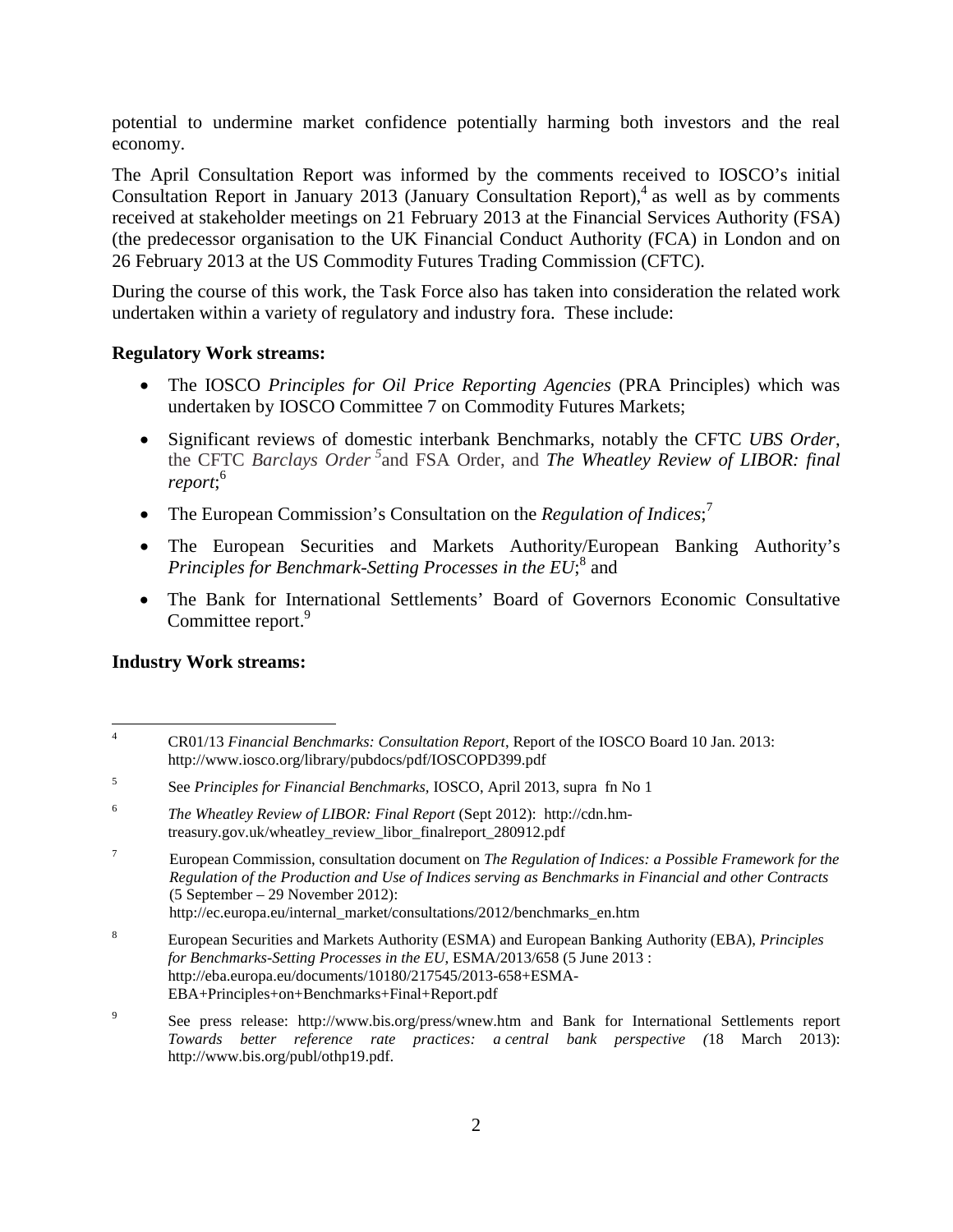- Best practice standards for conducting Benchmark price assessments issued by the Global Financial Markets Association (GFMA);<sup>10</sup> and
- The proposal by Argus Media, ICIS and Platts for a price reporting code for independent price reporting agencies (IPRO).<sup>11</sup>

## **Objective of IOSCO's Work on Benchmarks**

As stated in the January Consultation Report, IOSCO's objective is to create an overarching framework of Principles for Benchmarks used in financial markets<sup>12</sup>. Specifically, the IOSCO Board seeks to articulate policy guidance and principles for Benchmark-related activities that will address conflicts of interest in the Benchmark-setting process, as well as transparency and openness when considering issues related to transition.

To inform this work, IOSCO's Task Force initially reviewed a selection of Benchmarks, representing a number of asset classes in different jurisdictions. That review, as well as IOSCO's consideration of Benchmark issues in the context of oil price reporting agencies and in work being conducted in other fora, helped identify certain broad, generic risks to the credibility of Benchmarks arising from vulnerabilities in the Benchmarks' Methodology, transparency and governance arrangements.13

As discussed in both consultation reports, these risks arise from incentives stemming from conflicts of interests, which may be amplified when Expert Judgement is used in Benchmark determinations. The following factors should be taken into account when assessing the risk of a Benchmark:

- 1. Submissions to Benchmarks: As described in the January Consultation Report, there are a variety of methods by which different forms of data are developed, collected and transmitted to Administrators. The Submission process may create additional vulnerabilities to the determination process if not addressed by appropriate controls and policies. For example, there may be conflicts of interests in and incentives to manipulate the determination process where the Submitters are also Market Participants with stakes in the level of the Benchmarks. Furthermore, there may be other conflicts of interests and opportunities for manipulative conduct created by the possibility of voluntary and/or selective Submissions, the varied composition of Submitters, and discretion in the selection of data to be submitted.
- 2. Content and transparency of Methodologies: If the procedures and policies concerning the Methodology do not contain adequate detail, the ability of Stakeholders to evaluate

 <sup>10</sup> Global Financial Markets Association (GFMA), *Principles for Financial Benchmarks* (November 2012) and

GFMA *Updated Principles for Financial Benchmarks* (November 2012)

<sup>11</sup> *The Price Reporting Code for Independent Price Reporting Organizations* (Draft) 30 April 2012: http://platts.com/IM.Platts.Content/aboutplatts/mediacenter/mediakits/draftiprcode30apr12.pdf

<sup>12</sup> CR01/13 *Financial Benchmarks, Consultation Report*, IOSCO, 10 Jan. 2013, supra fn 4.

<sup>&</sup>lt;sup>13</sup> See Id. at Appendix B. As stated in the January 2013 Consultation Report at p.8, IOSCO's Task Force did not make recommendations relating to any given Benchmark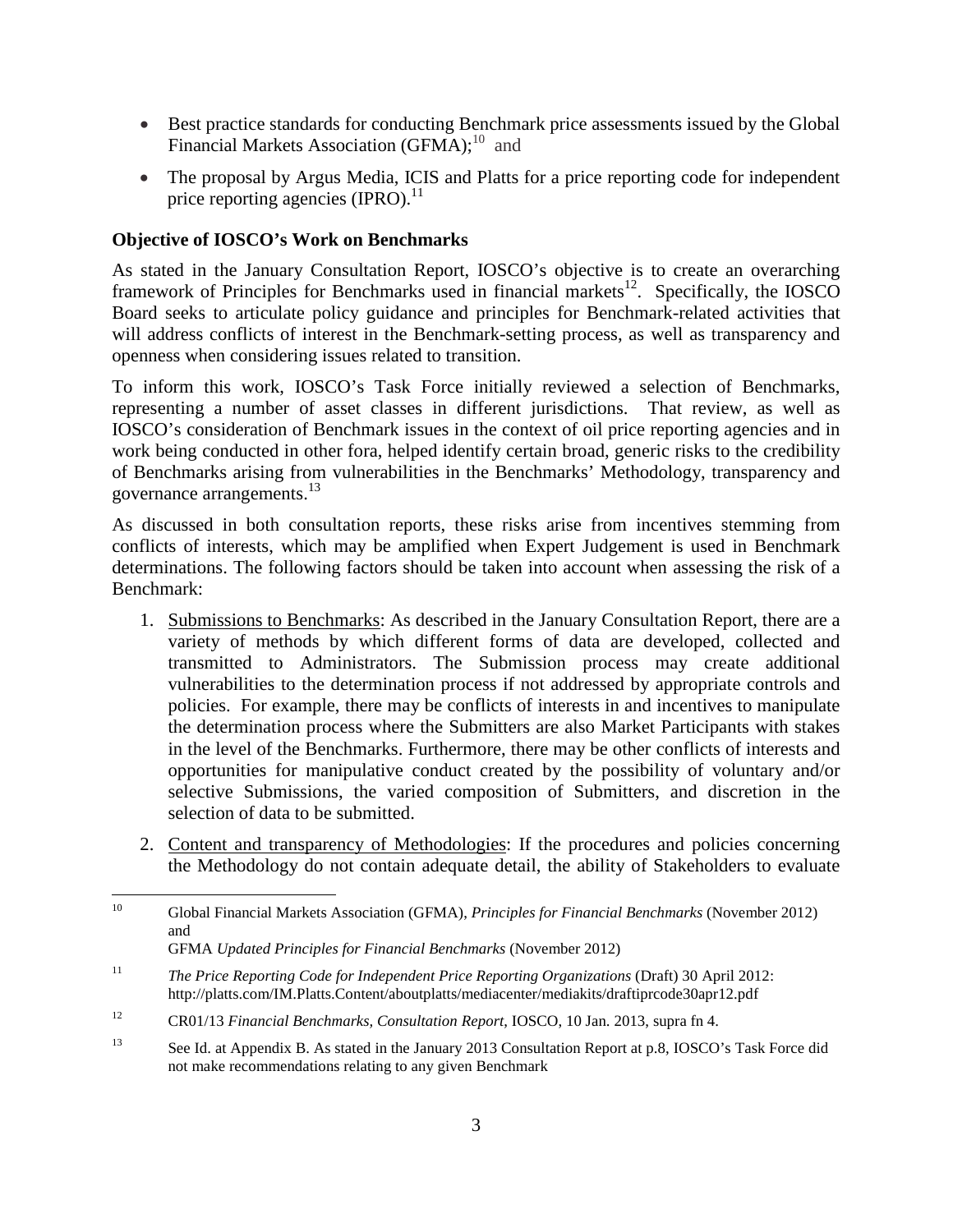the credibility of a Benchmark may be restricted. Furthermore, a lack of transparency may allow abusive conduct to influence Benchmark determinations. Low transparency in the absence of strong internal controls may also create opportunities for gaming Submissions to influence a Benchmark.

3. Governance processes: The enforcement cases reviewed by the Task Force illustrate that conflicts of interest at both the Submitter and Administrator levels can create incentives for abusive conduct. These conflicts can arise within the variety of structures that may exist in the Benchmark Submission and compilation processes. For example, Submitters, Administrators, Calculation Agents or other third parties may attempt to manipulate a Benchmark by submitting false or misleading data or by attempting to influence personnel at the Administrator level who are responsible for the exercise of Expert Judgment.

The final Principles have been developed, and should be read collectively, to address these vulnerabilities.

#### **Scope**

As noted above, IOSCO's objective is to create an overarching framework of Principles for Benchmarks used in financial markets. Consistent with this objective, the definition of Benchmark that has been adopted for these Principles is very broad.

Benchmark Administration by a National Authority used for public policy purposes (e.g., labour, economic activity, inflation or consumer price indices) is not within the scope of the Principles. However, Benchmarks where a National Authority acts as a mechanical Calculation Agent are within the scope of the Principles. The Principles also exclude reference prices or settlement prices produced by Central Counterparties (CCPs), provided that they are produced solely for the purposes of risk management and settlement. The prices of single financial securities (e.g., equity securities underlying stock options or futures) are not considered Benchmarks for the purposes of these Principles.

However, because the universe of Benchmarks is large and diverse - a point repeatedly stressed in the comment letters and Stakeholder meetings - the Task Force has first developed a set of high level Principles that would be applicable to all Benchmarks. A subset of more detailed Principles also has been developed that address Benchmarks having specific risks arising from their reliance on Submissions (Principles 4, 5, 11, 14 and 18) and/or ownership structures (Principles 3 and 5), as set out below.

#### **Benchmark Administrators Should Adopt the Recommended Practices**

The Principles should be understood as a set of recommended practices that should be implemented by Benchmark Administrators and Submitters. The application of these Principles should be proportional to the size and risks posed by each Benchmark and/or Administrator and the Benchmark-setting process.

#### **Implementation**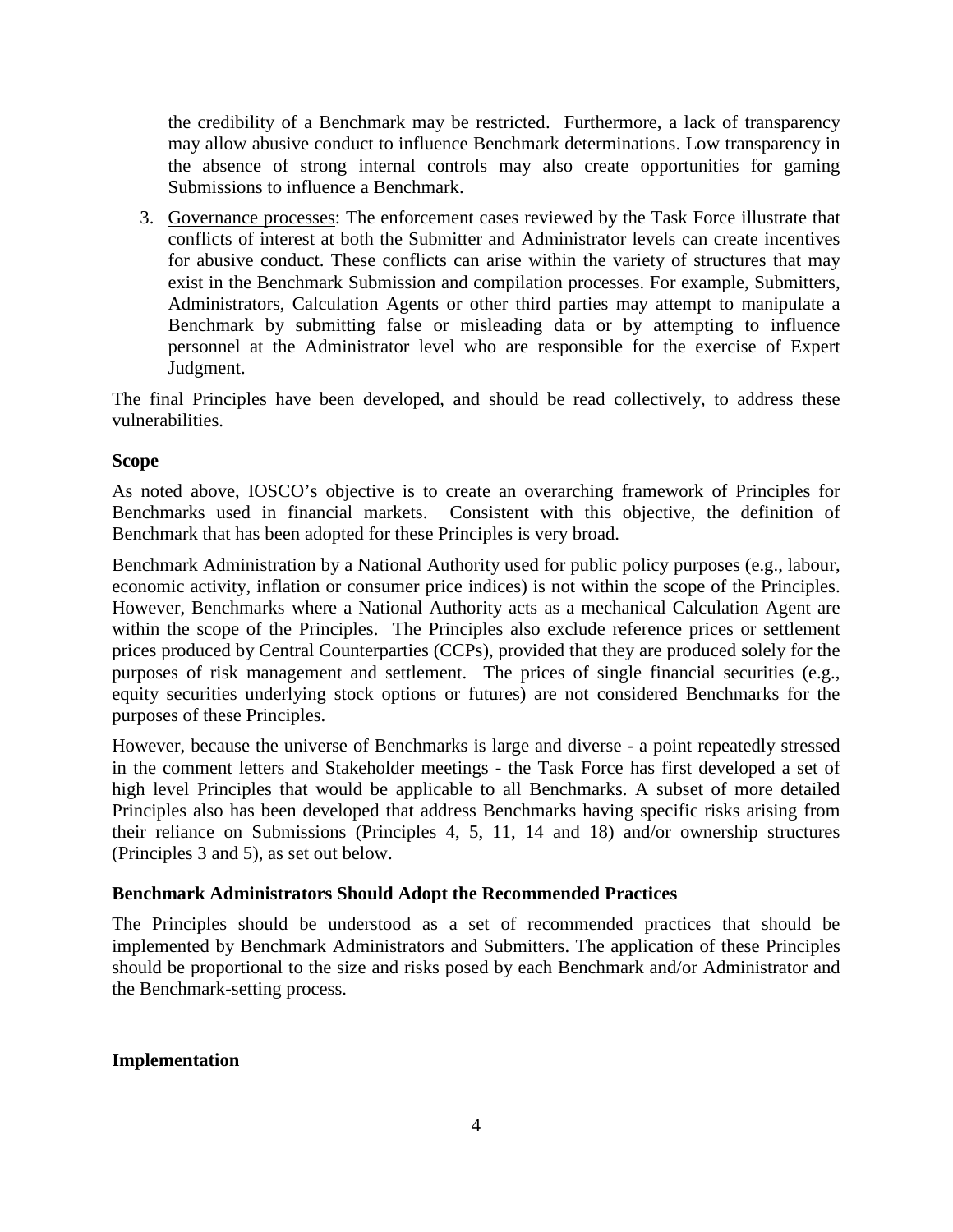The consultation feedback brought to light a number of questions regarding the application of the Principles, in particular about the more detailed Administrators' and Submitters' control framework, accountability and transparency requirements.

IOSCO recognized in its April Consultation Report that "although the Principles set out uniform expectations, IOSCO does not expect a *one-size-fits-all* method of implementation to achieve the objectives of the Principles." Given the large universe of Benchmarks in scope of this work, IOSCO believes the implementation of the Principles will not be identical for each Benchmark. Rather, the Principles provide a framework of standards, which might be met in different ways depending on the specificities of each Benchmark. In particular, the application and implementation of the Principles should be proportional to the size and risks posed by each Benchmark and/or Administrator and the Benchmark-setting process. This would also include the proportional application to new or emerging Benchmarks, in order to avoid material regulatory barriers to entry.

The proportional implementation of Principles should also take into account the source of underlying data inputs<sup>14</sup>. In particular, the application of the Principles to Benchmarks that are derived from data sourced from Regulated Markets or Exchanges with mandatory post-trade transparency requirements could be less intensive.<sup>15</sup> This is justified by the nature of checks and monitoring in place at the Regulated Markets or Exchanges, as well as an IOSCO member's authority over rules governing the listing and trading of financial instruments referencing these Benchmarks.

As examples, complying with the Principles in a proportional manner could mean for some Benchmarks:

- For Principle 3(c): Explaining why segregation of reporting lines may not be feasible, for instance because of limited staff numbers, and explaining the control measures that can mitigate this.
- For Principle 3(d): Explaining why the individual sign-off of each Benchmark determination is not possible, for instance because of the large numbers of determinations. Instead a general framework to validate determinations could be proposed. This might include sampling, such as regular or random manual validation of individual Benchmark determinations.
- For Principle 5: Clearly explaining to Stakeholders in a Benchmark how the oversight functions described in the Principle are performed, and explaining why, if a specific oversight committee is not used, the type of governance structure in place is appropriate. If the full terms and individual membership (including names) cannot be made public for confidentiality reasons, the Administrator should explain the composition in terms of positions, skills and experience.

<sup>&</sup>lt;sup>14</sup> The concept of proportionality is not intended to affect the requirement in Principle 7 that a Benchmark must be anchored in an active market having observable, Arms-length Transactions.

<sup>&</sup>lt;sup>15</sup> For example, Benchmarks that regularly publish their Methodologies would satisfy Principle 9 when derived from data sourced from Regulated Markets or Exchanges with mandatory post-trade transparency requirements would satisfy Principle 9. See Principle 9.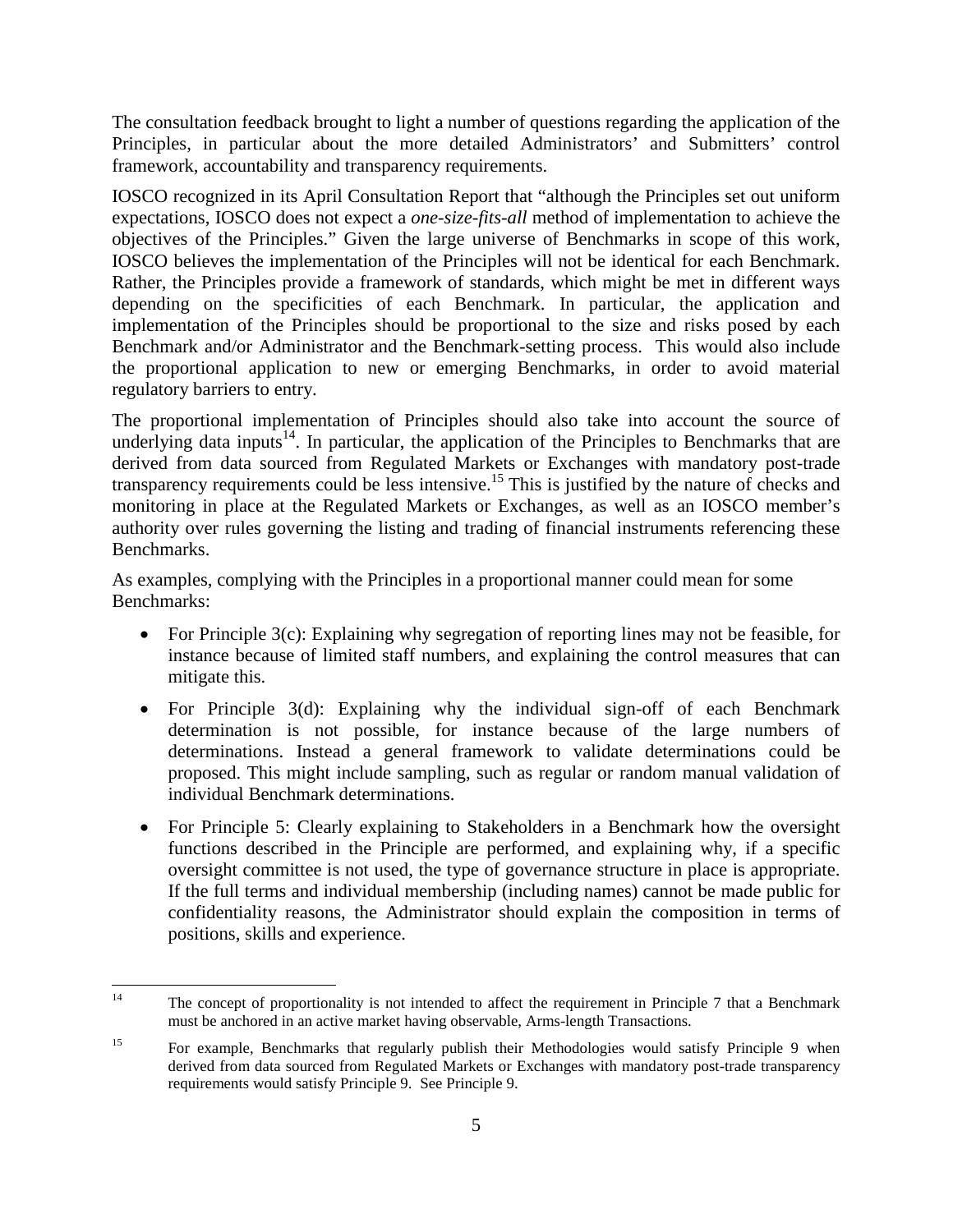• For Principle 17: Explaining why the form of audit (internal, external or independent) is adequate for the size of the operation and the risk features it displays.

In some of the examples above, general procedures may be used by the Administrator to comply with those Principles as long as they demonstrate that the functions required by the Principles are met.

#### **Benchmark Administrators Should Disclose Compliance with Principles**

Benchmark Administrators should publically disclose the extent of their compliance with the Principles annually. If implementation in any way deviates from the Principles, the Administrator should explain why it believes it meets the objectives and functions of the Principles, including to the extent they are relying on a proportionate view of the Principles (as that concept has been described above).

Benchmark Administrators should publically disclose their compliance with the Principles within twelve months of the publication of this report.

## **Specific Application for Oil PRAs**

In October 2012, IOSCO adopted the PRA Principles, which were developed in collaboration with the International Energy Agency (IEA), International Energy Forum (IEF), and the Organization of Petroleum Exporting Countries (OPEC) <sup>16</sup> . IOSCO recommended voluntary adoption and implementation of the PRA Principles and established a review process over the 18 months following their publication, pursuant to which IOSCO, in collaboration with the IEA, IEF and OPEC, will evaluate the degree to which the PRA Principles have been implemented by PRAs. IOSCO further stated that it will seek the input of market authorities, stakeholders and PRAs and make further recommendations as appropriate at the end of the evaluation period.

As noted above, IOSCO took into consideration the PRA Principles during the development of these Principles for Financial Benchmarks<sup>17</sup>. Moreover, the PRA Principles were developed with due regard to the specifics of the oil markets, while these Principles for Financial Benchmarks focus on Benchmarks generally. As a result, while both sets of principles reflect similar highlevel concerns, they differ in specifics.

In order to respect the circumstances under which these two sets of principles have been adopted, as well as the on-going evaluation process of the PRA Principles, IOSCO expects that the oil PRAs should continue to comply with and implement the PRA Principles.

IOSCO will, in the context of its collaboration with the IEA, IEF and OPEC, consider the need in due course for any modification of the PRA Principles to align them more closely with these Principles for Financial Benchmarks.

 <sup>16</sup> FR06/12 *Principles for Oil Price Reporting Agencies*, Report of the Board of IOSCO, October 2012, http://www.iosco.org/library/pubdocs/pdf/IOSCOPD391.pdf

<sup>&</sup>lt;sup>17</sup> For example, Principle 9 of the principles for Financial Benchmarks is based on principle 2.3 of the oil PRA Principles.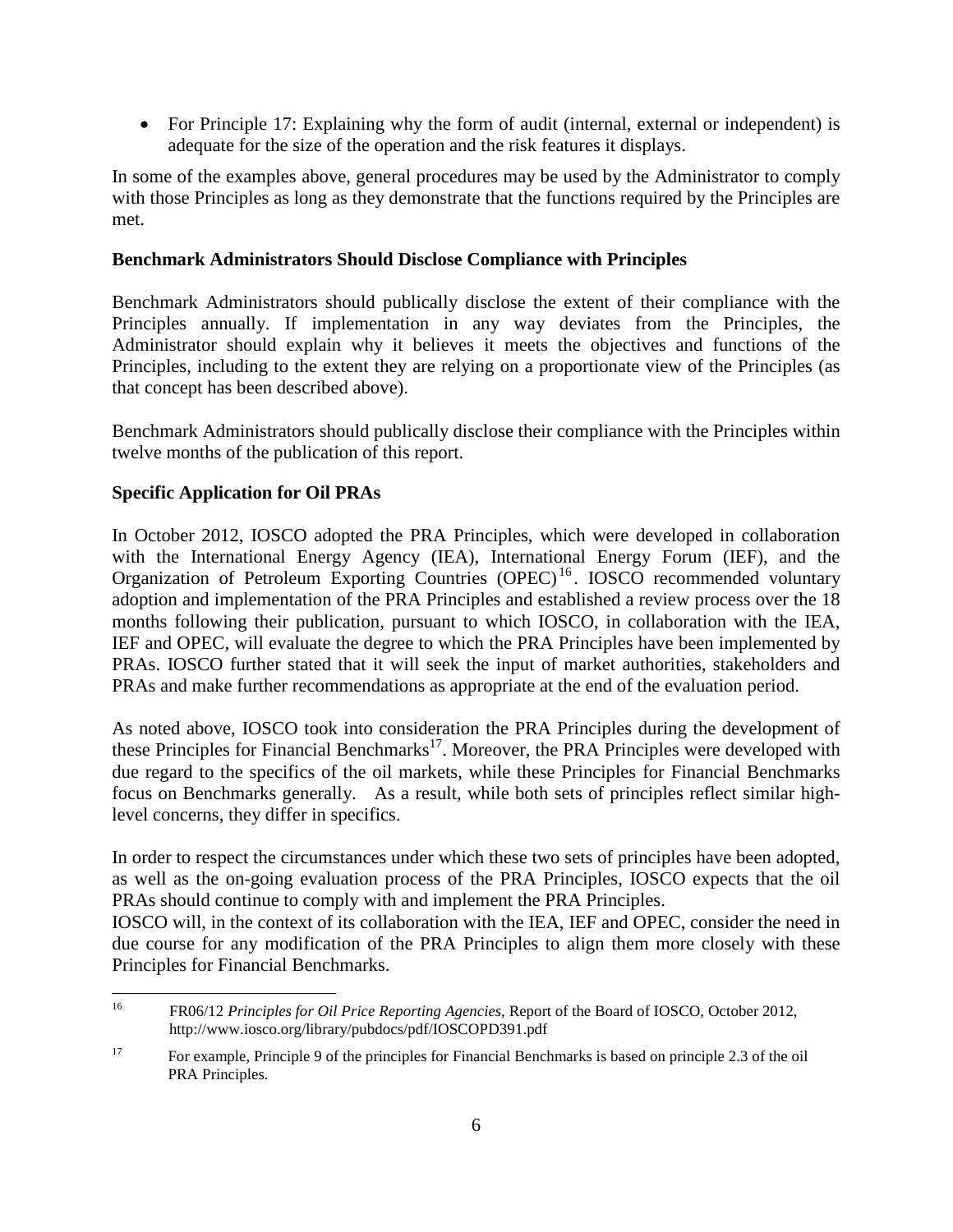## **IOSCO members should encourage implementation of the Principles including through regulatory action where appropriate.**

This Report does not make specific recommendations with respect to any particular Benchmarks. The majority of IOSCO members do not regulate Benchmark Administrators or Submitters. Nonetheless, IOSCO members should consider whether regulatory action (or recommendations for action by other relevant National Authorities in their own jurisdiction) may be appropriate to encourage implementation of the Principles. A policy decision in this regard will depend upon, many factors, including:

- Facts and circumstances of Benchmark activity in a particular IOSCO member's jurisdiction;
- Impact of such activity on the IOSCO member's regulatory responsibilities;
- Investor and retail usage;
- Economic and financial stability impacts of such activity;
- Existing review and approval authority over rules governing the listing and trading of securities and derivatives that reference Benchmarks; <sup>18</sup>
- Allocation of regulatory responsibility within the jurisdiction; and
- An IOSCO member's determination as to the need for, and effectiveness of, any policy changes.

The factors discussed in the January Consultation Report on drawing regulatory distinctions are also pertinent to this inquiry.<sup>19</sup> Moreover, different approaches may be appropriate for different Benchmarks.

## **IOSCO Statement on Appropriate Enforcement Powers**

An effective and credible enforcement programme should include robust powers over market manipulation, including attempted manipulation and securities fraud. These powers might be general in their application or they might relate directly to Benchmark activity.

In practice, despite not commonly having express powers to take action for Benchmark misconduct, Regulatory Authorities have deployed their existing powers in relation to securities breaches in order to bring cases against manipulation and attempted manipulation of

 <sup>18</sup> The January 2013 Consultation Report noted that the *IOSCO Objectives and Principles of Securities Regulation* provide that a regulator should be informed of the types of securities and products to be traded on an exchange or trading system and review or approve the rules governing the trading of the product. FRO8/11 *Methodology for Assessing Implementation of the IOSCO Objectives and Principles of Securities Regulation* (October 2011), Principle 33, key issue 4, products and participants at p. 207.

<sup>&</sup>lt;sup>19</sup> See discussion at pages 34-37 in CR01/13 Financial Benchmark's, Report of the Board of IOSCO (10 January 2013). Supra fn 4.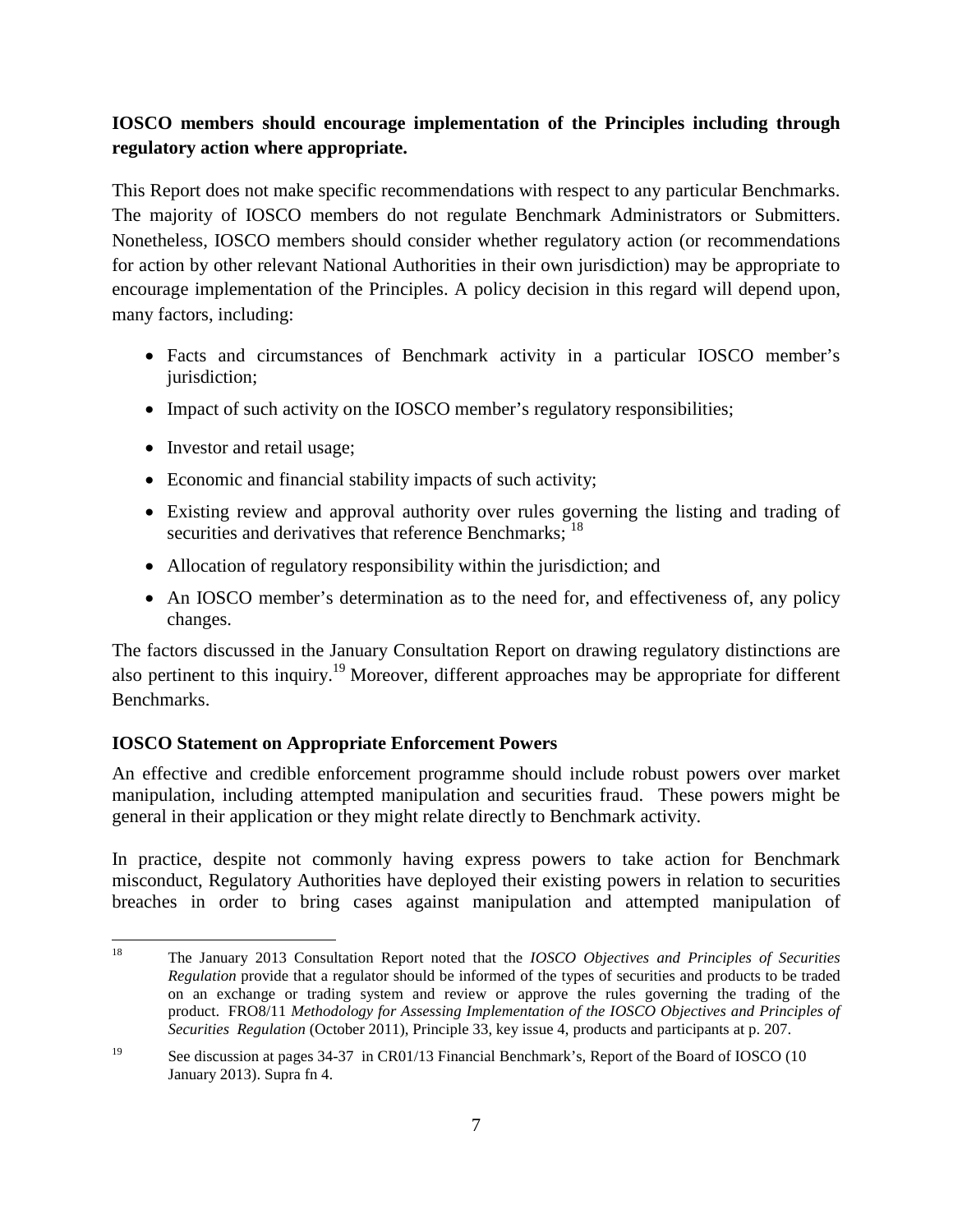Benchmarks. For example, the US CFTC and the UK FSA have fined three banks in aggregate more than US\$ 2.6 billion between June 2012 and February 2013. These investigations involved significant information-sharing and cooperation under the IOSCO Multilateral Memorandum of Understanding (MMoU) in accordance with the paragraph 7 of the IOSCO MMoU stating that signatories provide one another with the "fullest assistance permissible" to secure compliance with the securities laws applicable in their jurisdictions.

The momentum of these recent events has led to a number of proposals for regulators to be given express powers to take action against Benchmark misconduct. For example, with effect from 1 April 2013 the UK FCA has the power to prosecute a new criminal offence, which has been introduced if a person makes false or misleading statements in relation to LIBOR-setting (section 91, Financial Services Act 2012). In the European Economic Area, the new Market Abuse Regulation (expected to come into force by 2014) introduces provisions specifying that manipulation of the calculation of a Benchmark constitutes misconduct under the European Market Abuse regime.<sup>20</sup> These developments are welcome.

Accordingly, IOSCO Members should initiate action (or recommendations for action by other relevant National Authorities in their own jurisdiction), appropriate to their jurisdiction's legal and regulatory structure, to adopt enforcement regulations that make manipulation and attempted manipulation of a Benchmark an offense where such Benchmark is referenced in a financial contract or financial instrument.

## **Principles are Not Intended to Supersede Existing National Laws**

The Principles are not intended to supersede existing laws, regulations or relevant regulatory or supervisory frameworks in specific jurisdictions, including any IOSCO Principles or undertakings agreed with Regulatory Authorities relating to a specific type of Benchmark, or a related activity. Rather, these Principles are intended to provide guidance to Administrators, Submitters and regulators and supplement existing IOSCO Principles.

## **Evaluation**

Following the publication of the Principles, IOSCO intends to review within an 18-month period the extent to which the Principles have been implemented by obtaining the input of Stakeholders, Market Authorities and, as appropriate, Benchmark Administrators.

 <sup>20</sup> http://ec.europa.eu/internal\_market/securities/abuse/index\_en.htm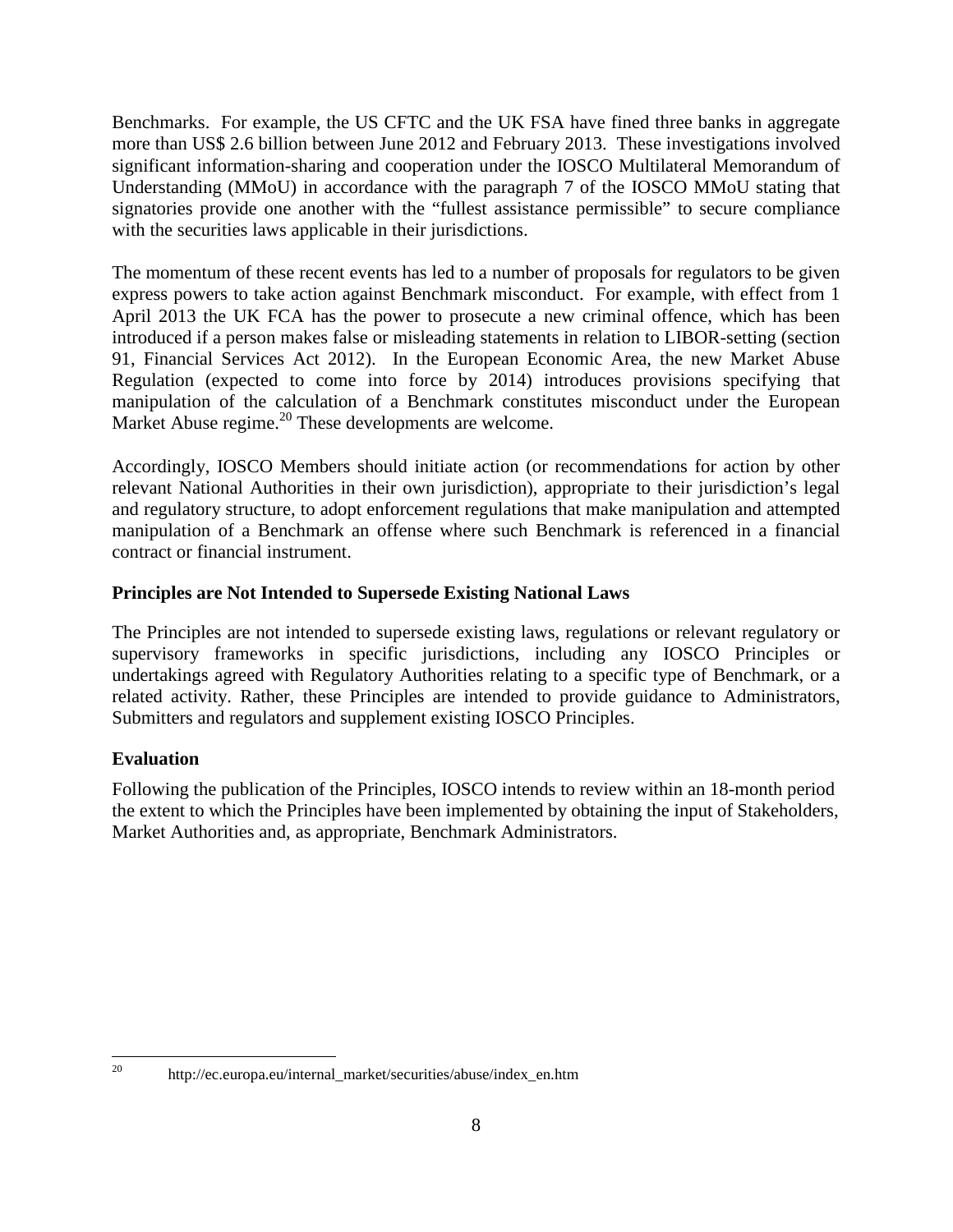## **Chapter 2 –Principles for Financial Benchmarks**

#### **Summary of the Principles**

These Principles are intended to promote the reliability of Benchmark determinations, and address Benchmark governance, quality and accountability mechanisms. Although the Principles set out uniform expectations, IOSCO does not expect a *one-size-fits-all* method of implementation to achieve these objectives. The Principles provide a framework of standards that Administrators should implement according to the specificities of each Benchmark. In particular, the application and implementation of the Principles should be proportional to the size and risks posed by each Benchmark and/or Administrator and the Benchmark-setting process. Moreover, nothing in these Principles is intended to restrict an Administrator from adopting its own unique Methodology or from adapting their Methodologies to changing market conditions in order to meet the Principles.

#### **Governance:**

These Principles are intended to ensure that Administrators will have appropriate governance arrangements in place in order to protect the integrity of the Benchmark determination process and to address conflicts of interest. Specifically, these Principles address:

- The retention by the Administrator of primary responsibility for all aspects of the Benchmark determination process, such as the development and determination of a Benchmark and establishing credible and transparent governance, oversight and accountability procedures. This Principle makes clear that, regardless of the particular structure for Benchmark determination and administration, there should be an overall entity which is responsible for the integrity of the Benchmark. **[1. Overall Responsibility of the Administrator]**
- The adoption by the Administrator (and its oversight function) of clearly defined written arrangements setting out the roles and obligations of the parties involved in the Benchmark determination and the monitoring of any third party's compliance with those arrangements. This Principle reflects the concern that any outsourcing of functions should be subject to oversight by the Administrator. This Principle applies only where activities relating to the Benchmark determination process are undertaken by third parties, for example with respect to collection of inputs, or where a third party acts as the Calculation Agent or Publisher of the Benchmark. **[2. Oversight of Third Parties]**
- The documentation, implementation and enforcement of policies and procedures for the identification, disclosure, management and avoidance of conflicts of interest, including the disclosure of any material conflicts of interest to Stakeholders and any relevant Regulatory Authority. This framework should be appropriately tailored to the level of existing or potential conflicts of interest identified by the Administrator and should seek to mitigate existing or potential conflicts of interest created by the ownership or control structure or due to other interests arising from the Administrators' staff or wider group in relation to Benchmark determinations. This Principle is intended to address the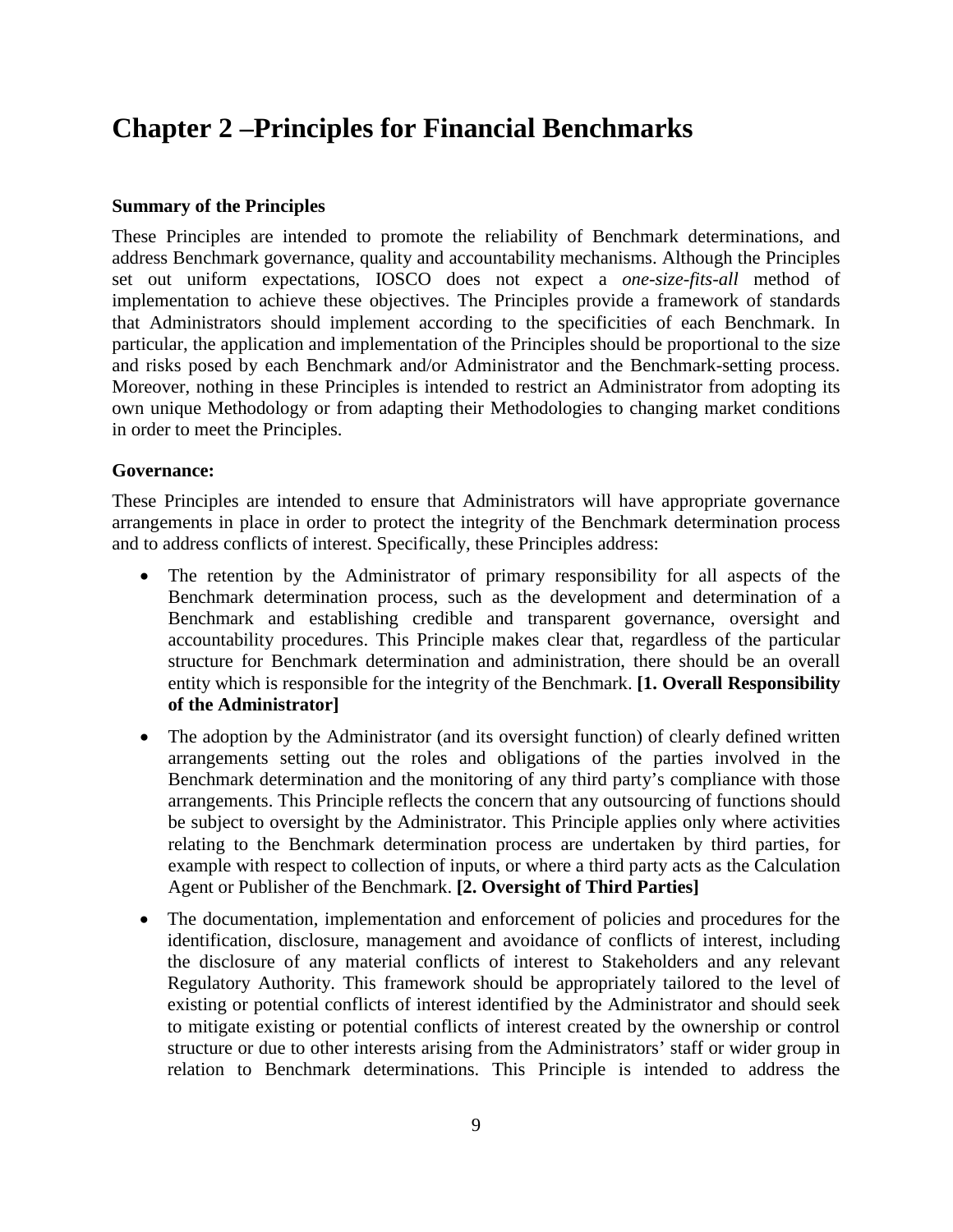vulnerabilities that create incentives for Benchmark manipulation. [**3. Conflicts of Interest for Administrators]**

- An appropriate control framework at the Administrator for the process of determining and distributing the Benchmark, which should be appropriately tailored to the materiality of the potential or existing conflicts of interest identified, and to the nature of Benchmark inputs and outputs. The control framework should be documented, available to any relevant Regulatory Authority and Published or Made Available to Stakeholders. Among other things, a control framework should include an effective whistleblowing mechanism in order to facilitate early awareness of potential misconduct. **[4. Control Framework for Administrators]**
- An oversight function to review and provide challenge on all aspects of the Benchmark determination process, which should be appropriate to the Benchmark in question (i.e., including its size, scale and complexity) and provide effective oversight of the Administrator. The oversight function and its composition should include consideration of the features and intended, expected or known usage of the Benchmark and the materiality of existing or potential conflicts of interest identified. A separate committee or other appropriate governance arrangements should carry out the oversight function. [**5. Internal Oversight**]

## **Quality of the Benchmark:**

These Principles are intended to promote the quality and integrity of Benchmark determinations through the application of design factors that result in a Benchmark that reflects a credible market for an Interest measured by that Benchmark. The Principles also clarify that a variety of data may be appropriately used to construct a Benchmark, as long as the Data Sufficiency Principle is met (i.e*.,* based on an active market). Specifically, these Principles address:

- The design of a Benchmark should take into account generic design factors that are intended to result in a reliable representation of the economic realities of the Interest that the Benchmark seeks to measure and to eliminate factors that might result in a distortion of the price, rate, index or value of that Benchmark. The factors presented are generic and non-exclusive illustrations. **[6. Benchmark Design]**
- The data used to construct a Benchmark should be based on prices, rates, indices or values that have been formed by the competitive forces of supply and demand (i.e., in an active market) and be anchored by observable transactions entered into at arm's length between buyers and sellers in the market for the Interest the Benchmark measures.<sup>21</sup> This Principle recognizes that *Bona Fide* observable transactions in active markets provide a

<sup>&</sup>lt;sup>21</sup> The term "*active market*" is not defined, as this is a determination that is made by the Administrator during the design of the Benchmark (Principle 6) as well as in its periodic review of the selected reference market (Principle 10). The January Consultation Report discusses a variety of factors, such as size, liquidity, market concentration and market dynamics that will be relevant to this inquiry. See discussion at pages 40- 42 in CR01/13 Financial Benchmarks, Report of the Board of IOSCO 10 Jan. 2013, supra fn 4.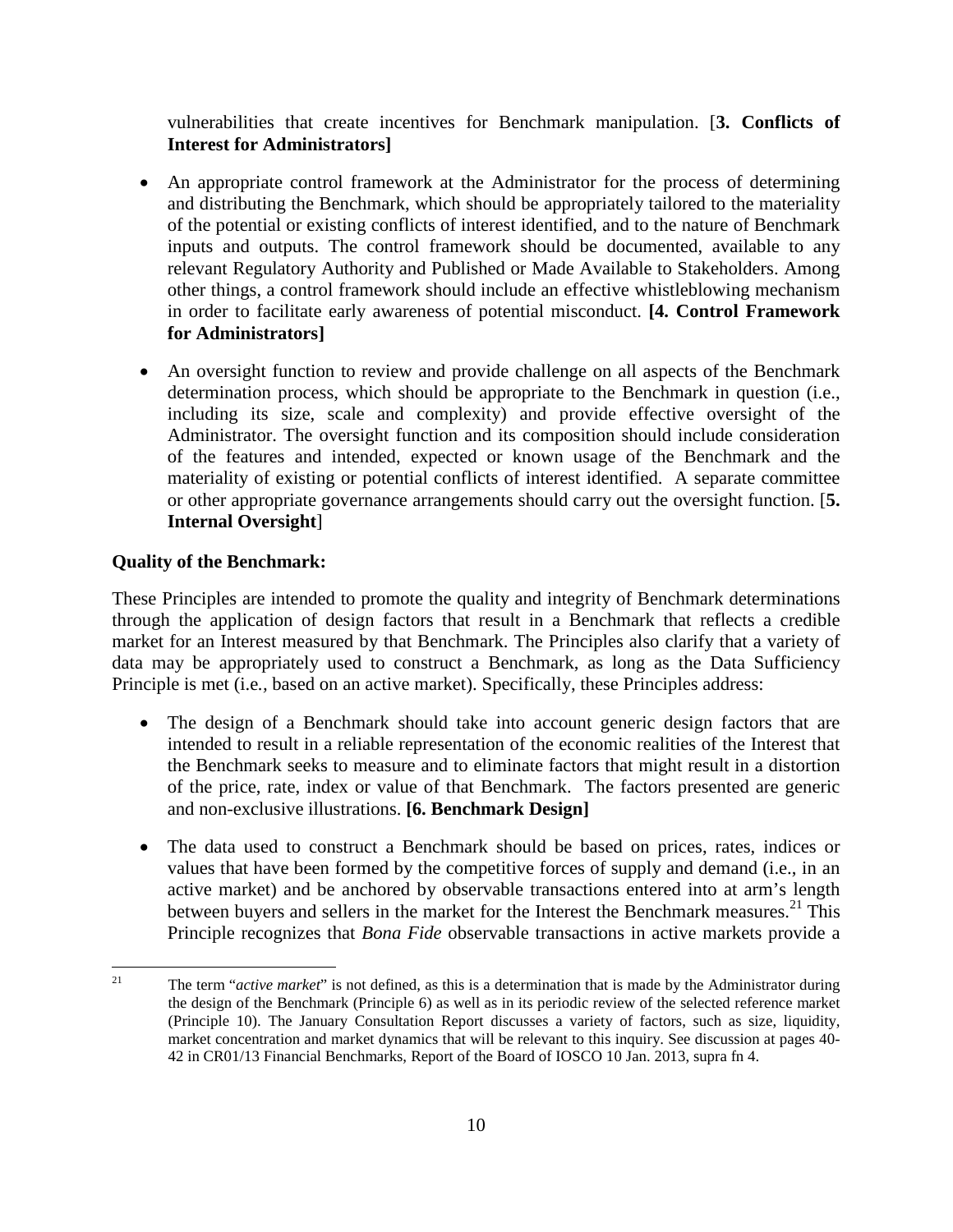level of confidence that the prices or values used as the basis of the Benchmark are credible. Principle 7 does not mean that every individual Benchmark determination must be constructed solely from transaction data. Provided that an active market exists, conditions in the market on any given day might require the Administrator to rely on different forms of data tied to observable market data as an adjunct or supplement to transactions.<sup>22</sup> Depending upon the Administrator's Methodology, this could result in an individual Benchmark determination based predominantly, or exclusively, on bids and offers or extrapolations from prior transactions.

- Provided that an active market exists, Principle 7 does not preclude Benchmark Administrators from using executable bids or offers as a means to construct Benchmarks where anchored in an observable market consisting of *Bona Fide*, Arms-length transactions. For example, this approach might be appropriate in a market where overall transaction volume is high over sustained periods, though on any given day there might be more firm bids and offers than posted transactions taking place.
- The Principle also recognizes that various indices may be designed to measure or reflect the performance of a rule-based investment strategy, the volatility or behaviour of an index or market or other aspects of an active market. The Principle also does not preclude the use of non-transactional data for indices that are not designed to represent transactions and where the nature of the index is such that non-transactional data is used to reflect what the index is designed to measure. For example, certain volatility indices, which are designed to measure the expected volatility of an index of securities transactions, rely on non-transactional data, but the data is derived from and thus *anchored* in an actual functioning securities or options market. **[7. Data Sufficiency]**
- The establishment of clear guidelines regarding the hierarchy of data inputs and the exercise of Expert Judgment used for the determination of Benchmarks. This Principle is intended to make transparent to users the manner in which data and Expert Judgment may be used for the construction of a Benchmark. This Principle is not intended to create a rigid checklist or otherwise restrict an Administrator's flexibility to use inputs consistent with the Administrator's approach to ensuring the quality, integrity, continuity and reliability of its Benchmark determinations, set out in the Benchmark Methodology, provided that the Data Sufficiency Principle is met. **[8. Hierarchy of Data Inputs]**
- The publication with each Benchmark determination, to the extent reasonable without delaying the Administrator's publication deadline, of a concise explanation sufficient to facilitate a Subscriber's or Market Authority's ability to understand how the Benchmark determination was developed, as well as a concise explanation of the extent to which and the basis upon which judgment, if any, was used by the Administrator in establishing a

<sup>&</sup>lt;sup>22</sup> As noted in the January Consultation Report, a low liquidity market that reflects the commercial realities of a market and functions as a price discovery market could support a Benchmark consistent with this Principle, even though non-transactional data such as verifiable (firm) bids and offers might be used as an adjunct to the low number of transactions in compiling a Benchmark. See id. at 41.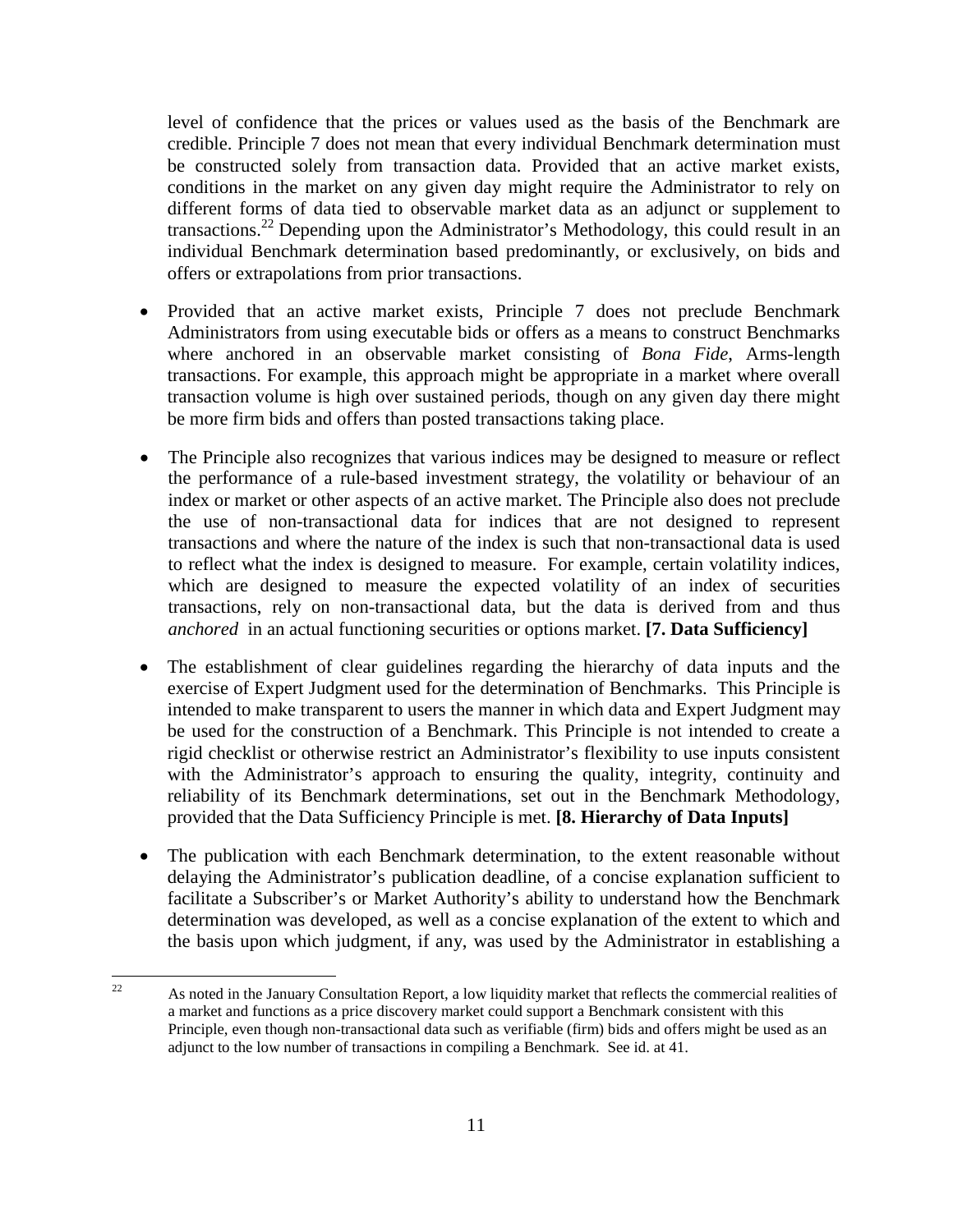benchmark determination. Benchmarks that regularly publish their Methodologies would satisfy principle 9 when derived from data sourced from Regulated Markets or Exchanges with mandatory post-trade transparency requirements. In addition, a Benchmark that is based exclusively on executable quotes as contemplated by Principle 7 would not need to explain in each determination why it has been constructed with executable bids or offers, provided there is disclosure in the Methodology. **[9. Transparency of Benchmark Determinations]**

• The periodic review by the Administrator of the conditions in the underlying Interest that the Benchmark measures to determine whether the Interest has undergone structural changes that might require changes to the design of the Methodology (e.g., the Interest has diminished to the extent that it can no longer function as the basis for a credible Benchmark). In order to facilitate Stakeholders' understanding of the viability of a Benchmark, a summary of such reviews should be Published or Made Available when material revisions have been made to a Benchmark, including the rationale for the revisions. **[10. Periodic Review]**

#### **Quality of the Methodology:**

These Principles are intended to promote the quality and integrity of Methodologies by setting out minimum information that should be addressed within a Methodology, which should be Published or Made Available so that Stakeholders may understand and make their own judgments concerning the overall credibility of a Benchmark. The Methodology should also address the need for procedures that control when material changes are planned, as a means of alerting Stakeholders to these changes that might affect their positions, financial instruments or contracts.

The Principles also establish that Administrators should have credible policies in case a Benchmark ceases to exist or Stakeholders need to transition to another Benchmark. These policies are intended to encourage Administrators and Stakeholders to plan prospectively for the possible cessation of a Benchmark.

These Principles also address vulnerabilities in the Submission process (e.g., conflict of interest, improper communication between Submitters and Administrators, selective Submission of data) by outlining the responsibilities that should be undertaken by Submitters (i.e., a Submitter Code of Conduct). These Principles also make clear the Administrator's responsibilities to have internal controls over the collection of data from regulated sources. Specifically, these Principles address:

- The documentation and publication of the Methodology used to make Benchmark determinations, with sufficient detail to allow Stakeholders to understand how the Benchmark is derived and to assess its representativeness, its relevance to particular Stakeholders, and its appropriateness as a reference for financial instruments. **[11. Content of the Methodology]**
- The publication of the rationale of any proposed material change in its Methodology, and procedures for making such changes. These procedures should clearly define what constitutes a material change, and the method and timing for consulting or notifying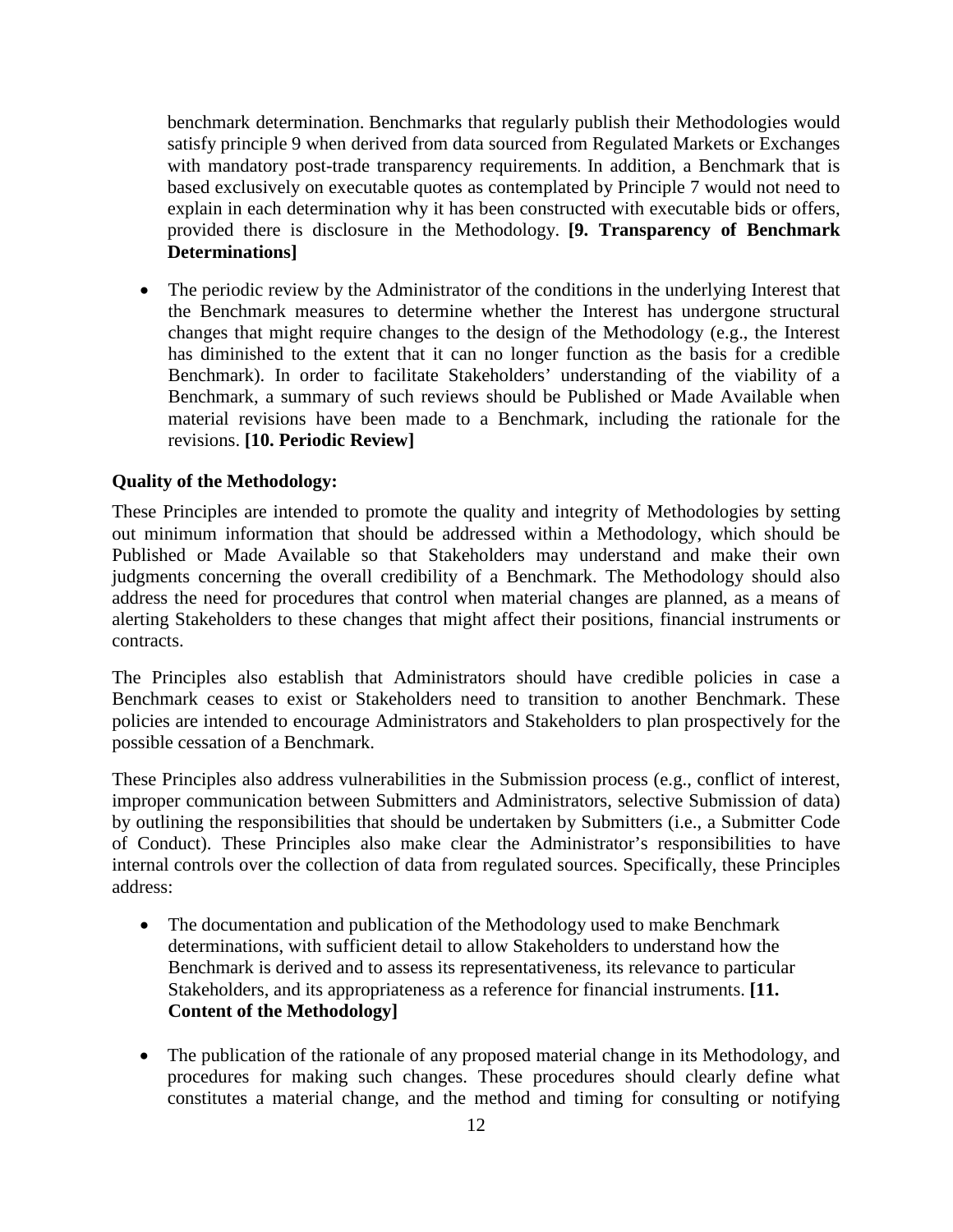Subscribers (and other Stakeholders where appropriate, taking into account the breadth and depth of Benchmark use) of changes. **[12. Changes to the Methodology]** 

- Clearly written policies and procedures that address the need for possible cessation of a Benchmark, due to market structure change, product definition changes, or any other condition, which makes the Benchmark no longer representative of its intended function. These policies and procedures should be proportionate to the estimated breadth and depth of contracts and financial instruments that reference a Benchmark and the economic and financial stability impact that might result from the cessation of the Benchmark. The Administrator should take into account the views of Stakeholders and any relevant Regulatory and National Authorities in determining what policies and procedures are appropriate for a particular Benchmark. Administrators should encourage Subscribers and Stakeholders to have robust fall-back provisions in contracts or financial instruments that reference a Benchmark. **[13. Transition]**
- The development of guidelines for Submitters ("Submitter Code of Conduct, which should be available to any relevant Regulatory Authorities and Published or Made Available to Stakeholders. Note: This Principle is only applicable to a Benchmark based on Submissions. **[14. Submitter Code of Conduct]**
- Appropriate internal controls over the Administrator's data collection and transmission processes – when an Administrator collects data directly from a Regulated Market, Exchange or other data aggregator, which address the process for selecting the source, collecting the data and protecting the integrity and confidentiality of the data. **[15. Internal Controls over Data Collection]**

#### **Accountability:**

These Principles establish complaints processes, documentation standards and audit reviews that are intended to provide evidence of compliance by the Administrator with its quality standards, as defined by these Principles and its own policies. The Principles also address making the foregoing information available to relevant Market Authorities. Specifically, these Principles address:

- The establishment and publication of a written complaints policy by which Stakeholders may submit complaints concerning whether a specific Benchmark determination is representative of the underlying Interest it seeks to measure, application of the Methodology to a specific Benchmark determination and other Administrator decisions in relation to a Benchmark determination. This Principle is intended to promote the reliability of Benchmark determinations through Stakeholder input and alert Market Authorities to possible factors that might affect the reliability of determinations. **[16. Complaints procedures]**
- The appointment of an independent internal or external auditor with appropriate experience and capability to periodically review and report on the Administrator's adherence to its stated criteria and the requirements of the Principles. The frequency of audits should be proportionate to the size and complexity of the Administrator's operations. Under certain circumstances (i.e., appropriate to the level of existing or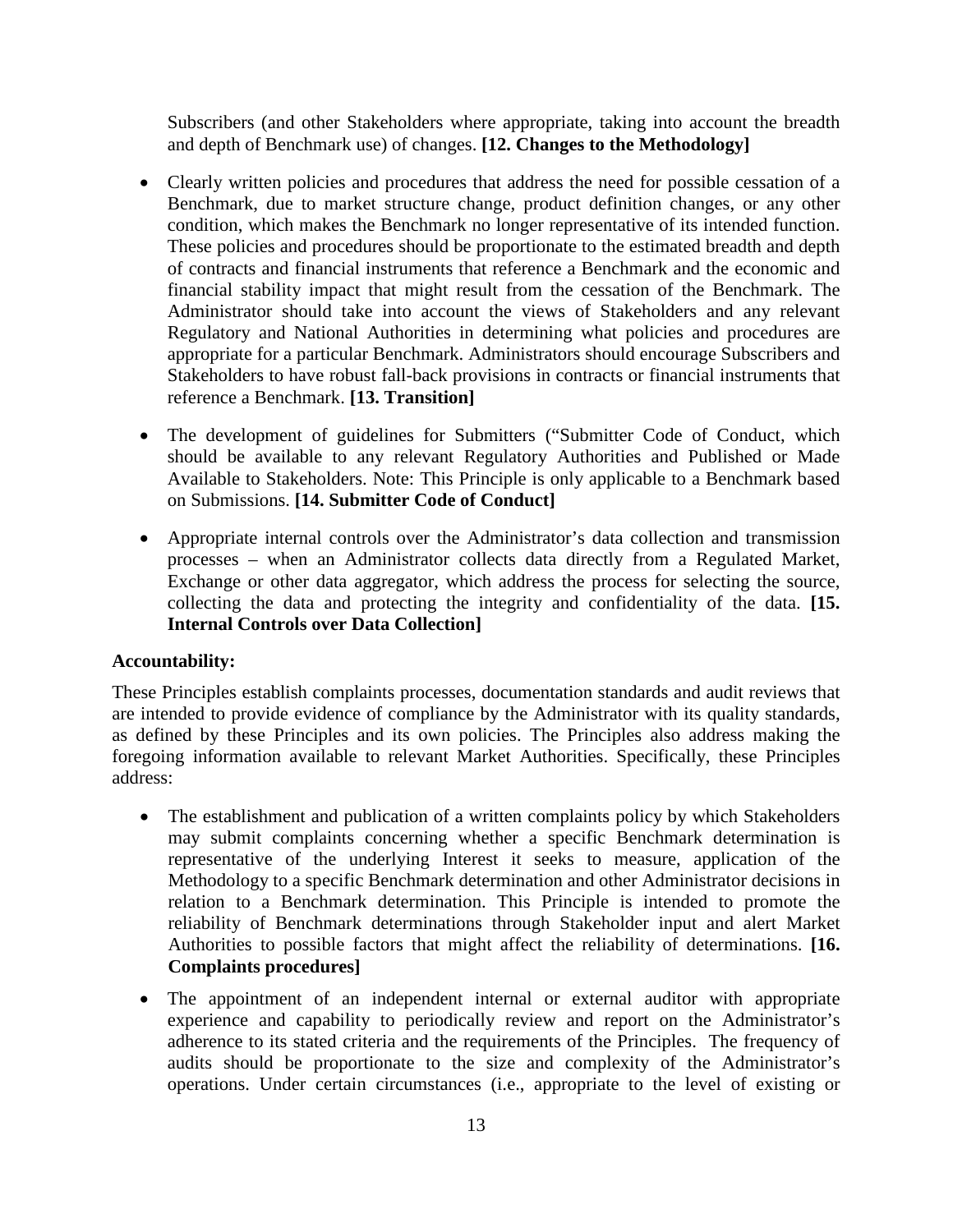potential conflicts of interest identified by the Administrator) an Administrator should appoint an independent external auditor to periodically review and report on the Administrator's adherence to its stated Methodology criteria. These provisions are intended to promote compliance with the Principles and provide confirmation to relevant Market Authorities and Stakeholders of such compliance. [**17. Audits]** 

- The retention of written records by the Administrator for five years, subject to applicable national legal or regulatory requirements. This Principle is intended to safeguard necessary documents for Audits. Additional requirements apply for Benchmarks based on Submissions. **[18. Audit Trail]**
- Relevant documents, Audit Trails and other documents addressed by these Principles shall be made readily available by the relevant parties to the relevant Regulatory Authorities in carrying out their regulatory or supervisory duties and handed over promptly upon request. This is intended to facilitate a Regulatory Authority's ability to access information that might be needed to determine the reliability of a given Benchmark determination or to access information that might be needed to investigate misconduct. **[19. Cooperation with Regulatory Authorities]**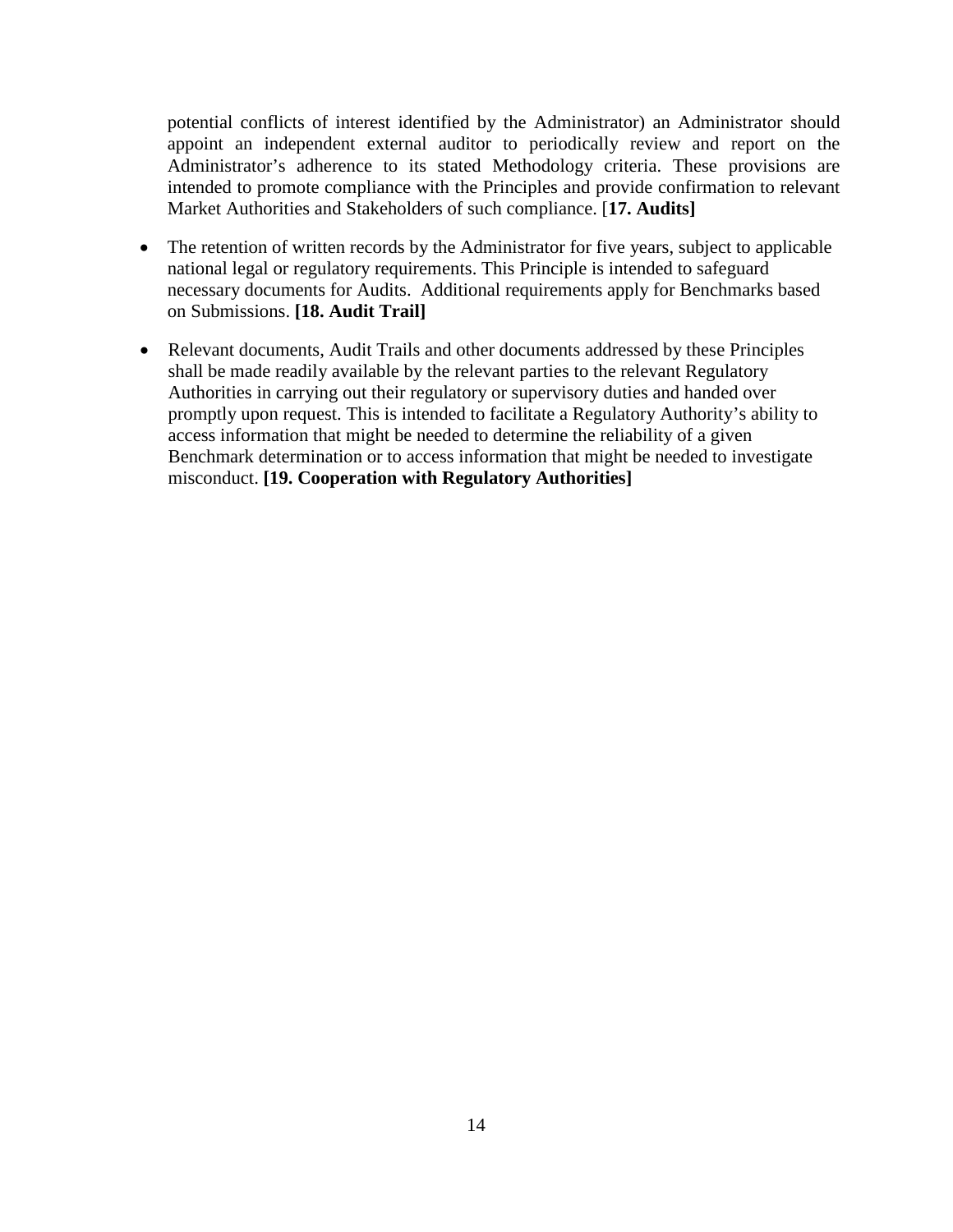## **Principles for Benchmarks**

## **Governance**

A Benchmark should have appropriate governance arrangements in place to protect the integrity of the Benchmark and to address conflicts of interests.

## **1. Overall Responsibility of the Administrator**

The Administrator should retain primary responsibility for all aspects of the Benchmark determination process. For example, this includes:

- a) Development: The definition of the Benchmark and Benchmark Methodology;
- b) Determination and Dissemination: Accurate and timely compilation and publication and distribution of the Benchmark;
- c) Operation: Ensuring appropriate transparency over significant decisions affecting the compilation of the Benchmark and any related determination process, including contingency measures in the event of absence of or insufficient inputs, market stress or disruption, failure of critical infrastructure, or other relevant factors; and
- d) Governance: Establishing credible and transparent governance, oversight and accountability procedures for the Benchmark determination process, including an identifiable oversight function accountable for the development, issuance and operation of the Benchmark.

## **2. Oversight of Third Parties**

Where activities relating to the Benchmark determination process are undertaken by third parties - for example collection of inputs, publication or where a third party acts as Calculation Agent the Administrator should maintain appropriate oversight of such third parties. The Administrator (and its oversight function) should consider adopting policies and procedures that:

- a) Clearly define and substantiate through appropriate written arrangements the roles and obligations of third parties who participate in the Benchmark determination process, as well as the standards the Administrator expects these third parties to comply with;
- b) Monitor third parties' compliance with the standards set out by the Administrator;
- c) Make Available to Stakeholders and any relevant Regulatory Authority the identity and roles of third parties who participate in the Benchmark determination process; and
- d) Take reasonable steps, including contingency plans, to avoid undue operational risk related to the participation of third parties in the Benchmark determination process.

This Principle does not apply in relation to a third party from whom an Administrator sources data if that third party is a Regulated Market or Exchange.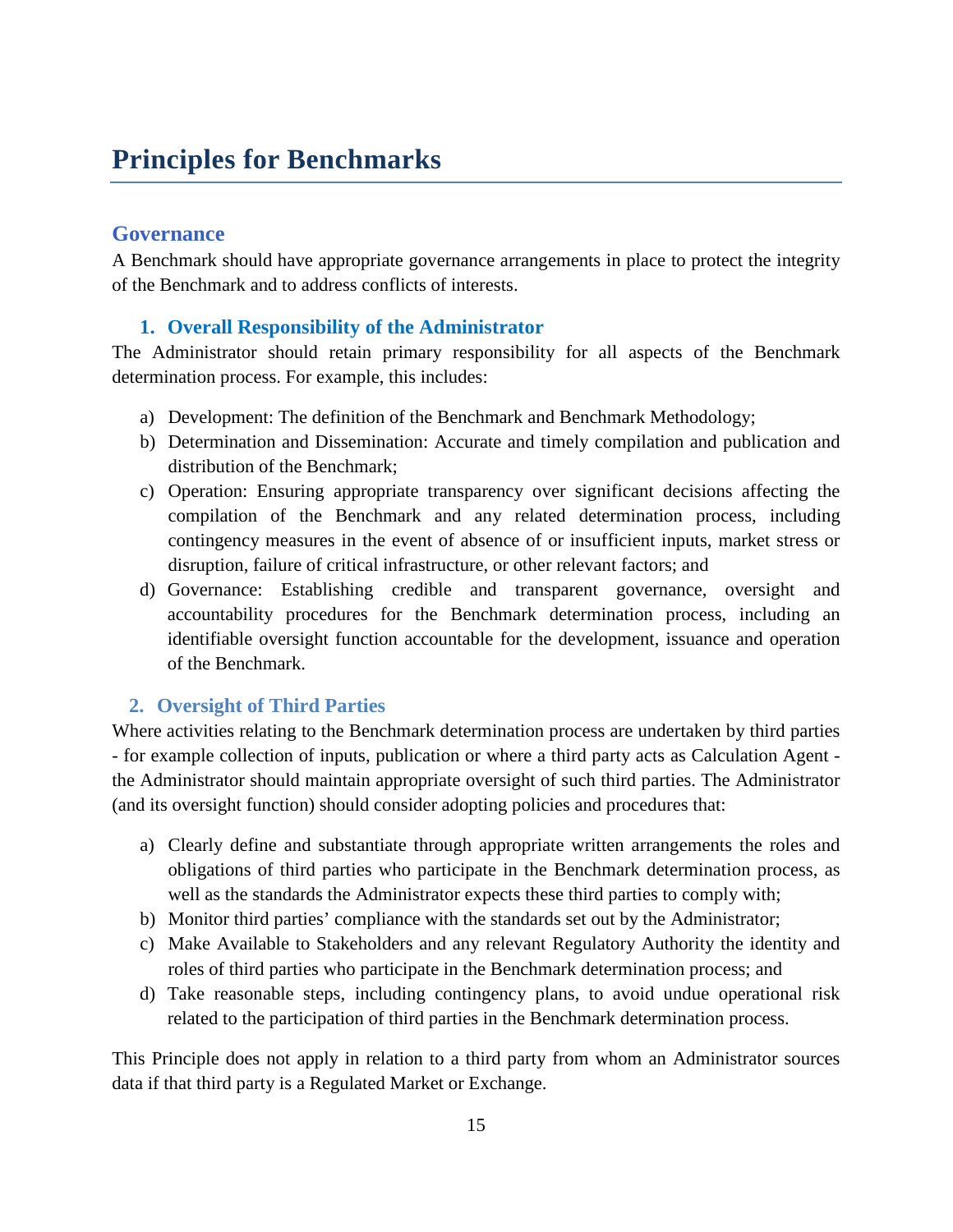## **3. Conflicts of Interest for Administrators**

To protect the integrity and independence of Benchmark determinations, Administrators should document, implement and enforce policies and procedures for the identification, disclosure, management, mitigation or avoidance of conflicts of interest. Administrators should review and update their policies and procedures as appropriate.

Administrators should disclose any material conflicts of interest to their users and any relevant Regulatory Authority, if any.

The framework should be appropriately tailored to the level of existing or potential conflicts of interest identified and the risks that the Benchmark poses and should seek to ensure:

- a) Existing or potential conflicts of interest do not inappropriately influence Benchmark determinations;
- b) Personal interests and connections or business connections do not compromise the Administrator's performance of its functions;
- c) Segregation of reporting lines within the Administrator, where appropriate, to clearly define responsibilities and prevent unnecessary or undisclosed conflicts of interest or the perception of such conflicts;
- d) Adequate supervision and sign-off by authorised or qualified employees prior to releasing Benchmark determinations;
- e) The confidentiality of data, information and other inputs submitted to, received by or produced by the Administrator, subject to the disclosure obligations of the Administrator;
- f) Effective procedures to control the exchange of information between staff engaged in activities involving a risk of conflicts of interest or between staff and third parties, where that information may reasonably affect any Benchmark determinations; and
- g) Adequate remuneration policies that ensure all staff who participate in the Benchmark determination are not directly or indirectly rewarded or incentivised by the levels of the Benchmark.

An Administrator's conflict of interest framework should seek to mitigate existing or potential conflicts created by its ownership structure or control, or due to other interests the Administrator's staff or wider group may have in relation to Benchmark determinations. To this end, the framework should:

- a) Include measures to avoid, mitigate or disclose conflicts of interest that may exist between its Benchmark determination business (including all staff who perform or otherwise participate in Benchmark production responsibilities), and any other business of the Administrator or any of its affiliates; and
- b) Provide that an Administrator discloses conflicts of interest arising from the ownership structure or the control of the Administrator to its Stakeholders and any relevant Regulatory Authority in a timely manner.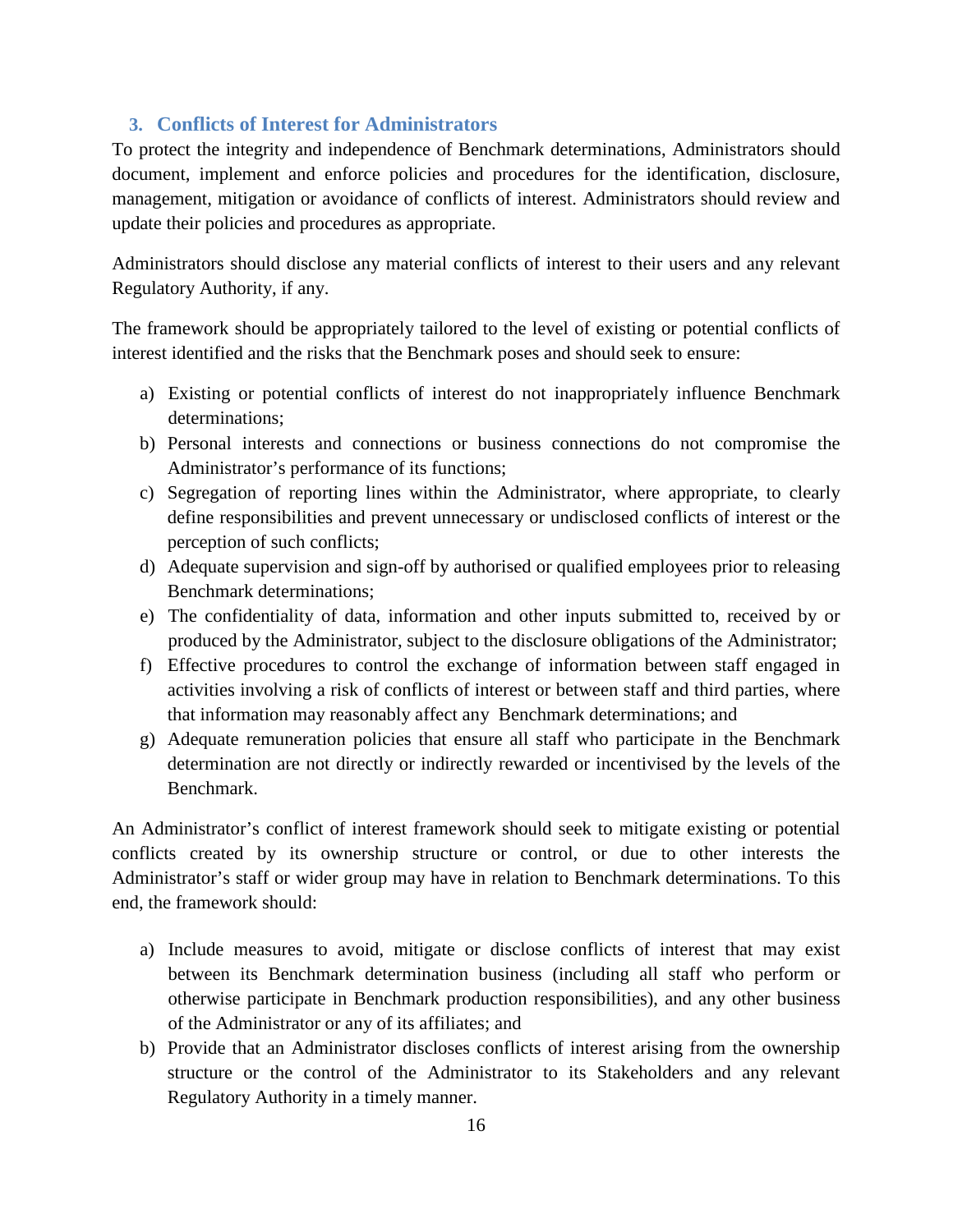## **4. Control Framework for Administrators**

An Administrator should implement an appropriate control framework for the process of determining and distributing the Benchmark. The control framework should be appropriately tailored to the materiality of the potential or existing conflicts of interest identified, the extent of the use of discretion in the Benchmark setting process and to the nature of Benchmark inputs and outputs. The control framework should be documented and available to relevant Regulatory Authorities, if any. A summary of its main features should be Published or Made Available to Stakeholders.

This control framework should be reviewed periodically and updated as appropriate. The framework should address the following areas:

- a) Conflicts of interest in line with Principle 3 on conflicts of interests;
- b) Integrity and quality of Benchmark determination:
	- i. Arrangements to ensure that the quality and integrity of Benchmarks is maintained, in line with principles 6 to 15 on the quality of the Benchmark and Methodology;
	- ii. Arrangements to promote the integrity of Benchmark inputs, including adequate due diligence on input sources;
	- iii. Arrangements to ensure accountability and complaints mechanisms are effective, in line with principles 16 to 19; and
	- iv. Providing robust infrastructure, policies and procedures for the management of risk, including operational risk.
- c) Whistleblowing mechanism:

Administrators should establish an effective whistleblowing mechanism to facilitate early awareness of any potential misconduct or irregularities that may arise. This mechanism should allow for external reporting of such cases where appropriate.

- d) Expertise:
	- i. Ensuring Benchmark determinations are made by personnel who possess the relevant levels of expertise, with a process for periodic review of their competence; and
	- ii. Staff training, including ethics and conflicts of interest training, and continuity and succession planning for personnel.

**Where a Benchmark is based on Submissions:** Administrators should promote the integrity of inputs by: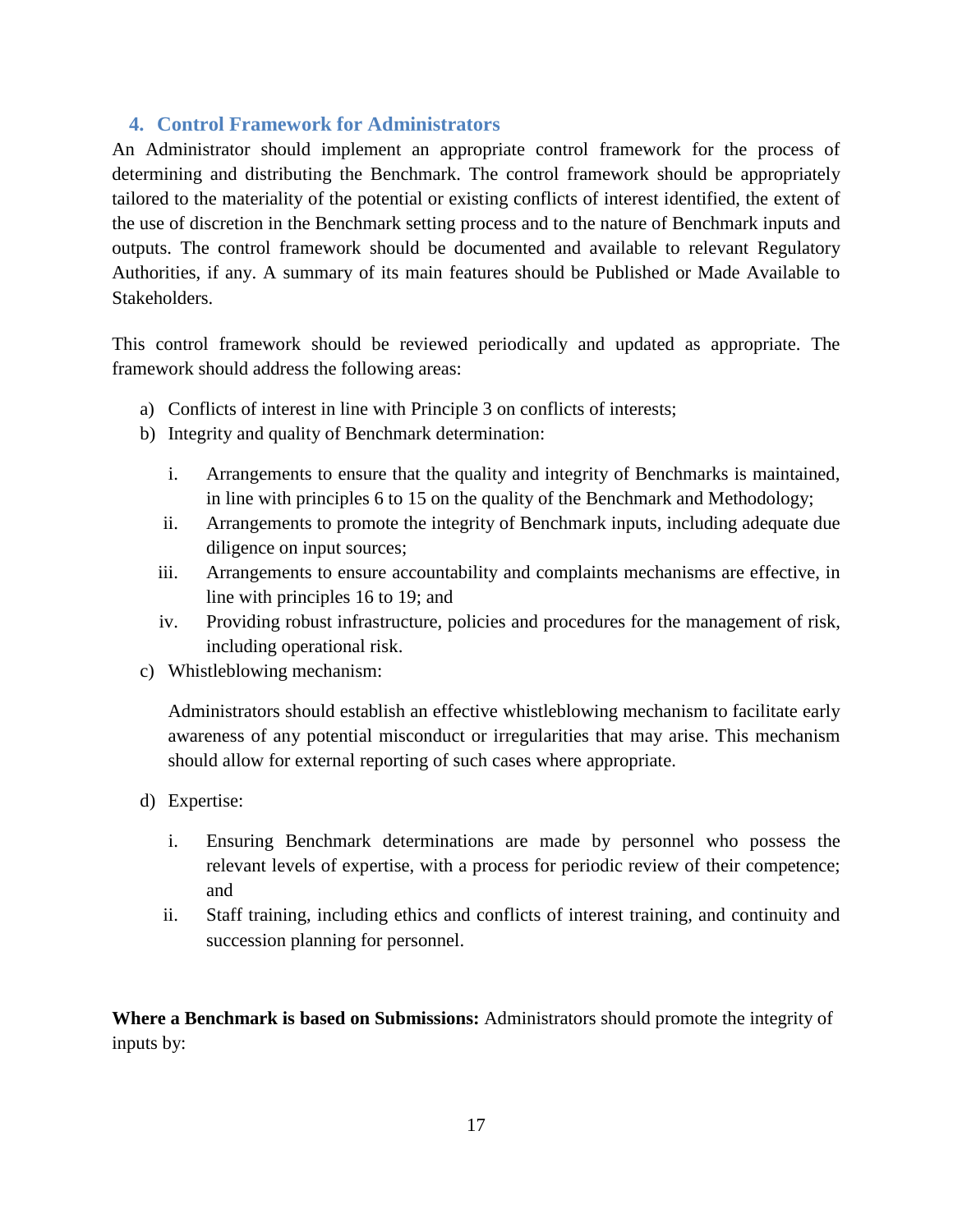- a) Ensuring as far as possible that the Submitters comprise an appropriately representative group of participants taking into consideration the underlying Interest measured by the Benchmark;
- b) Employing a system of appropriate measures so that, to the extent possible, Submitters comply with the Submission guidelines, as defined in the Submitter Code of Conduct and the Administrators' applicable quality and integrity standards for Submission;
- c) Specifying how frequently Submissions should be made and specifying that inputs or Submissions should be made for every Benchmark determination; and
- d) Establishing and employing measures to effectively monitor and scrutinise inputs or Submissions. This should include pre-compilation or pre-publication monitoring to identify and avoid errors in inputs or Submissions, as well as *ex-post* analysis of trends and outliers.

## **5. Internal Oversight**

Administrators should establish an oversight function to review and provide challenge on all aspects of the Benchmark determination process. This should include consideration of the features and intended, expected or known usage of the Benchmark and the materiality of existing or potential conflicts of interest identified.

The oversight function should be carried out either by a separate committee, or other appropriate governance arrangements. The oversight function and its composition should be appropriate to provide effective scrutiny of the Administrator. Such oversight function could consider groups of Benchmarks by type or asset class, provided that it otherwise complies with this Principle.

An Administrator should develop and maintain robust procedures regarding its oversight function, which should be documented and available to relevant Regulatory Authorities, if any. The main features of the procedures should be Made Available to Stakeholders. These procedures should include:

- a) The terms of reference of the oversight function;
- b) Criteria to select members of the oversight function;
- c) The summary details of membership of any committee or arrangement charged with the oversight function, along with any declarations of conflicts of interest and processes for election, nomination or removal and replacement of committee members.

The responsibilities of the oversight function include:

- a) Oversight of the Benchmark design:
	- i. Periodic review of the definition of the Benchmark and its Methodology;
	- ii. Taking measures to remain informed about issues and risks to the Benchmark, as well as commissioning external reviews of the Benchmark (as appropriate);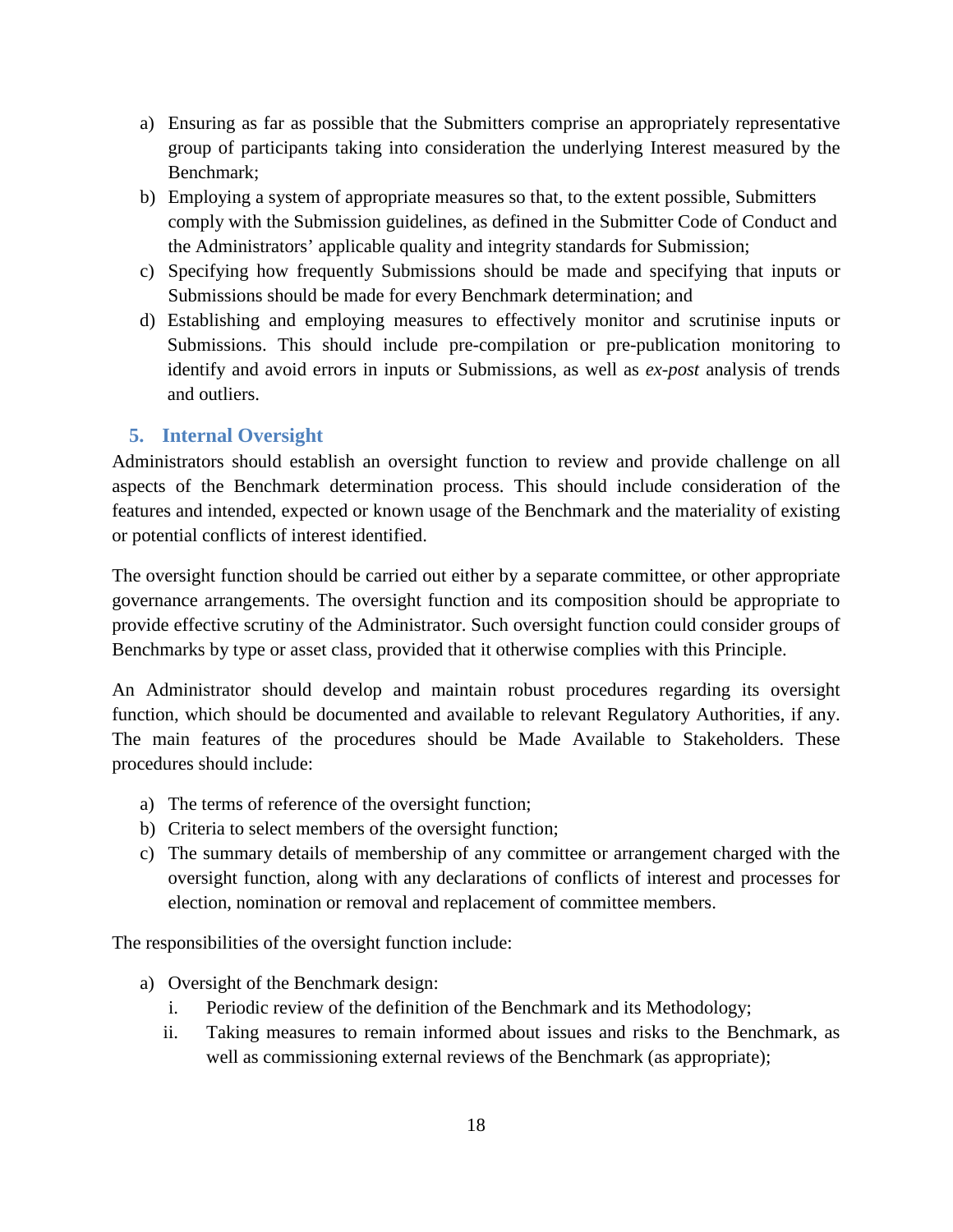- iii. Overseeing any changes to the Benchmark Methodology, including assessing whether the Methodology continues to appropriately measure the underlying Interest, reviewing proposed and implemented changes to the Methodology, and authorising or requesting the Administrator to undertake a consultation with Stakeholders where known or its Subscribers on such changes as per Principle 12; and
- iv. Reviewing and approving procedures for termination of the Benchmark, including guidelines that set out how the Administrator should consult with Stakeholders about such cessation.
- b) Oversight of the integrity of Benchmark determination and control framework:
	- i. Overseeing the management and operation of the Benchmark, including activities related to Benchmark determination undertaken by a third party;
	- ii. Considering the results of internal and external audits, and following up on the implementation of remedial actions highlighted in the results of these audits; and
	- iii. Overseeing any exercise of Expert Judgment by the Administrator and ensuring Published Methodologies have been followed.

**Where conflicts of interests may arise in the Administrator due to its ownership structures or controlling interests, or due to other activities conducted by any entity owning or controlling the Administrator or by the Administrator or any of its affiliates:** the Administrator should establish an independent oversight function which includes a balanced representation of a range of Stakeholders where known, Subscribers and Submitters, which is chosen to counterbalance the relevant conflict of interest.

**Where a Benchmark is based on Submissions:** the oversight function should provide suitable oversight and challenge of the Submissions by:

- a) Overseeing and challenging the scrutiny and monitoring of inputs or Submissions by the Administrator. This could include regular discussions of inputs or Submission patterns, defining parameters against which inputs or Submissions can be analysed, or querying the role of the Administrator in challenging or sampling unusual inputs or Submissions;
- b) Overseeing the Code of Conduct for Submitters;
- c) Establishing effective arrangements to address breaches of the Code of Conduct for Submitters; and
- d) Establishing measures to detect potential anomalous or suspicious Submissions and in case of suspicious activities, to report them, as well as any misconduct by Submitters of which it becomes aware to the relevant Regulatory Authorities, if any.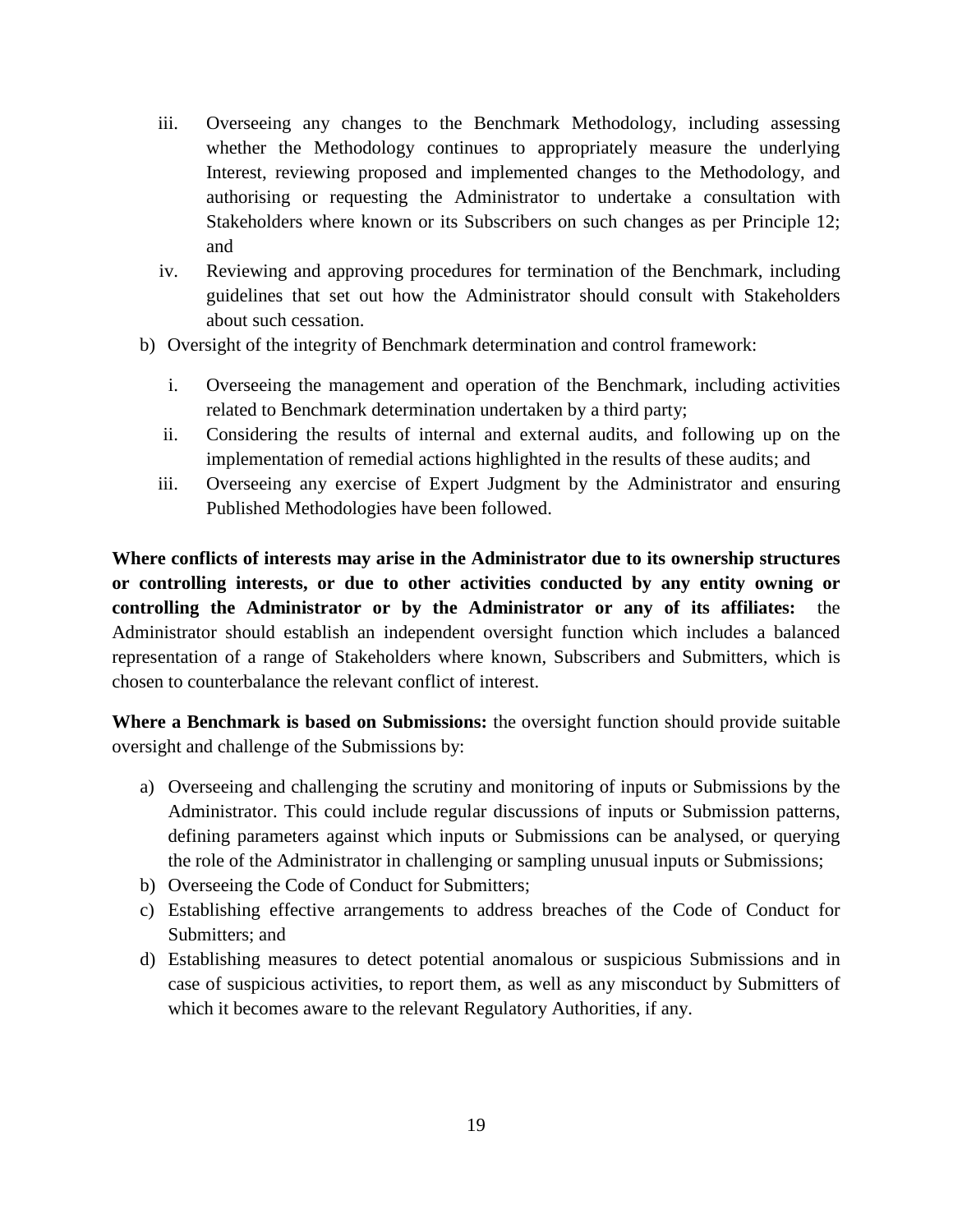## **Quality of the Benchmark**

## **6. Benchmark Design**

The design of the Benchmark should seek to achieve, and result in an accurate and reliable representation of the economic realities of the Interest it seeks to measure, and eliminate factors that might result in a distortion of the price, rate, index or value of the Benchmark.

Benchmark design should take into account the following generic non-exclusive features, and other factors should be considered, as appropriate to the particular Interest:

- a) Adequacy of the sample used to represent the Interest;
- b) Size and liquidity of the relevant market (for example whether there is sufficient trading to provide observable, transparent pricing);
- c) Relative size of the underlying market in relation to the volume of trading in the market that references the Benchmark;
- d) The distribution of trading among Market Participants (market concentration);
- e) Market dynamics (e.g*.,* to ensure that the Benchmark reflects changes to the assets underpinning a Benchmark).

## **7. Data Sufficiency**

The data used to construct a Benchmark determination should be sufficient to accurately and reliably represent the Interest measured by the Benchmark and should:

- a) Be based on prices, rates, indices or values that have been formed by the competitive forces of supply and demand in order to provide confidence that the price discovery system is reliable; and
- b) Be anchored by observable transactions entered into at arm's length between buyers and sellers in the market for the Interest the Benchmark measures in order for it to function as a credible indicator of prices, rates, indices or values.

This Principle requires that a Benchmark be based upon (i.e., *anchored in*) an active market having observable *Bona Fide*, Arms-Length Transactions. This does not mean that every individual Benchmark determination must be constructed solely of transaction data. Provided that an active market exists, conditions in the market on any given day might require the Administrator to rely on different forms of data tied to observable market data as an adjunct or supplement to transactions. Depending upon the Administrator's Methodology, this could result in an individual Benchmark determination being based predominantly, or exclusively, on bids and offers or extrapolations from prior transactions. This is further clarified in Principle 8.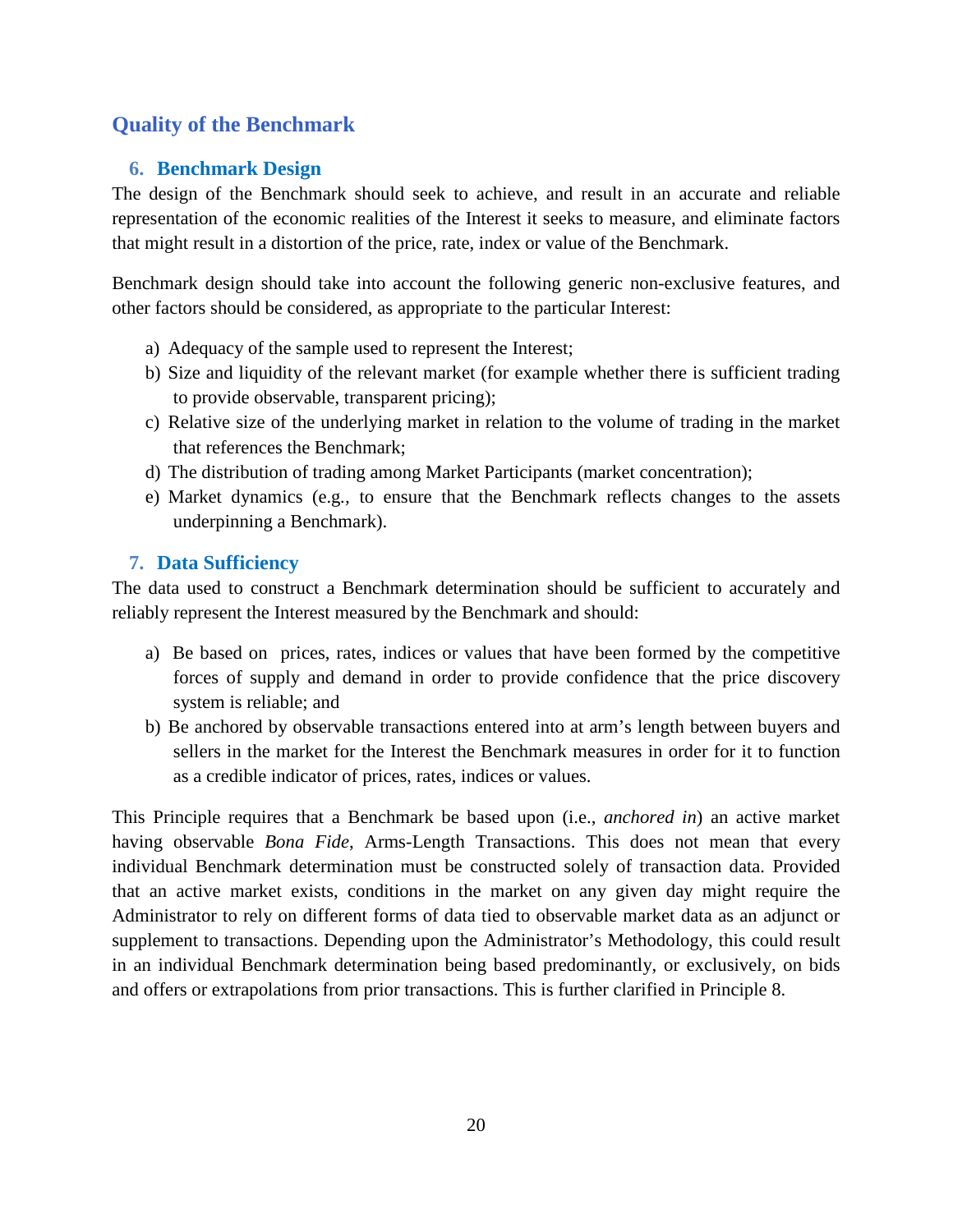Provided that subparagraphs (a) and (b) above are met, Principle 7 does not preclude Benchmark Administrators from using executable bids or offers as a means to construct Benchmarks where anchored in an observable market consisting of *Bona Fide*, Arms-Length transactions.<sup>23</sup>

This Principle also recognizes that various indices may be designed to measure or reflect the performance of a rule-based investment strategy, the volatility or behaviour of an index or market or other aspects of an active market. Principle 7 does not preclude the use of nontransactional data for such indices that are not designed to represent transactions and where the nature of the index is such that non-transactional data is used to reflect what the index is designed to measure. For example, certain volatility indices, which are designed to measure the expected volatility of an index of securities transactions, rely on non-transactional data, but the data is derived from and thus "*anchored*" in an actual functioning securities or options market.

#### **8. Hierarchy of Data Inputs**

An Administrator should establish and Publish or Make Available clear guidelines regarding the hierarchy of data inputs and exercise of Expert Judgment used for the determination of Benchmarks. In general, the hierarchy of data inputs should include:

- a) Where a Benchmark is dependent upon Submissions, the Submitters' own concluded arms-length transactions in the underlying interest or related markets;
- b) Reported or observed concluded Arm's-length Transactions in the underlying interest;
- c) Reported or observed concluded Arm's-length Transactions in related markets;
- d) Firm (executable) bids and offers; and
- e) Other market information or Expert Judgments.

Provided that the Data Sufficiency Principle is met (i.e., an active market exists), this Principle is not intended to restrict an Administrator's flexibility to use inputs consistent with the Administrator's approach to ensuring the quality, integrity, continuity and reliability of its Benchmark determinations, as set out in the Administrator's Methodology. The Administrator should retain flexibility to use the inputs it believes are appropriate under its Methodology to ensure the quality and integrity of its Benchmark. For example, certain Administrators may decide to rely upon Expert Judgment in an active albeit low liquidity market, when transactions may not be consistently available each day. IOSCO also recognizes that there might be circumstances (e.g., a low liquidity market) when a confirmed bid or offer might carry more meaning than an outlier transaction. Under these circumstances, non-transactional data such as bids and offers and extrapolations from prior transactions might predominate in a given Benchmark determination.

<sup>&</sup>lt;sup>23</sup> For example, this approach might be appropriate in a market where overall transaction volume is high over sustained periods, though on any given day there might be more firm bids and offers than posted transactions taking place.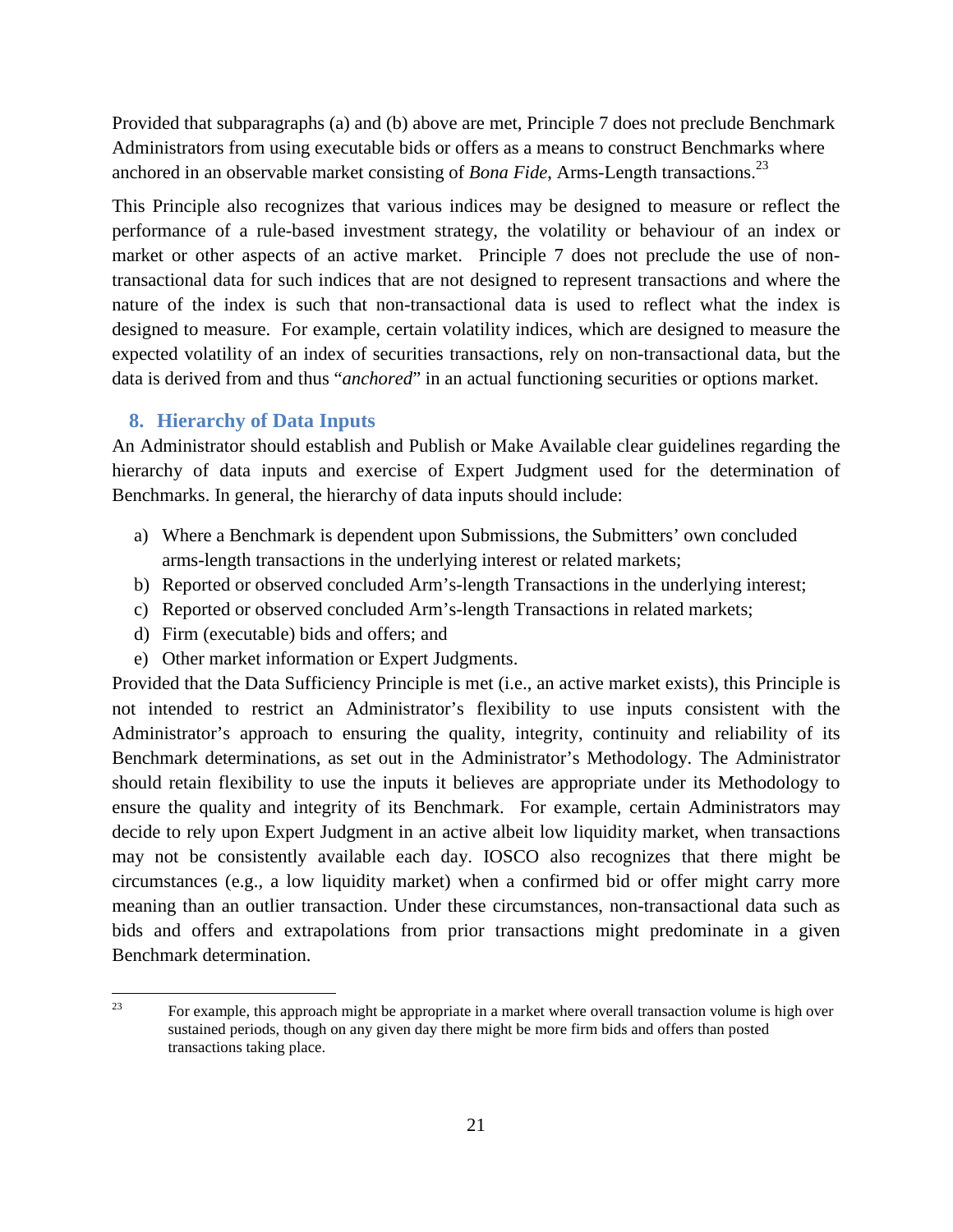## **9. Transparency of Benchmark Determinations <sup>24</sup>**

The Administrator should describe and publish with each Benchmark determination, to the extent reasonable without delaying an Administrator publication deadline:

- a) A concise explanation, sufficient to facilitate a Stakeholder's or Market Authority's ability to understand how the determination was developed, including, at a minimum, the size and liquidity of the market being assessed (meaning the number and volume of transactions submitted), the range and average volume and range and average of price, and indicative percentages of each type of market data that have been considered in a Benchmark determination; terms referring to the pricing Methodology should be included (i.e*., transaction-based*, *spread-based* or *interpolated/extrapolated*);
- b) A concise explanation of the extent to which and the basis upon which Expert Judgment if any, was used in establishing a Benchmark determination.

#### **10. Periodic Review**

The Administrator should periodically review the conditions in the underlying Interest that the Benchmark measures to determine whether the Interest has undergone structural changes that might require changes to the design of the Methodology. The Administrator also should periodically review whether the Interest has diminished or is non-functioning such that it can no longer function as the basis for a credible Benchmark.

The Administrator should Publish or Make Available a summary of such reviews where material revisions have been made to a Benchmark, including the rationale for the revisions.

## **Quality of the Methodology**

## **11.Content of the Methodology**

The Administrator should document and Publish or Make Available the Methodology used to make Benchmark determinations. The Administrator should provide the rationale for adopting a particular Methodology. The Published Methodology should provide sufficient detail to allow Stakeholders to understand how the Benchmark is derived and to assess its representativeness, its

<sup>&</sup>lt;sup>24</sup> See Annex C for further elaboration of this Principle. Benchmarks that regularly publish their Methodologies would satisfy Principle 9 when derived from data sourced from Regulated Markets or Exchanges with mandatory post-trade transparency requirements. In addition, a Benchmark that is based exclusively on executable quotes as contemplated by Principle 7 would not need to explain in each determination why it has been constructed with executable bids or offers, provided there is disclosure in the Methodology.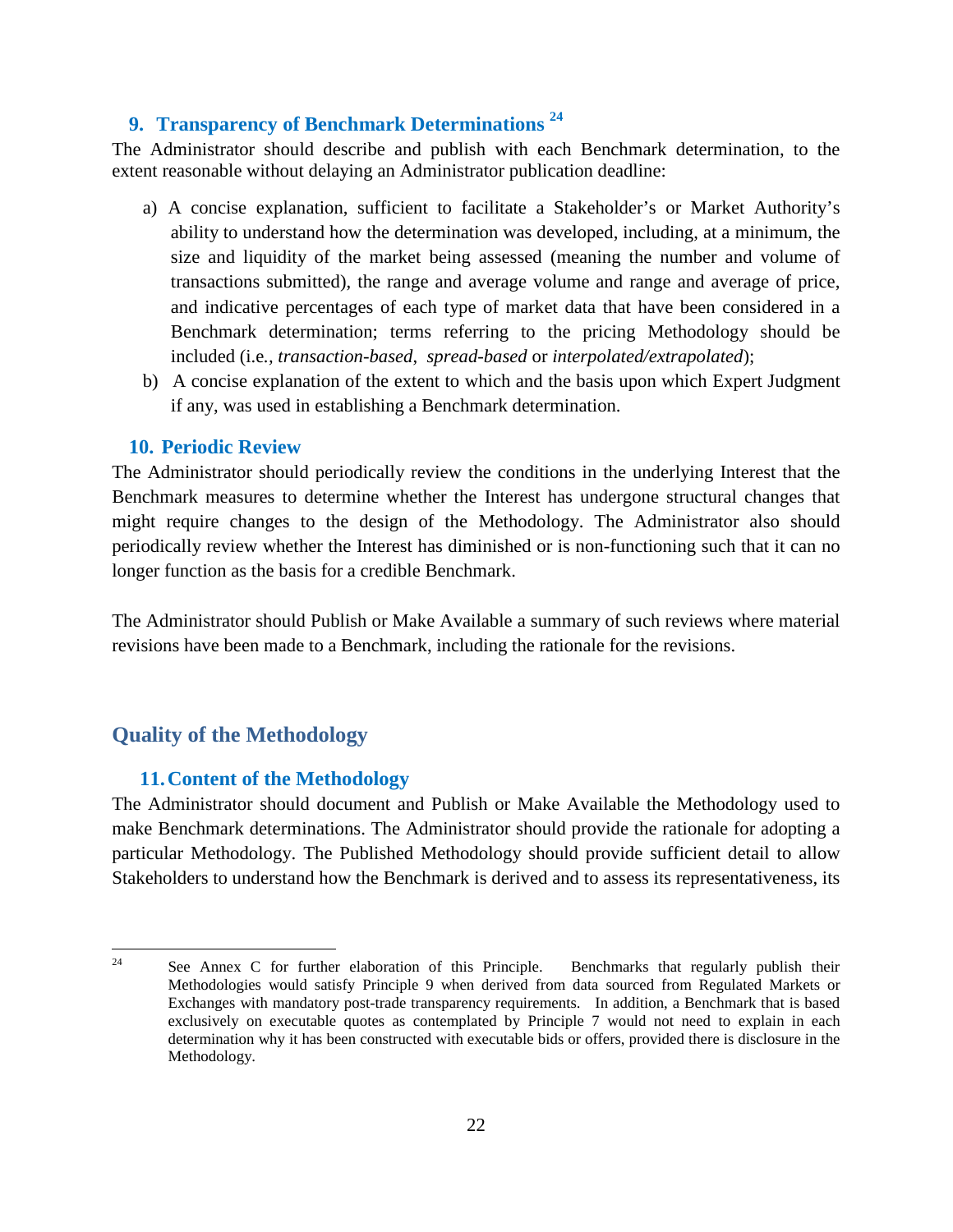relevance to particular Stakeholders, and its appropriateness as a reference for financial instruments.

At a minimum, the Methodology should contain:

- a) Definitions of key terms;
- b) All criteria and procedures used to develop the Benchmark, including input selection, the mix of inputs used to derive the Benchmark, the guidelines that control the exercise of Expert Judgment by the Administrator, priority given to certain data types, minimum data needed to determine a Benchmark, and any models or extrapolation methods;
- c) Procedures and practices designed to promote consistency in the exercise of Expert Judgment between Benchmark determinations;
- d) The procedures which govern Benchmark determination in periods of market stress or disruption, or periods where data sources may be absent (e.g., theoretical estimation models);
- e) The procedures for dealing with error reports, including when a revision of a Benchmark would be applicable;
- f) Information regarding the frequency for internal reviews and approvals of the Methodology. Where applicable, the Published Methodologies should also include information regarding the procedures and frequency for external review of the Methodology;
- g) The circumstances and procedures under which the Administrator will consult with Stakeholders, as appropriate; and
- h) The identification of potential limitations of a Benchmark, including its operation in illiquid or fragmented markets and the possible concentration of inputs.

#### **Where a Benchmark is based on Submissions, the additional Principle also applies:**

The Administrator should clearly establish criteria for including and excluding Submitters. The criteria should consider any issues arising from the location of the Submitter, if in a different jurisdiction to the Administrator. These criteria should be available to any relevant Regulatory Authorities, if any, and Published or Made Available to Stakeholders. Any provisions related to changes in composition, including notice periods should be made clear.

#### **12.Changes to the Methodology**

An Administrator should Publish or Make Available the rationale of any proposed material change in its Methodology, and procedures for making such changes. These procedures should clearly define what constitutes a material change, and the method and timing for consulting or notifying Subscribers (and other Stakeholders where appropriate, taking into account the breadth and depth of the Benchmark's use) of changes.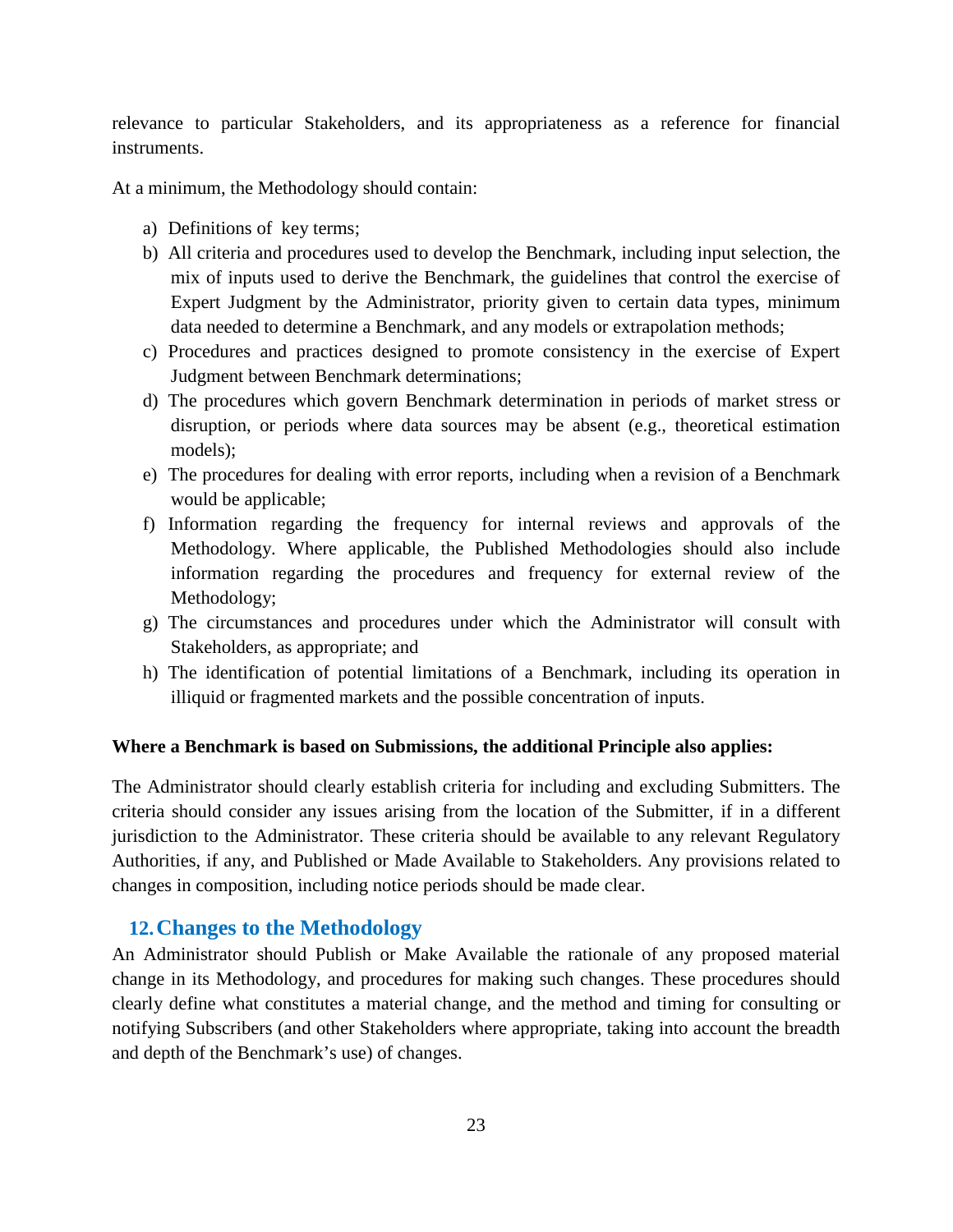Those procedures should be consistent with the overriding objective that an Administrator must ensure the continued integrity of its Benchmark determinations. When changes are proposed, the Administrator should specify exactly what these changes entail and when they are intended to apply.

The Administrator should specify how changes to the Methodology will be scrutinised, by the oversight function.

The Administrator should develop Stakeholder consultation procedures in relation to changes to the Methodology that are deemed material by the oversight function, and that are appropriate and proportionate to the breadth and depth of the Benchmark's use and the nature of the Stakeholders. Procedures should:

- a) Provide advance notice and a clear timeframe that gives Stakeholders sufficient opportunity to analyse and comment on the impact of such proposed material changes, having regard to the Administrator's assessment of the overall circumstances; and
- b) Provide for Stakeholders' summary comments, and the Administrator's summary response to those comments, to be made accessible to all Stakeholders after any given consultation period, except where the commenter has requested confidentiality.

## **13.Transition**

Administrators should have clear written policies and procedures, to address the need for possible cessation of a Benchmark, due to market structure change, product definition change, or any other condition which makes the Benchmark no longer representative of its intended Interest. These policies and procedures should be proportionate to the estimated breadth and depth of contracts and financial instruments that reference a Benchmark and the economic and financial stability impact that might result from the cessation of the Benchmark. The Administrator should take into account the views of Stakeholders and any relevant Regulatory and National Authorities in determining what policies and procedures are appropriate for a particular Benchmark.

These written policies and procedures should be Published or Made Available to all Stakeholders.

Administrators should encourage Subscribers and other Stakeholders who have financial instruments that reference a Benchmark to take steps to make sure that:

- a) Contracts or other financial instruments that reference a Benchmark, have robust fall-back provisions in the event of material changes to, or cessation of, the referenced Benchmark; and
- b) Stakeholders are aware of the possibility that various factors, including external factors beyond the control of the Administrator, might necessitate material changes to a Benchmark.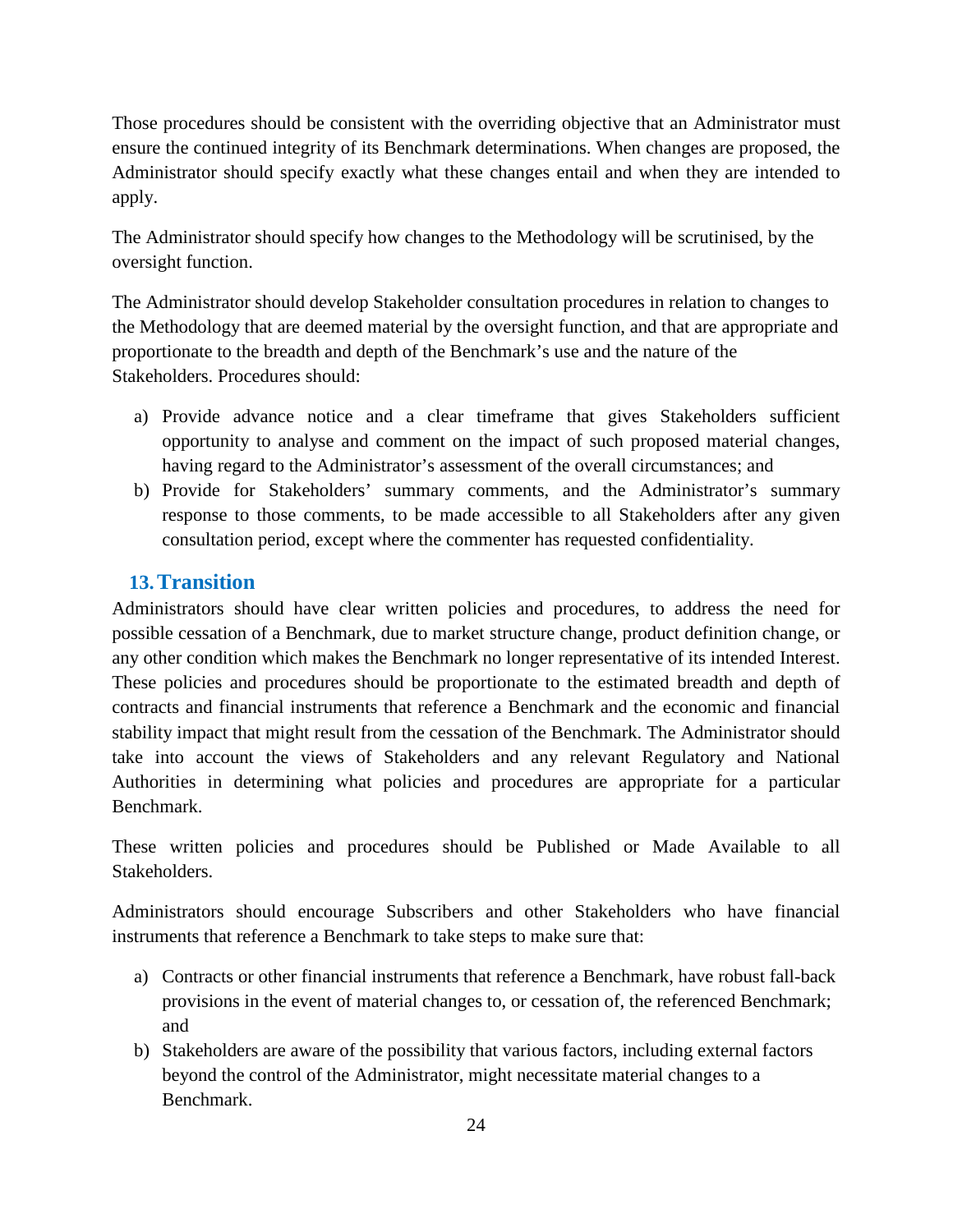Administrators' written policies and procedures to address the possibility of Benchmark cessation could include the following factors, if determined to be reasonable and appropriate by the Administrator:

- a) Criteria to guide the selection of a credible, alternative Benchmark such as, but not limited to, criteria that seek to match to the extent practicable the existing Benchmark's characteristics (e.g., credit quality, maturities and liquidity of the alternative market), differentials between Benchmarks, the extent to which an alternative Benchmark meets the asset/liability needs of Stakeholders, whether the revised Benchmark is investable, the availability of transparent transaction data, the impact on Stakeholders and impact of existing legislation;
- b) The practicality of maintaining parallel Benchmarks (e.g., where feasible, maintain the existing Benchmark for a defined period of time to permit existing contracts and financial instruments to mature and publish a new Benchmark) in order to accommodate an orderly transition to a new Benchmark;
- c) The procedures that the Administrator would follow in the event that a suitable alternative cannot be identified;
- d) In the case of a Benchmark or a tenor of a Benchmark that will be discontinued completely, the policy defining the period of time in which the Benchmark will continue to be produced in order to permit existing contracts to migrate to an alternative Benchmark if necessary; and
- e) The process by which the Administrator will engage Stakeholders and relevant Market and National Authorities, as appropriate, in the process for selecting and moving towards an alternative Benchmark, including the timeframe for any such action commensurate with the tenors of the financial instruments referencing the Benchmarks and the adequacy of notice that will be provided to Stakeholders.

## **14.Submitter Code of Conduct**

## **Where a Benchmark is based on Submissions, the following additional Principle also applies:**

The Administrator should develop guidelines for Submitters("Submitter Code of Conduct"), which should be available to any relevant Regulatory Authorities, if any and Published or Made Available to Stakeholders.

The Administrator should only use inputs or Submissions from entities which adhere to the Submitter Code of Conduct and the Administrator should appropriately monitor and record adherence from Submitters. The Administrator should require Submitters to confirm adherence to the Submitter Code of Conduct annually and whenever a change to the Submitter Code of Conduct has occurred.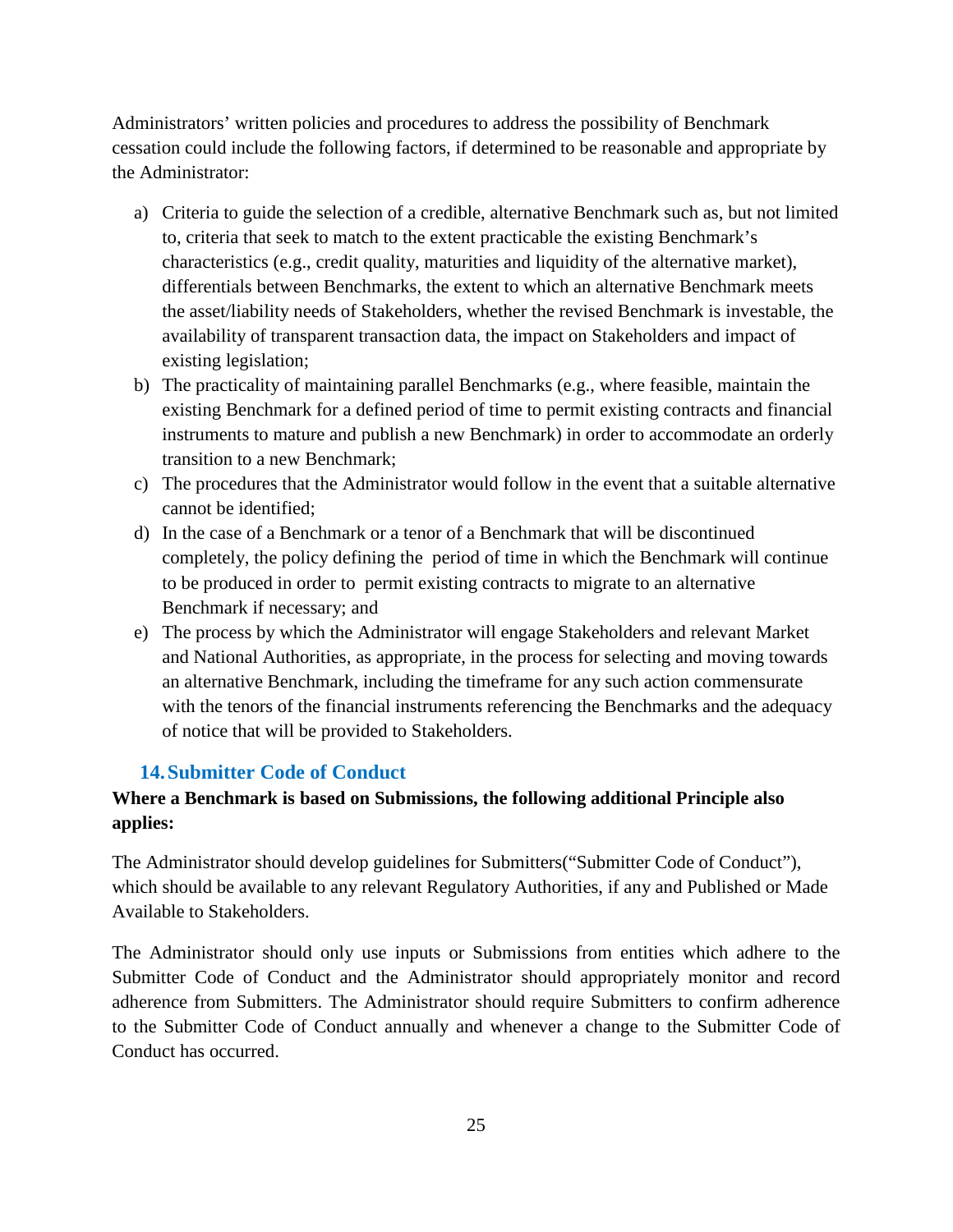The Administrator's oversight function should be responsible for the continuing review and oversight of the Submitter Code of Conduct.

The Submitter Code of Conduct should address:

- a) The selection of inputs;
- b) Who may submit data and information to the Administrator;
- c) Quality control procedures to verify the identity of a Submitter and any employee(s) of a Submitter who report(s) data or information and the authorization of such person(s) to report market data on behalf of a Submitter;
- d) Criteria applied to employees of a Submitter who are permitted to submit data or information to an Administrator on behalf of a Submitter;
- e) Policies to discourage the interim withdrawal of Submitters from surveys or Panels;
- f) Policies to encourage Submitters to submit all relevant data; and
- g) The Submitters' internal systems and controls, which should include:
	- i. Procedures for submitting inputs, including Methodologies to determine the type of eligible inputs, in line with the Administrator's Methodologies;
	- ii. Procedures to detect and evaluate suspicious inputs or transactions, including intergroup transactions, and to ensure the *Bona Fide* nature of such inputs, where appropriate;
	- iii. Policies guiding and detailing the use of Expert Judgment, including documentation requirements;
	- iv. Record keeping policies;
	- v. Pre-Submission validation of inputs, and procedures for multiple reviews by senior staff to check inputs;
	- vi. Training, including training with respect to any relevant regulation (covering Benchmark regulation or any market abuse regime);
	- vii. Suspicious Submission reporting;
	- viii. Roles and responsibilities of key personnel and accountability lines;
	- ix. Internal sign off procedures by management for submitting inputs;
	- x. Whistle blowing policies (in line with Principle 4); and
	- xi. Conflicts of interest procedures and policies, including prohibitions on the Submission of data from Front Office Functions unless the Administrator is satisfied that there are adequate internal oversight and verification procedures for Front Office Function Submissions of data to an Administrator (including safeguards and supervision to address possible conflicts of interests as per paragraphs (v) and (ix) above), the physical separation of employees and reporting lines where appropriate, the consideration of how to identify, disclose, manage, mitigate and avoid existing or potential incentives to manipulate or otherwise influence data inputs (whether or not in order to influence the Benchmark levels), including, without limitation, through appropriate remuneration policies and by effectively addressing conflicts of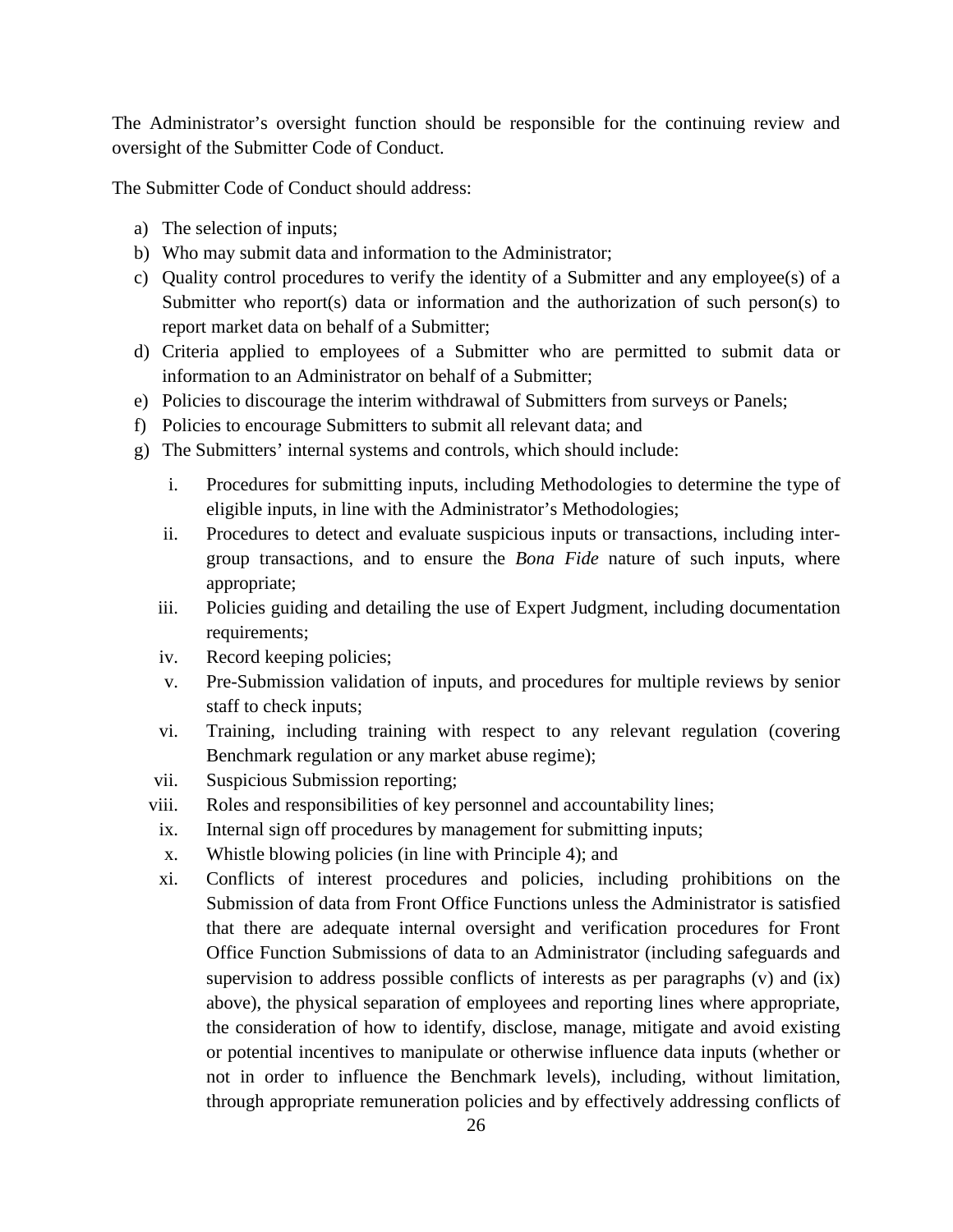interest which may exist between the Submitter's Submission activities (including all staff who perform or otherwise participate in Benchmark Submission responsibilities), and any other business of the Submitter or of any of its affiliates or any of their respective clients or customers.

#### **15.Internal Controls over Data Collection**

When an Administrator collects data from any external source the Administrator should ensure that there are appropriate internal controls over its data collection and transmission processes. These controls should address the process for selecting the source, collecting the data and protecting the integrity and confidentiality of the data. Where Administrators receive data from employees of the Front Office Function, the Administrator should seek corroborating data from other sources.

#### **Accountability**

#### **16.Complaints Procedures**

The Administrator should establish and Publish or Make Available a written complaints procedures policy, by which Stakeholders may submit complaints including concerning whether a specific Benchmark determination is representative of the underlying Interest it seeks to measure, applications of the Methodology in relation to a specific Benchmark determination(s) and other Administrator decisions in relation to a Benchmark determination.

The complaints procedures policy should:

- a) Permit complaints to be submitted through a user-friendly complaints process such as an electronic Submission process;
- b) Contain procedures for receiving and investigating a complaint made about the Administrator's Benchmark determination process on a timely and fair basis by personnel who are independent of any personnel who may be or may have been involved in the subject of the complaint, advising the complainant and other relevant parties of the outcome of its investigation within a reasonable period and retaining all records concerning complaints;
- c) Contain a process for escalating complaints, as appropriate, to the Administrator's governance body; and
- d) Require all documents relating to a complaint, including those submitted by the complainant as well as the Administrator's own record, to be retained for a minimum of five years, subject to applicable national legal or regulatory requirements.

Disputes about a Benchmarking determination, which are not formal complaints, should be resolved by the Administrator by reference to its standard appropriate procedures. If a complaint results in a change in a Benchmark determination, that should be Published or Made Available to Subscribers and Published or Made Available to Stakeholders as soon as possible as set out in the Methodology.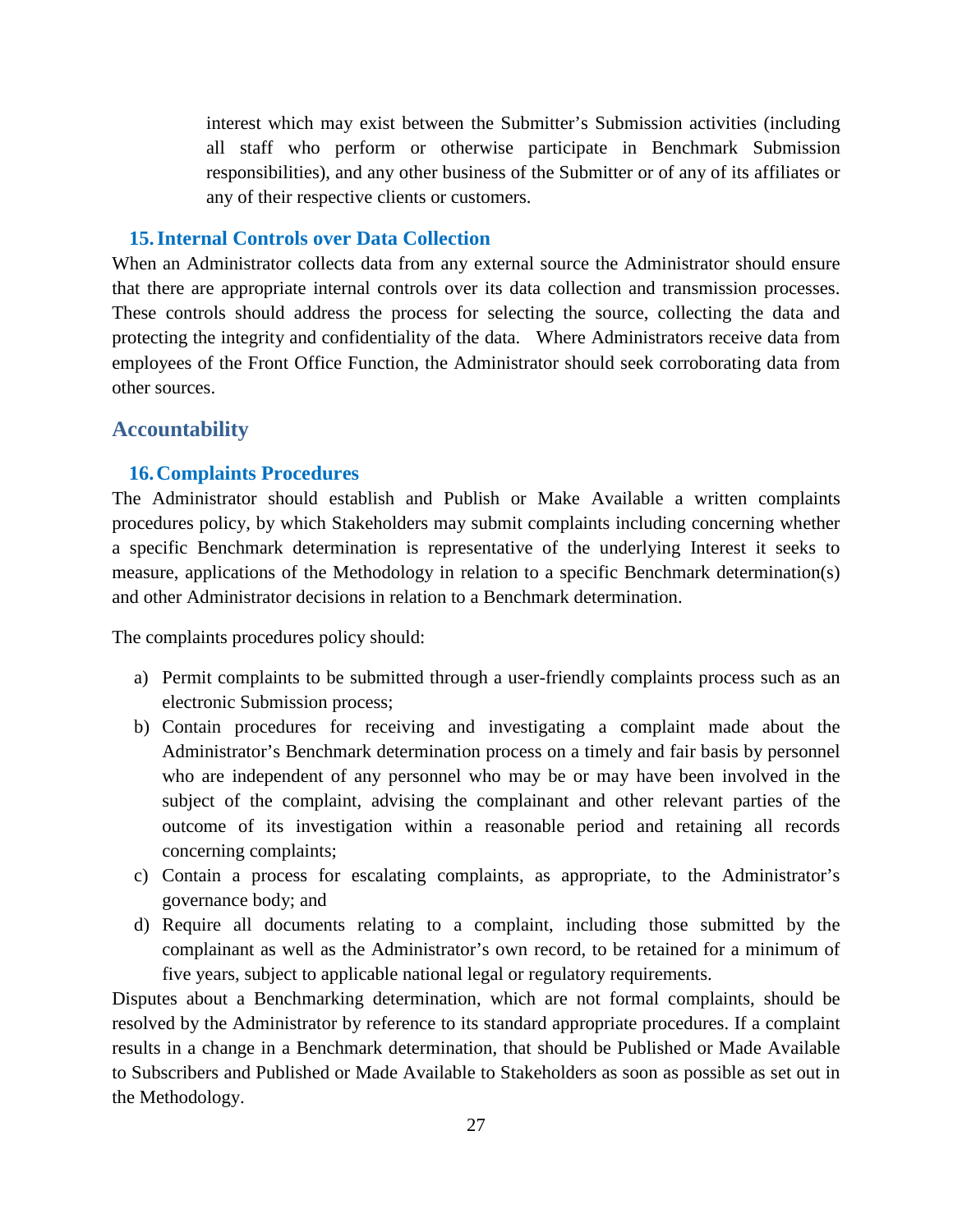#### **17.Audits**

The Administrator should appoint an independent internal or external auditor with appropriate experience and capability to periodically review and report on the Administrator's adherence to its stated criteria and with the Principles. The frequency of audits should be proportionate to the size and complexity of the Administrator's operations.

Where appropriate to the level of existing or potential conflicts of interest identified by the Administrator (except for Benchmarks that are otherwise regulated or supervised by a National Authority other than a relevant Regulatory Authority), an Administrator should appoint an independent external auditor with appropriate experience and capability to periodically review and report on the Administrator's adherence to its stated Methodology. The frequency of audits should be proportionate to the size and complexity of the Administrator's Benchmark operations and the breadth and depth of Benchmark use by Stakeholders.

## **18.Audit Trail**

Written records should be retained by the Administrator for five years, subject to applicable national legal or regulatory requirements on:

- a) All market data, Submissions and any other data and information sources relied upon for Benchmark determination;
- b) The exercise of Expert Judgment made by the Administrator in reaching a Benchmark determination;
- c) Other changes in or deviations from standard procedures and Methodologies, including those made during periods of market stress or disruption;
- d) The identity of each person involved in producing a Benchmark determination; and
- e) Any queries and responses relating to data inputs.

If these records are held by a Regulated Market or Exchange the Administrator may rely on these records for compliance with this Principle, subject to appropriate written record sharing agreements.

## **When a Benchmark is based on Submissions, the following additional Principle also applies:**

Submitters should retain records for five years subject to applicable national legal or regulatory requirements on:

- a) The procedures and Methodologies governing the Submission of inputs;
- b) The identity of any other person who submitted or otherwise generated any of the data or information provided to the Administrator;
- c) Names and roles of individuals responsible for Submission and Submission oversight;
- d) Relevant communications between submitting parties;
- e) Any interaction with the Administrator;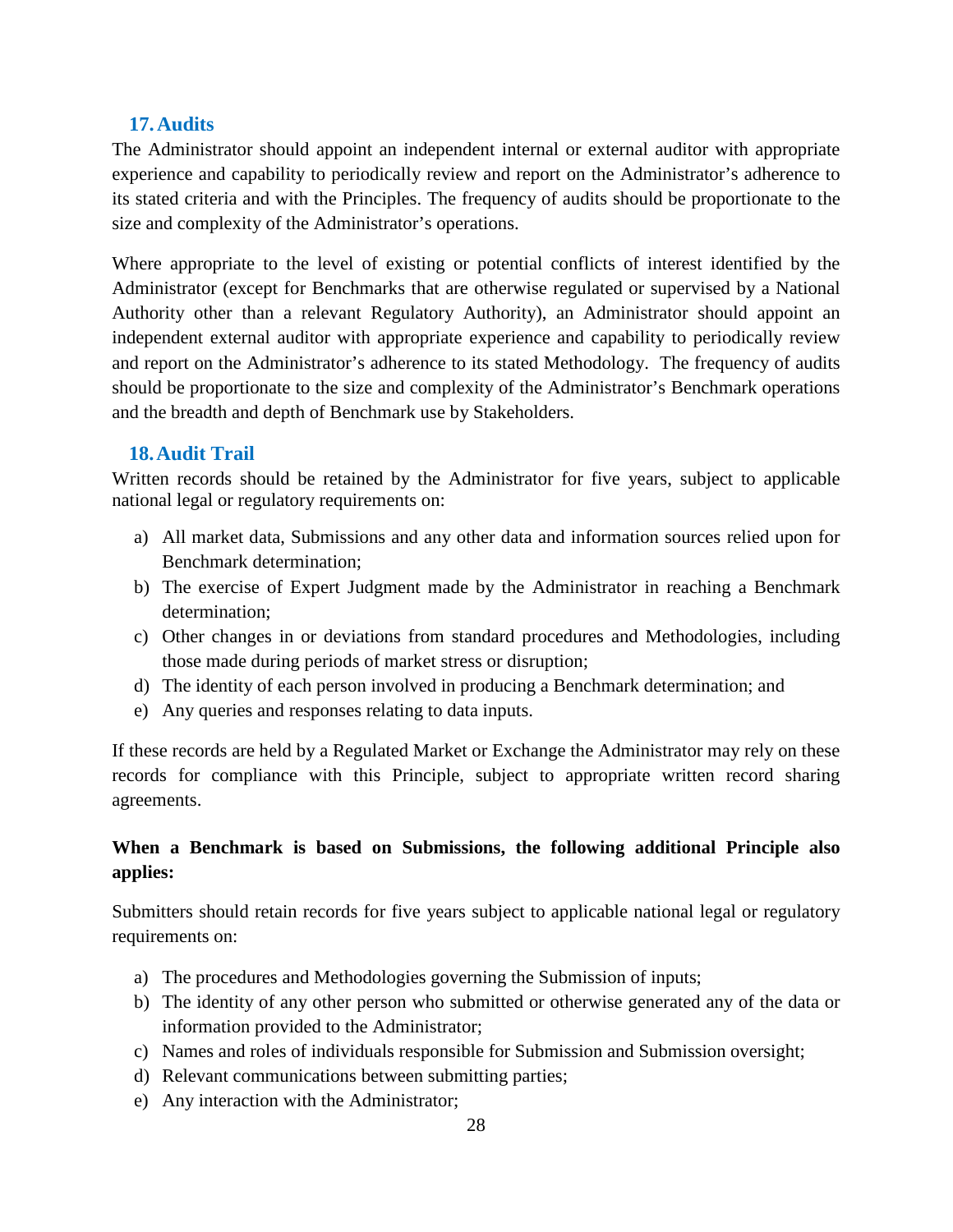- f) Any queries received regarding data or information provided to the Administrator;
- g) Declaration of any conflicts of interests and aggregate exposures to Benchmark related instruments;
- h) Exposures of individual traders/desks to Benchmark related instruments in order to facilitate audits and investigations; and
- i) Findings of external/internal audits, when available, related to Benchmark Submission remedial actions and progress in implementing them.

## **19.Cooperation with Regulatory Authorities**

Relevant documents, Audit Trails and other documents subject to these Principles shall be made readily available by the relevant parties to the relevant Regulatory Authorities in carrying out their regulatory or supervisory duties and handed over promptly upon request.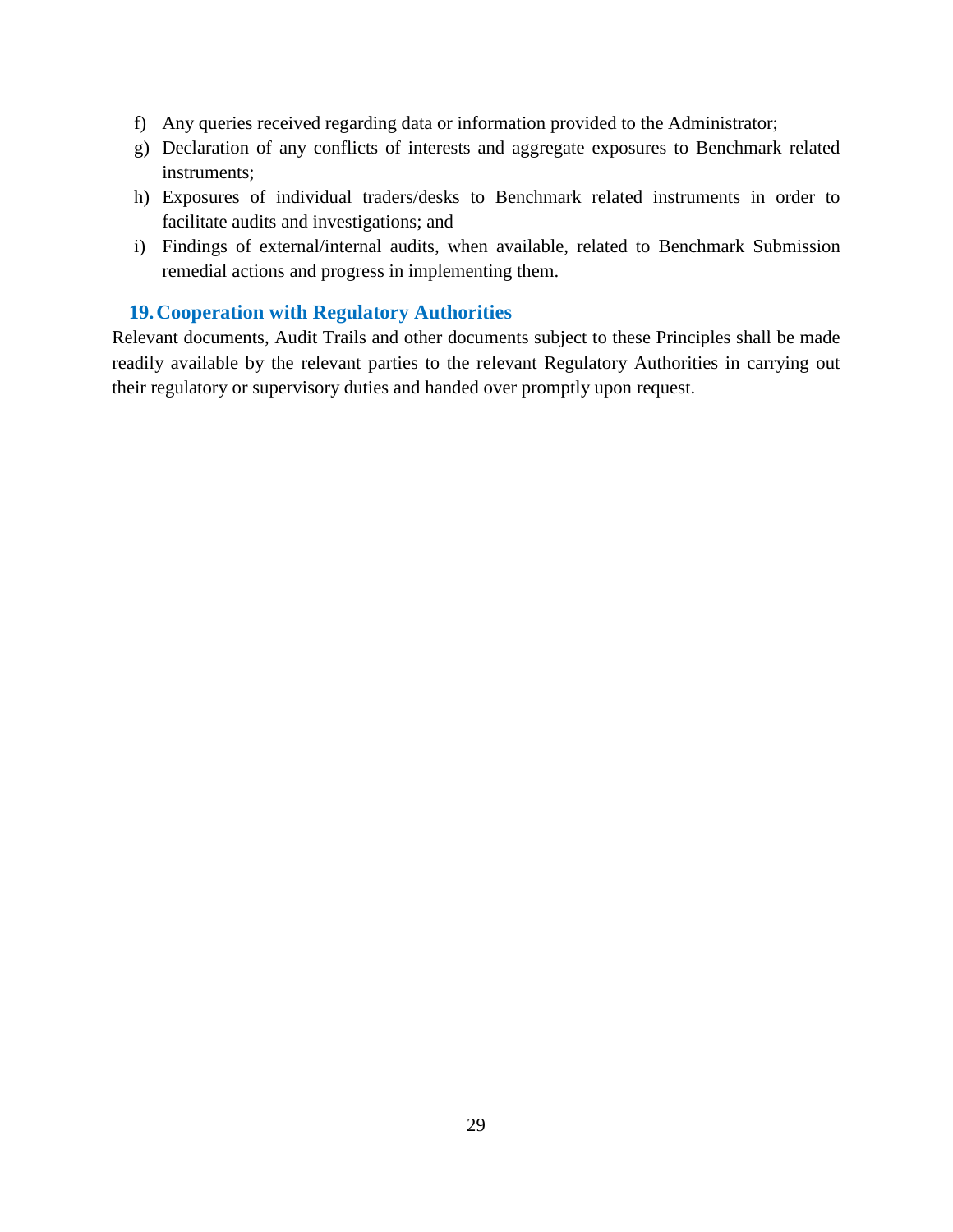## **Chapter 3 – Discussion of Consultation Feedback**

#### **Key Issues raised by the consultation feedback and revisions to the final report**

The final report has been informed by the public comment letters received as part of the consultation process on the draft Principles on Financial Benchmarks, the summary of which can be found in Annex B.

In general, there was a good level of support for the Principles with the majority of comments on the technical detail rather than the substantive policy approach.

Below are a number of common issues raised in the feedback, which IOSCO considers warranted further clarifications. These clarifications are designed to help address misconceptions about the intended scope and implementation of the Principles and describe in further detail some key issues concerning the usage of transactions.

This chapter also describes how IOSCO has responded to the consultation feedback, both in terms of revised Principles and suitable application of the Principles.

#### **Scope**

The scope of the proposed Principles was deliberately kept very broad in the April Consultation Report, excluding only publically produced Benchmarks. Given this large scope, the Principles propose a multi-tiered approach to capture the particular risks of certain types of Benchmarks.

This approach and coverage was broadly supported by the public comments, including that the Principles should apply to equity Benchmarks, a point on which a specific question was asked. Nevertheless some respondents argued that certain Principles were not relevant for indices based on transaction data obtained from Regulated Markets and Exchanges and queried the definition of Submission.

It is therefore important to stress that those Principles or portions of Principles which apply to Submission-based Benchmarks (sub-set of Principles under Principles 4, 5, 11, 14 and 18) would be less relevant for Benchmarks that are based on prices that are made public (e.g., equity indices). As a result, the report has explicitly excluded from the definition of *Submissions* data sourced from Regulated Markets or Exchanges with mandatory post-trade transparency requirements.

Related to this, a number of equity and other traded securities Benchmark providers argued that certain transparency practices should not apply to them given the strong market incentive to provide the best transparency to Stakeholders in their commercial segment of the Benchmark universe. IOSCO believes that a proportional application of the transparency Principles (as explained above) would be beneficial to Stakeholders.

Principles 4, 5 and 12 have therefore been amended to make clear that transparency to Stakeholders does not mean full disclosure of proprietary information. In particular, summary information and key features may be disclosed to Stakeholders to comply with these Principles.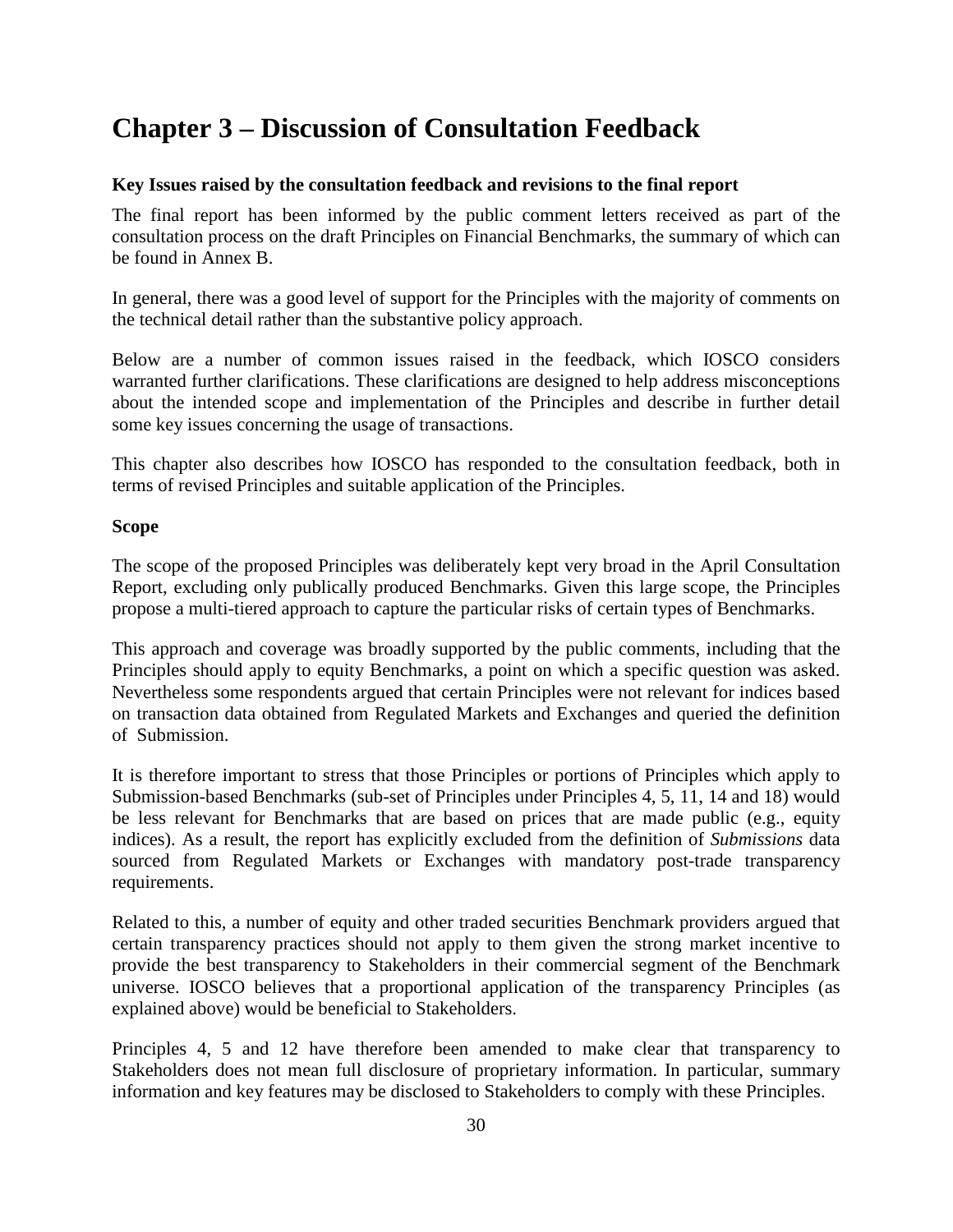Some commenters also argued that Benchmarks based on transactions in securities on regulated markets have not raised the governance and operational concerns associated with some Submission based Benchmarks. Moreover, many commenters argued that the some Principles do not always fit the practices and structures of index providers. This report is sympathetic to some of these points. Principles 2 and 18 were thus refined to reduce practices on such Benchmarks.

IOSCO believes that the objectives set out in the general Principles remain relevant to all Benchmark providers, albeit not all details will be relevant to every index provider's practices and structure.

As set out in the April Consultation Report, IOSCO has developed these Principles as a set of recommended practices and all Administrators, including index providers, should apply the Principles to the extent that those Principles apply to their practices and structures. In this regard IOSCO does not expect a *one-size-fits-all* method of implementation. See the discussion of *Proportionality* in Chapter 1 in this regard.

Although IOSCO has not made specific recommendations about the practices and structures of equity index providers, IOSCO noted in its January Consultation Report that the listing of securities and derivatives containing such Benchmarks remain subject to the authority of the relevant Market Authority and could form the basis for drawing a regulatory distinction with regard to implementation of the Principles<sup>25</sup>. The January Consultation Report also took into consideration responses which sought to exclude smaller, customised or bilateral Benchmarks and Benchmarks used to assess returns against a standardised portfolio (performance Benchmarks) from the scope of the Principles. In keeping with the policy put forward by the January Consultation Report, it was considered by IOSCO that proportional application of the Principles should be sufficient to ensure unnecessary burdens are not borne by the industry, whilst making sure that confidence is restored in the integrity of Benchmarks used in financial markets.

Finally, the report reflects a number of comments in letters that sought to exclude Central Counterparty (CCP reference and settlement prices. In IOSCO's view, prices produced exclusively for the purpose of risk management and settlement by regulated CCPs should be excluded from the Principles, since those CCPs that are regulated already have to comply with stringent governance and risk management requirements. Additional obligations may have the impact of reducing the publication of such reference prices and may have impacts on the risk management of CCPs which is not the intention of this report. IOSCO notes that broader use of such prices and references beyond CCP risk management purposes would fall within the scope of the Principles.

As noted above, the consultation feedback questioned the application of certain features of the Principles to all Benchmark Administrators. In response, IOSCO has clarified that the application of the Principles should be proportional to the size and risk posed by each Benchmark and/or Administrator and the Benchmark-setting process.

 <sup>25</sup> *Financial Benchmarks*, Consultation Report, IOSCO, 10 Jan. 2013, supra fn 4, pp.32-34 and 36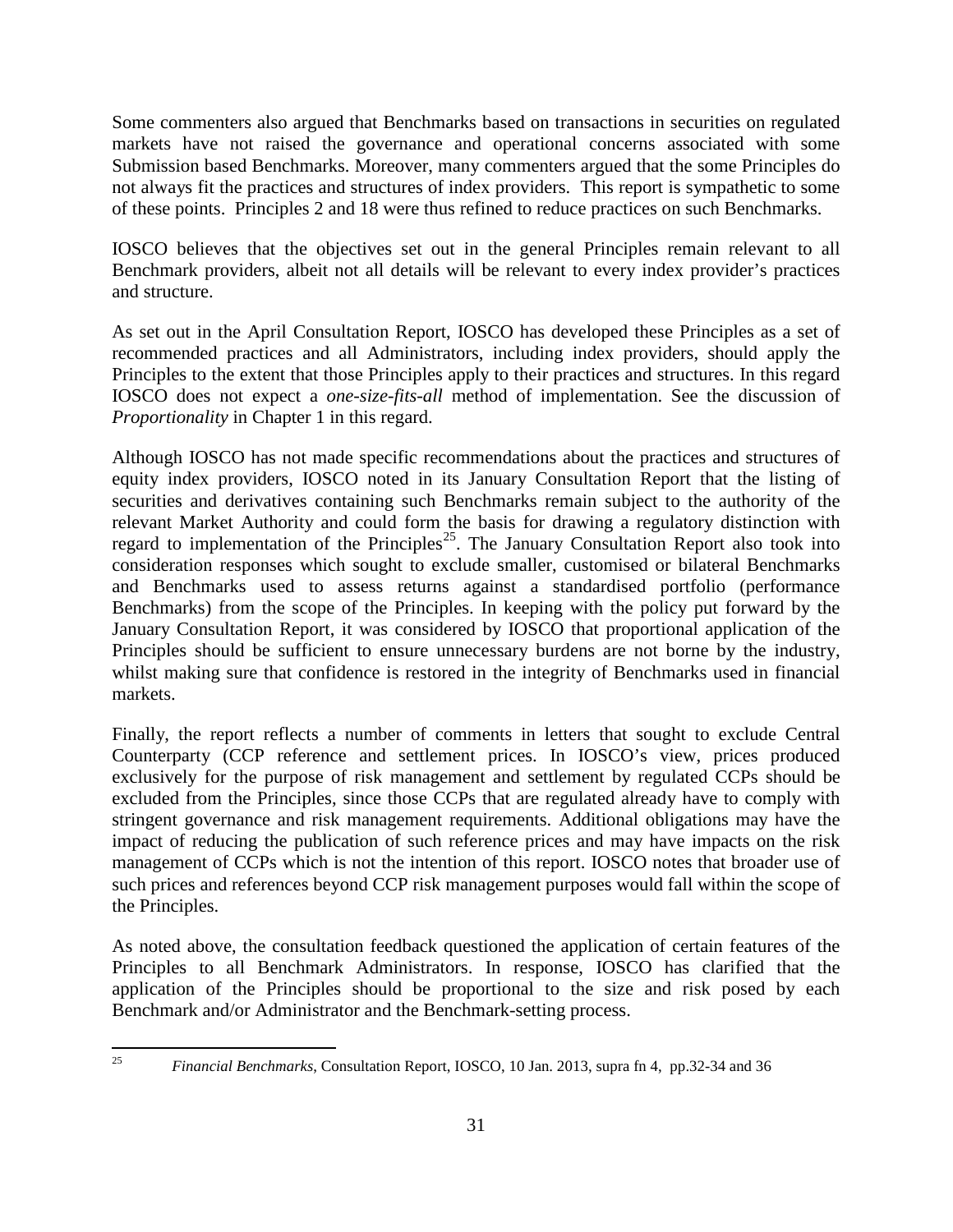#### **Voluntary Submission**

The January Consultation Report illustrated the dependence of many Benchmarks on Submissions and data provided voluntarily by market participants who are not always regulated. The feedback received in the April Consultation Report also mentioned this dependence and highlighted risks that excessive requirements on the Submission process could decrease the participation in Benchmark Submissions and potentially reduce the representativeness of each Benchmark.

IOSCO recognises the importance of maintaining participation in Benchmarks and recognises the risks that degrading Benchmark representativeness may have on the transparency brought by Benchmarks to the Interests they seek to measure. However, it also believes that some measures are necessary at Submitter level to ensure the robustness of the data submitted.

IOSCO therefore has focused on creating incentives for Administrators to institute processes that IOSCO believes will enhance reliability of Benchmarks for the benefit of all Market Participants. The Principle on codes of conduct for Submitters (Principle 14) should therefore be seen in light of this strengthening of market integrity. IOSCO considers this should provide incentives to participate whilst also providing confidence in the integrity of the Benchmark determination process.

#### **Front Office Submissions**

Some consultation responses argued that it might not always to be possible or desirable to prevent front office staff from participating in the Benchmark determination. It was argued that smaller organisations may not be able to segregate staff and valuable market information may be lost by applying such a ban. However IOSCO is still of the view that the conflicts of interest and incentives to manipulate Benchmark Submission are amplified when front office staff are involved.

In light of this, the Principle  $14(g)(xi)$  has been amended to make clear that Submissions from Front Office Functions are disfavoured but permissible, as long as the Administrator is satisfied that there are adequate internal oversight and verification procedures, including safeguards and supervision to address possible conflicts of interest.

#### **Transparency Regarding the Use of Expert Judgment**

In response to the specific question in the April Consultation Report, there was a good level of support for the general proposition that there should be transparency as to how an individual Benchmark was developed and with respect to the use of Expert Judgment (consultation question 3). Commenters were concerned, however, that such a principle would impose burdens that would delay the publication of a Benchmark determination or add undue costs.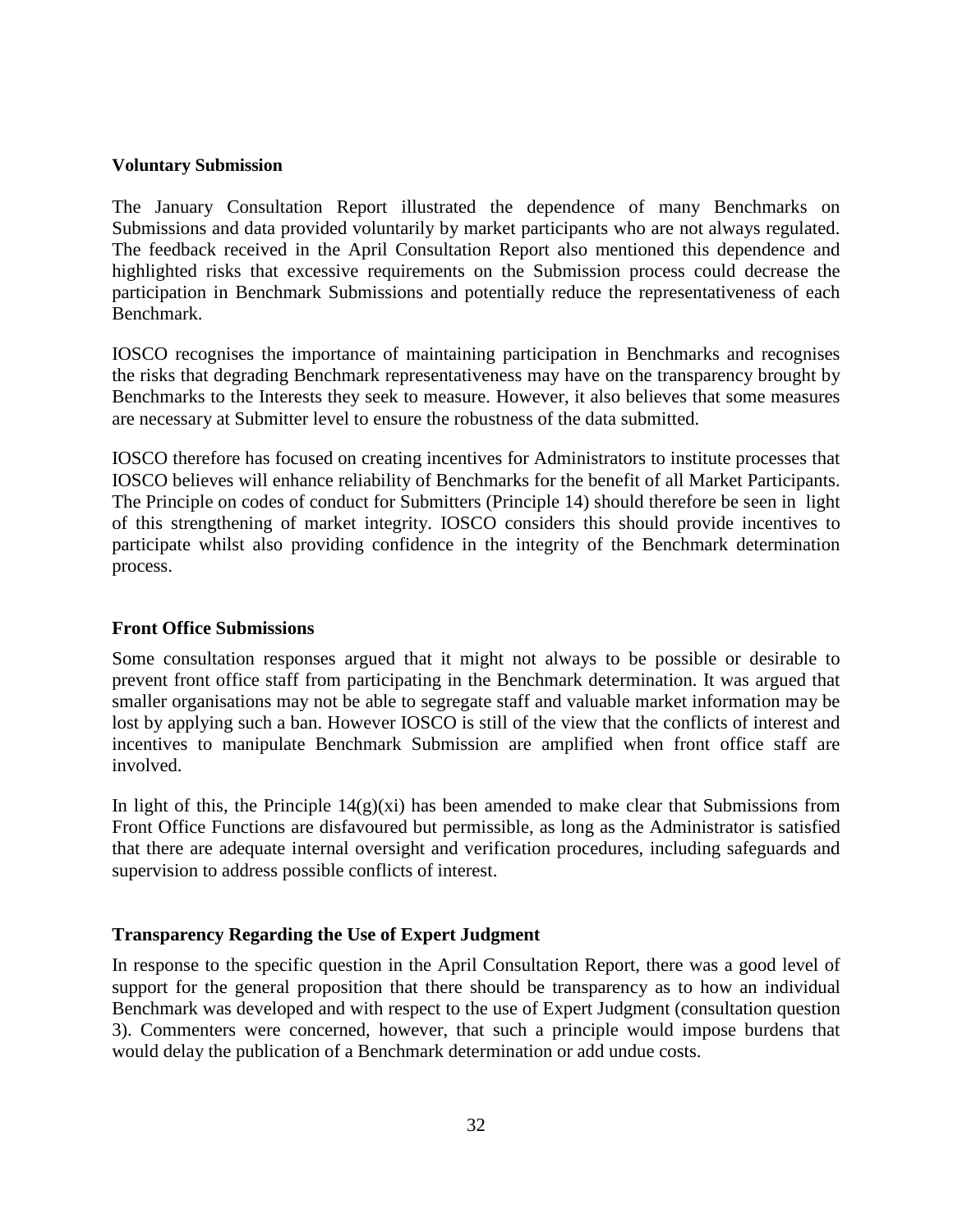IOSCO notes that the proposed requirements to concisely explain the source of the determination and to note the usage of Expert Judgment (subsections (a) and (b) of consultation question 3) track paragraphs 2.3 (a) and (b) of the PRA Principles. Benchmarks that regularly publish their Methodologies would satisfy Principle 9 when derived from data sourced from Regulated Markets or Exchanges with mandatory post-trade transparency requirements. In addition, a Benchmark that is based exclusively on executable quotes as contemplated by Principle 7 would not need to explain in each determination why it has been constructed with executable bids or offers, provided there is disclosure in the Methodology.

Moreover, IOSCO addressed concerns regarding the perceived burdensome scope of these requirements in the context of the PRA Principles in a *Frequently Asked Questions* paper issued on 15 March 2013 (Oil PRA FAQ).<sup>26</sup> The specific question and answer from the Oil PRA FAQ has been included as part of this Report in Annex C.

Based on the responses received, IOSCO believes that the information contemplated by the addition of Principle 9 will provide material information to Benchmark users and is therefore adopting the proposed paragraphs. This is not intended to require disclosure by an Administrator of every situation that resulted in the use of discretion nor a detailed explanation. Rather the intent is that the use of discretion be noted using standard rationales and descriptions, as provided in the Oil PRA FAQ, which has been referenced in this Report as Annex C.

## **Data Sufficiency and hierarchy of data inputs (Principle 7 and 8)**

Commenters generally supported the objective that Benchmarks should be *anchored* in transactions. Cautionary comments that were received on the Data Sufficiency Principle appear to be based on perceptions that the Principle required the sole usage of transactions, imposed a rigid hierarchy of data use, excluded the consideration of bids and offers or Expert Judgment, failed to take into account the characteristics of less transparent or low liquidity market characteristics and prohibited adjustments to data based on quality considerations.

IOSCO does not share these interpretations of the Principles.

The Data Sufficiency Principle is based on the underlying concept that Benchmarks should be based on prices, rates, indices or values that have been formed by the competitive forces of supply and demand (i.e., an active market) in order to provide confidence that the price discovery system is reliable. As noted by some commenters, the existence of a market does not preclude manipulation. However, the existence of a transparent, active market <sup>27</sup> with *observable*

 <sup>26</sup> *See* International Organization of Securities Commissions (IOSCO), *Frequently Asked Questions on IOSCO Principles for Price Reporting Agencies Report* (Oil PRA FAQ) (Mar. 15, 2013), http://www.iosco.org/library/pubdocs/pdf/IOSCOPD406.pdf.

<sup>&</sup>lt;sup>27</sup> IOSCO made clear in the January Consultation Report that a low liquidity market could function as an active market. See discussion in *Financial Benchmarks*, Consultation Report, IOSCO, 10 Jan. 2013, supra fn. No.4, pp. 40-41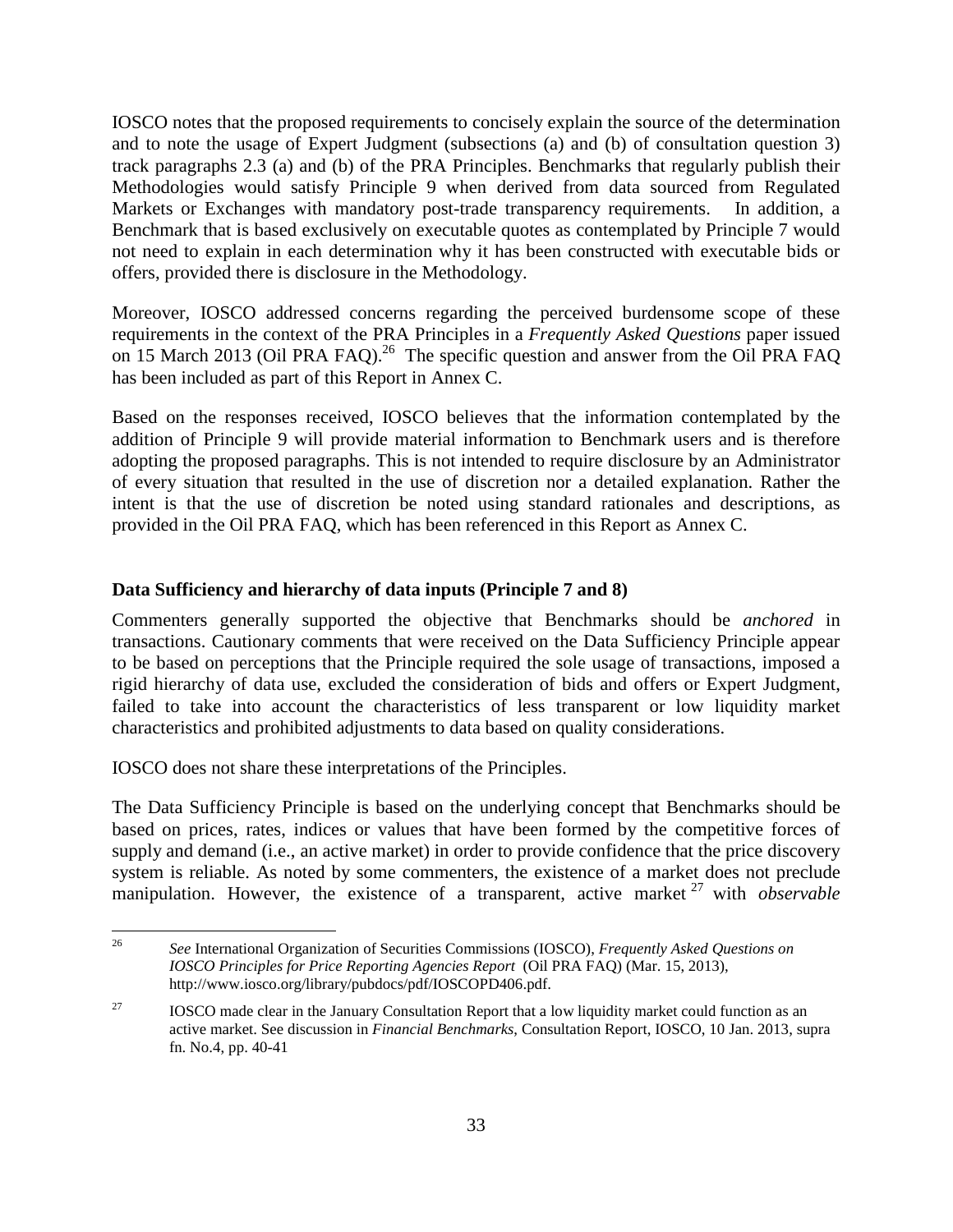transactions provides visible evidence of market metrics and commercial practices, which can provide confidence to market participants and facilitate surveillance by relevant Market Authorities. Accordingly, as stated in the Data Sufficiency Principle a Benchmark should be underpinned or *anchored* by an active market with observable transactions.

IOSCO reiterates that this does not mean that Benchmarks must be constructed solely of transaction data, or that data must always be used in a rigid order. IOSCO recognises that there might be circumstances when a confirmed bid or offer might carry more meaning than an outlier transaction or when non-transactional data such as bids and offers and extrapolations from prior transactions might predominate (e.g., in a low liquidity market). All of these other forms of data usage are permissible in line with the Administrator's Methodology. This is encapsulated in the Data Hierarchy Principle which makes clear that provided that the Data Sufficiency Principle is met (i.e., data is based on an active market), an Administrator retains flexibility to use inputs consistent with the Administrator's approach to ensuring the quality, integrity, continuity and reliability of its Benchmark determinations (as set out in the Administrator's Methodology).

Provided that subparagraphs (a) and (b) of Principle 7 are met, Principle 7 does not preclude Benchmark Administrators from using executable bids or offers as a means to construct Benchmarks where anchored in an observable market consisting of *Bona Fide*, Arms-length Transactions. For example, this approach might be appropriate in a market where overall transaction volume is high over sustained periods, though on any given day there might be more firm bids and offers than posted transactions taking place.

IOSCO also recognizes that various indices may be designed to measure or reflect the performance of a rule-based investment strategy, the volatility or behaviour of an index, market or other aspects of an active market. Accordingly, Data Sufficiency Principle 7, has been revised to make clear that the Principle does not preclude the use of non-transactional data for such types of indices that are not designed to represent transactions and where the nature of the index is such that non-transactional data is used to reflect what the index is designed to measure. For example, certain volatility indices, which are designed to measure the expected volatility of an index of securities transactions, rely on non-transactional data, but the data is derived from and thus *anchored* in an actual functioning securities or options market.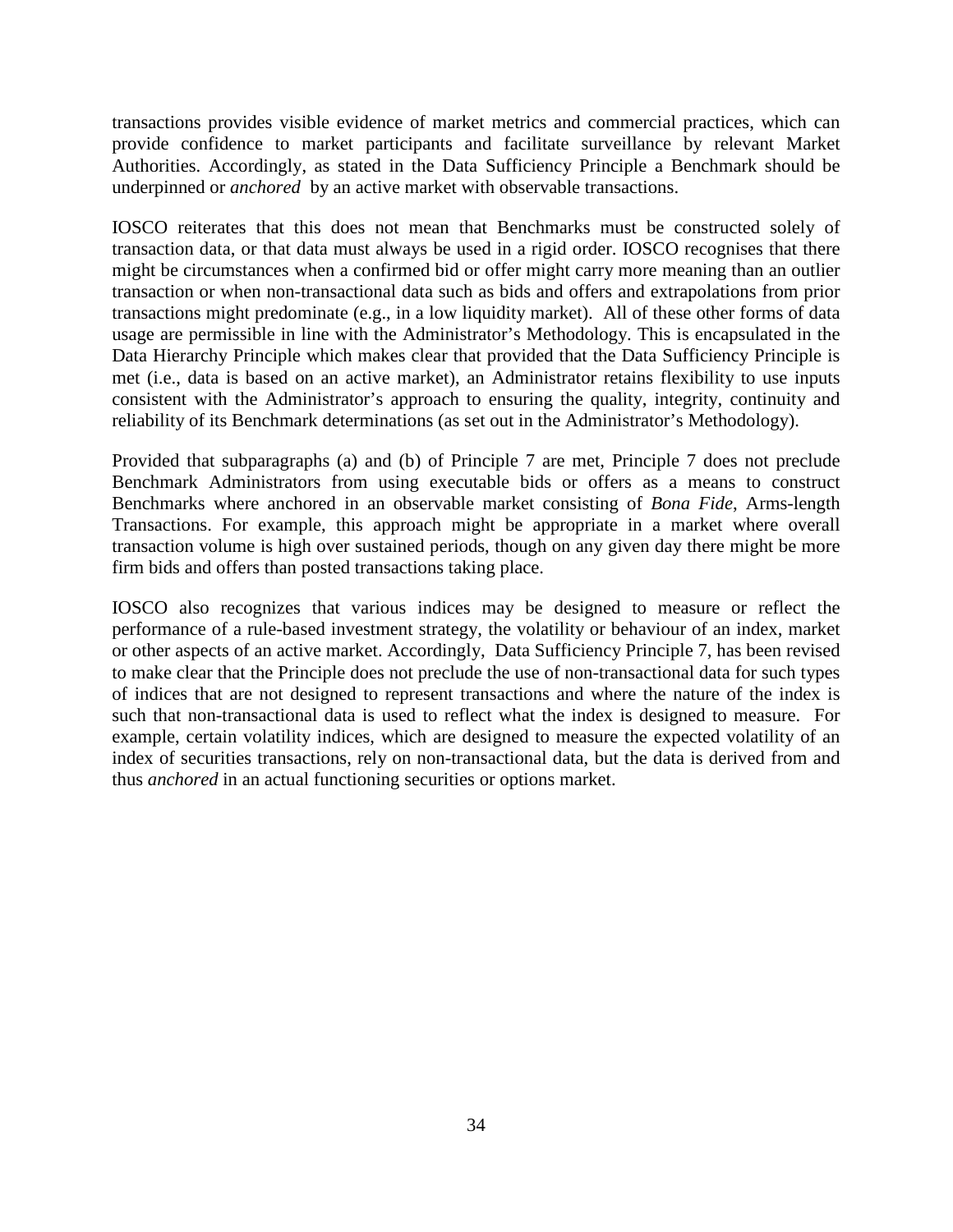#### **ANNEX A**

#### **GLOSSARY OF KEY TERMS**

**Administration:** Includes all stages and processes involved in the production and dissemination of a Benchmark, including:

a) Collecting, analysing and/or processing information or expressions of opinion for the purposes of the determination of a Benchmark;

b) Determining a Benchmark through the application of a formula or another method of calculating the information or expressions of opinions provided for that purpose; and

c) Dissemination to users, including any review, adjustment and modification to this process.

**Administrator:** An organisation or legal person that controls the creation and operation of the Benchmark Administration process, whether or not it owns the intellectual property relating to the Benchmark. In particular, it has responsibility for all stages of the Benchmark Administration process, including:

- a) The calculation of the Benchmark;
- b) Determining and applying the Benchmark Methodology; and
- c) Disseminating the Benchmark.

**Arm's-length Transaction**: A transaction between two parties that is concluded on terms that are not influenced by a conflict of interest (e.g., conflicts of interest that arise from a relationship such as a transaction between affiliates).

**Audit Trail**: For the purposes of the Benchmark-setting process, the documentation and retention of all relevant data, Submissions, other information, judgments (including the rationale for any exclusions of data), analyses and identities of Submitters used in the Benchmark-setting process for an appropriate period.

**Benchmark**: The Benchmarks in scope of this report are prices, estimates, rates, indices or values that are:

a) Made available to users, whether free of charge or for payment;

b) Calculated periodically, entirely or partially by the application of a formula or another method of calculation to, or an assessment of, the value of one or more underlying Interests;

c) Used for reference for purposes that include one or more of the following:

- determining the interest payable, or other sums due, under loan agreements or under other financial contracts or instruments;
- determining the price at which a financial instrument may be bought or sold or traded or redeemed, or the value of a financial instrument; and/or
- measuring the performance of a financial instrument.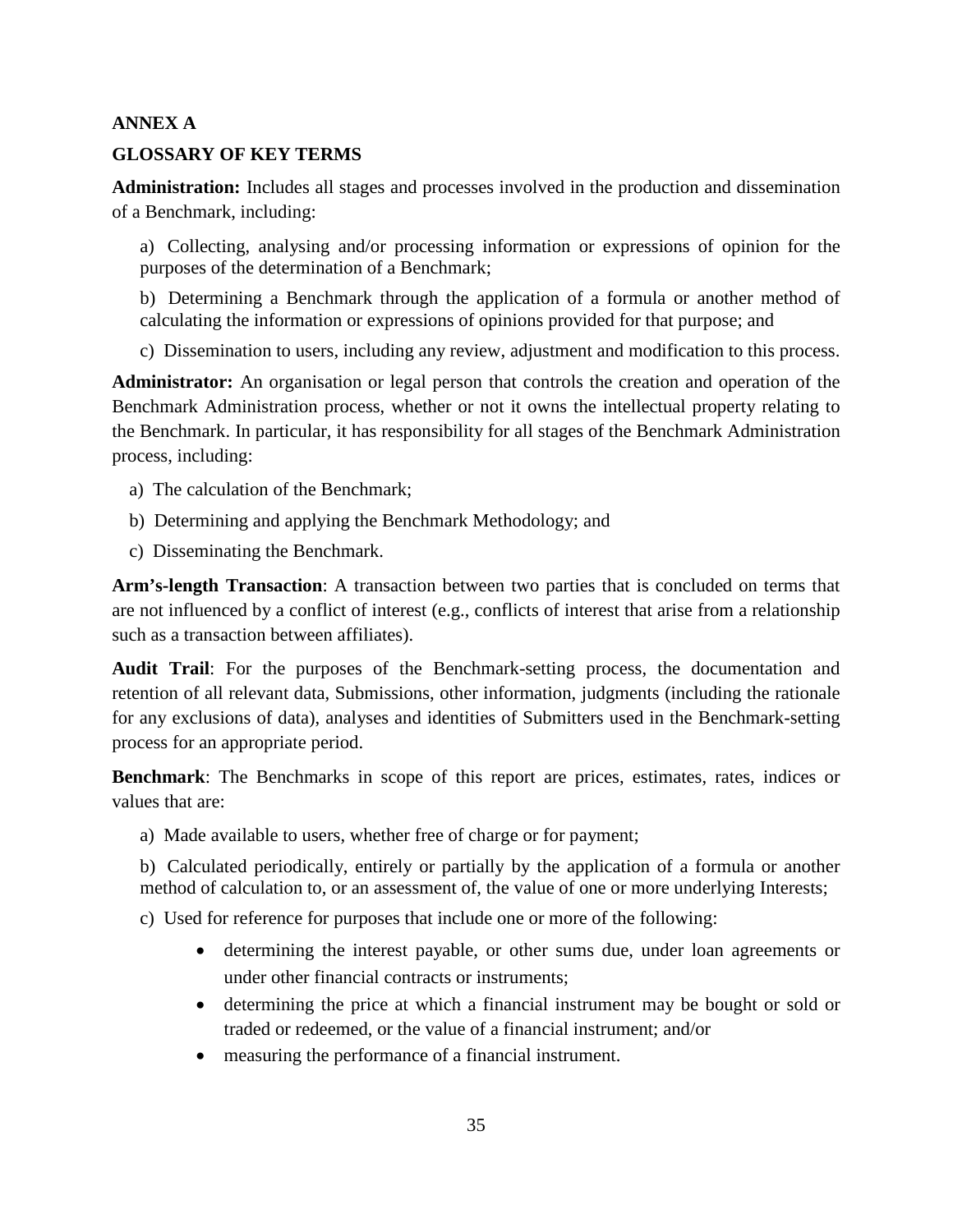**Benchmark Publisher**: A legal entity publishing the Benchmark values, which includes Making Available such values to Subscribers, on the internet or by any other means, whether free of charge or not.

*Bona* Fide: Refers to data where the parties submitting the data have executed, or are prepared to execute, transactions generating such data and the concluded transactions were executed at arm's-length from each other.

**Calculation Agent**: A legal entity with delegated responsibility for determining a Benchmark through the application of a formula or other method of calculating the information or expressions of opinions provided for that purpose, in accordance with the Methodology set out by the Administrator.

**Expert Judgment:** Refers to the exercise of discretion by an Administrator or Submitter with respect to the use of data in determining a Benchmark. Expert Judgment includes extrapolating values from prior or related transactions, adjusting values for factors that might influence the quality of data such as market events or impairment of a buyer or seller's credit quality, or weighting firm bids or offers greater than a particular concluded transaction.

Front Office Function: This term means any department, division, group, or personnel of Submitter or any of its affiliates, whether or not identified as such, that performs, or personnel exercising direct supervisory authority over the performance of, any pricing (excluding price verification for risk management purposes), trading, sales, marketing, advertising, solicitation, structuring, or brokerage activities on behalf of a third party or for proprietary purposes .

**Interest:** Refers to any physical commodity, currency or other tangible goods, intangibles (such as an equity security, bond, futures contract, swap or option, interest rates, another index, including indexes that track the performance of a rule-based trading strategy or the volatility of a financial instrument or another index), any financial instrument on an Interest, which is intended to be measured by a Benchmark. Depending on the context, it is assumed that the word "Interest" also includes the market for such Interest.

**Market Authority**: A Regulatory Authority, a Self-Regulatory Organisation, a Regulated Market or Exchange, or a clearing organisation (as the context requires).

**Market Participants**: Legal entities involved in the production, structuring, use or trading of financial contracts or financial instruments used to inform the Benchmark, or which reference the Benchmark.

**Methodology**: The written rules and procedures according to which information is collected and the Benchmark is determined.

**National Authority:** Refers to a relevant governmental authority such as a central bank, which might not be a Market or Regulatory Authority, but which has responsibility for or a governmental interest in Benchmark policies.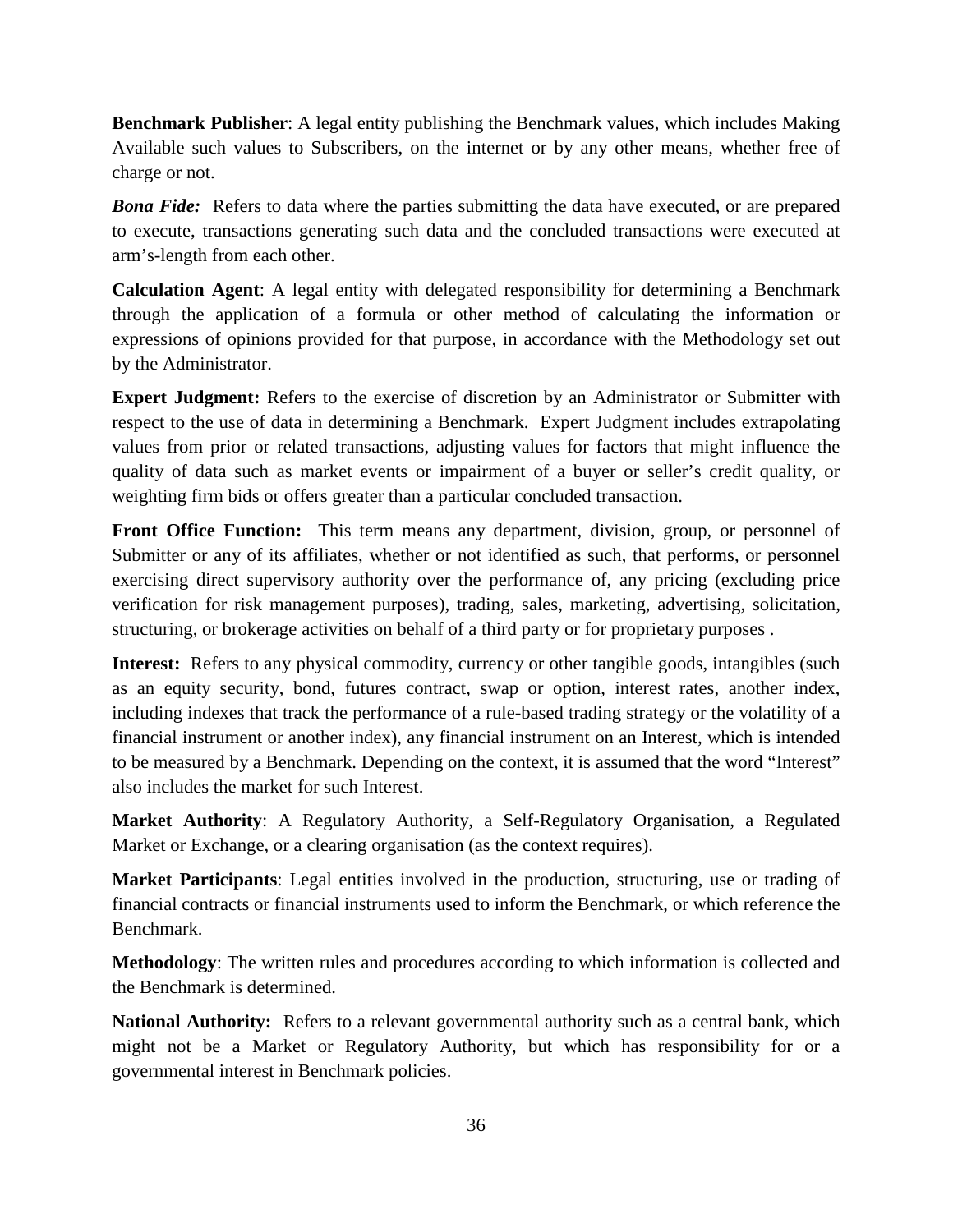**Panel**: Subset of Market Participants who are Benchmark Submitters.

**Publish or Make Available:** Refers to the expectation that a party such as an Administrator should provide a document or notice to Stakeholders. The means by which such notice is made should be proportionate to the breadth and depth of Benchmark use by Stakeholders, as determined by the Administrator on a "best efforts" basis. Ordinarily, posting a document or notice on the Administrator's website will meet this expectation.

**Regulated Market or Exchange:** A market or exchange that is regulated and/or supervised by a Regulatory Authority.

**Regulatory Authority**: A governmental or statutory body (not being a Self-Regulatory Organisation) with responsibility for securities and/or commodities and futures regulation.

**Self-Regulatory Organisation or "SRO"**: An organisation that has been given the power or responsibility to regulate itself, whose rules are subject to meaningful sanctions regarding any part of the securities market or industry. This authority may be derived from a statutory delegation of power to a non-governmental entity or through a contract between an SRO and its members as is authorized or recognized by the governmental regulator. See *IOSCO Methodology*, Principle 9, p.50. http://www.iosco.org/library/pubdocs/pdf/IOSCOPD359.pdf

**Stakeholder:** Refers to Subscribers and other persons or entities who own contracts or financial instruments that reference a Benchmark.

Submission(s): Prices, estimates, values, rates or other information that is provided by a Submitter to an Administrator for the purposes of determining a Benchmark. This excludes data sourced from Regulated Markets or Exchanges with mandatory post-trade transparency requirements.

**Submitter**: A legal person providing information to an Administrator or Calculation Agent required in connection with the determination of a Benchmark

**Subscriber:** A person or entity that purchases Benchmark determination services from an Administrator.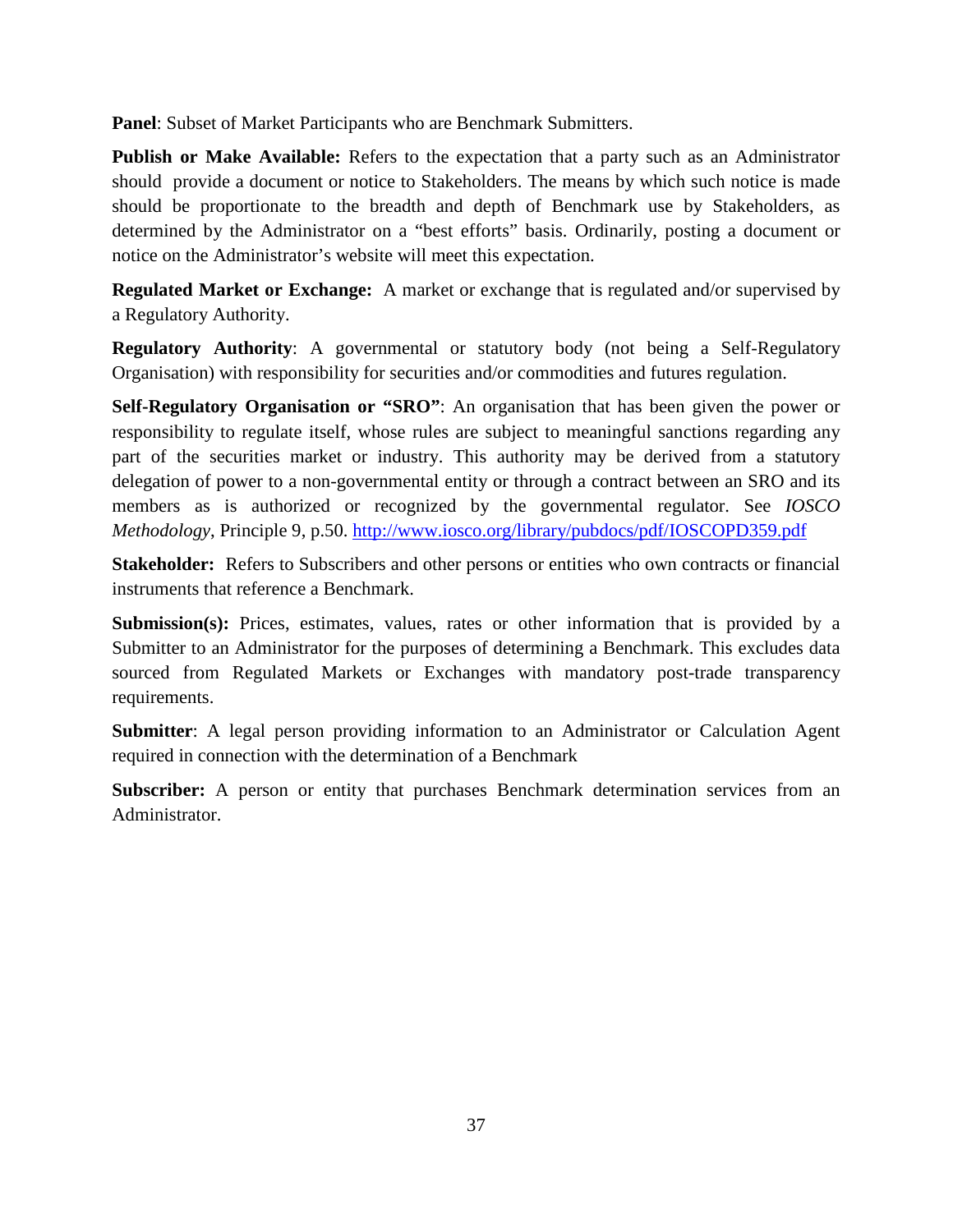#### **ANNEX B**

#### **FEEDBACK STATEMENT**

**Process:** IOSCO's April Consultation Report, published on 16th April 2013, provided for a one month consultation period on the issues presented in the report. The consultation closed on  $16<sup>th</sup>$ May 2013.

**Respondents**: 40 responses were received, of which 9 came from industry associations and trade bodies, 10 from Benchmark Administrators, 7 from exchanges and clearing houses, 5 from buy side firms and 2 from authorities.

**Questions**: The Consultation report asked the four questions below:

- *1. Equity indices: Indices may be used to measure a wide range of underlying Interests, using a variety of calculation methodologies and inputs. In the specific case of equity indices, inputs are typically based on transactions concluded on Regulated Markets. In light of this: are there any Principles or parts of the Principles that cannot, or should not, be applied to equity*  indices? If so, please identify these Principles and explain why their application is *inappropriate.*
- *2. Additional measures to address risks resulting from Submission-based Benchmarks or ownership or control structures: Additional measures have been specified within certain Principles to address specific risks arising from a reliance on Submissions (Principles 4, 10, 13 and 17) and/or from ownership or control structures (Principles 2, 5 and 16).* 
	- *a. Should these additional requirements apply to Submitters and Administrators of all Submission-based Benchmarks or Benchmarks with the specified ownership/control structures?*
	- *b. If not, please explain why all or some Submission-based Benchmarks or Benchmarks*  with the specified ownership/control structures should be exempt.
- *3. Notice Concerning Use of Expert Judgment: Should Administrators be required to briefly describe and Publish with each Benchmark determination:*
	- *a. a concise explanation, sufficient to facilitate a User's or Market Authority's ability to understand how the Benchmark determination was developed, terms referring to the pricing methodology should be included (e.g., spread-based, interpolated/extrapolated or estimate-based); and*
	- *b. a concise explanation of the extent to which and the basis upon which judgment (i.e.*  exclusions of data which otherwise conformed to the requirements of the relevant *methodology for that Benchmark determination, basing determinations on spreads, interpolation/extrapolation or estimates, or weighting bids or offers higher than concluded transactions etc.), if any, was used in establishing a determination.*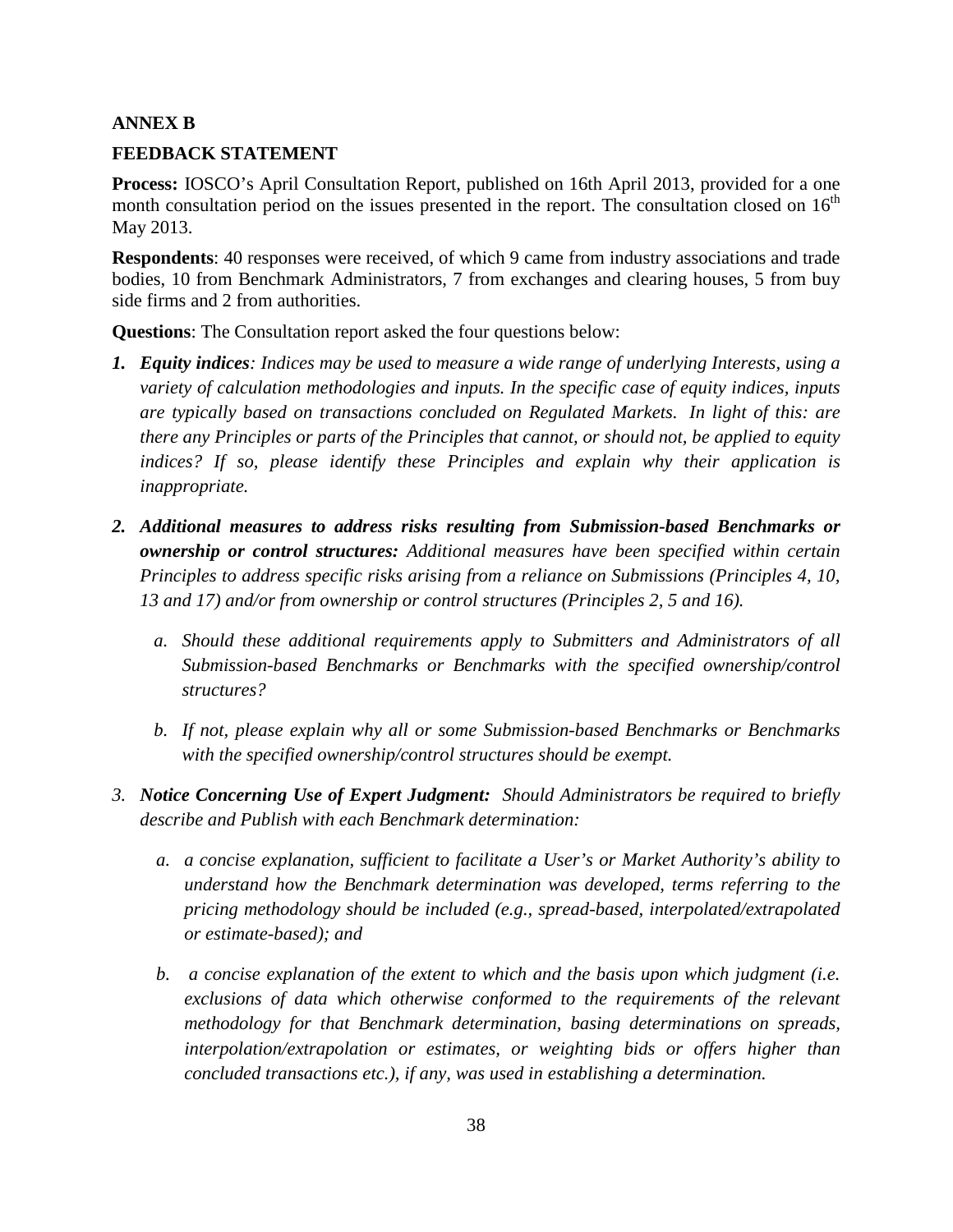*4. Revisions to the Principles: Please provide any suggested changes to specific Principles or definitions of key terms set out in Annex A, including drafting proposals and rationale.* 

*Are any other Principles needed: Should Principles to address any additional issues, risks or conflicts of interest be developed? Please provide a summary of the issue and drafting for the proposed Principle.* 

## **Consultation Question 1:**

Commenters generally supported IOSCO's proportionate approach to the application of the principles and cautioned against any attempt to find a *one-size-fits-all* approach for the wide and diverse universe of indices and Benchmarks. Many commenters believed that IOSCO should develop principles applicable to equity indices, but most commenters noted that particular Principles were inapplicable or unnecessary for equity indices.

Commenters largely agreed in their observation that certain principles should not apply to equity indices. There was a wide range of responses, however, as to which specific principles were inapplicable to equity indices. Several principles were commonly identified, while other principles were identified by only few commenters. Nearly all principles were mentioned at least once as needing to be revisited if applied to equity indices (not 10 and 15).

Several commenters suggested that IOSCO's question regarding equity indices should be expanded to include other indices based on observable transaction data, such as fixed-income indices. Many commenters proposed a different bifurcation to determine the proportionate treatment of the Principles, proposing categories such as: public data versus survey Benchmarks; objective versus subjective Benchmarks; commercial indices versus survey-based Benchmarks; Benchmarks with a certain market impact versus Benchmarks without; and Benchmarks set by a single estimation or survey versus indices derived in substantial part from market transaction data and/or multi-participant estimation.

Many commenters highlighted the fundamental differences in the production of reference rates and market indices, noting that market indices' reliance on transaction data and operation in a competitive market demanding adequate disclosure and transparency minimized, if not eliminated, the risks of conflicts of interest and manipulation present with reference rates. Numerous commenters expressed the view that commercial indices already adhere to robust standards and codes of conduct, and thus should either be excluded from the principles altogether or permitted to proportionately implement the principles. Many of these commenters believed that existing regulation and voluntary codes of conduct were sufficient for transaction-based indices, which they suggested do not present the same weaknesses and structural concerns of reference rates like the IBORs.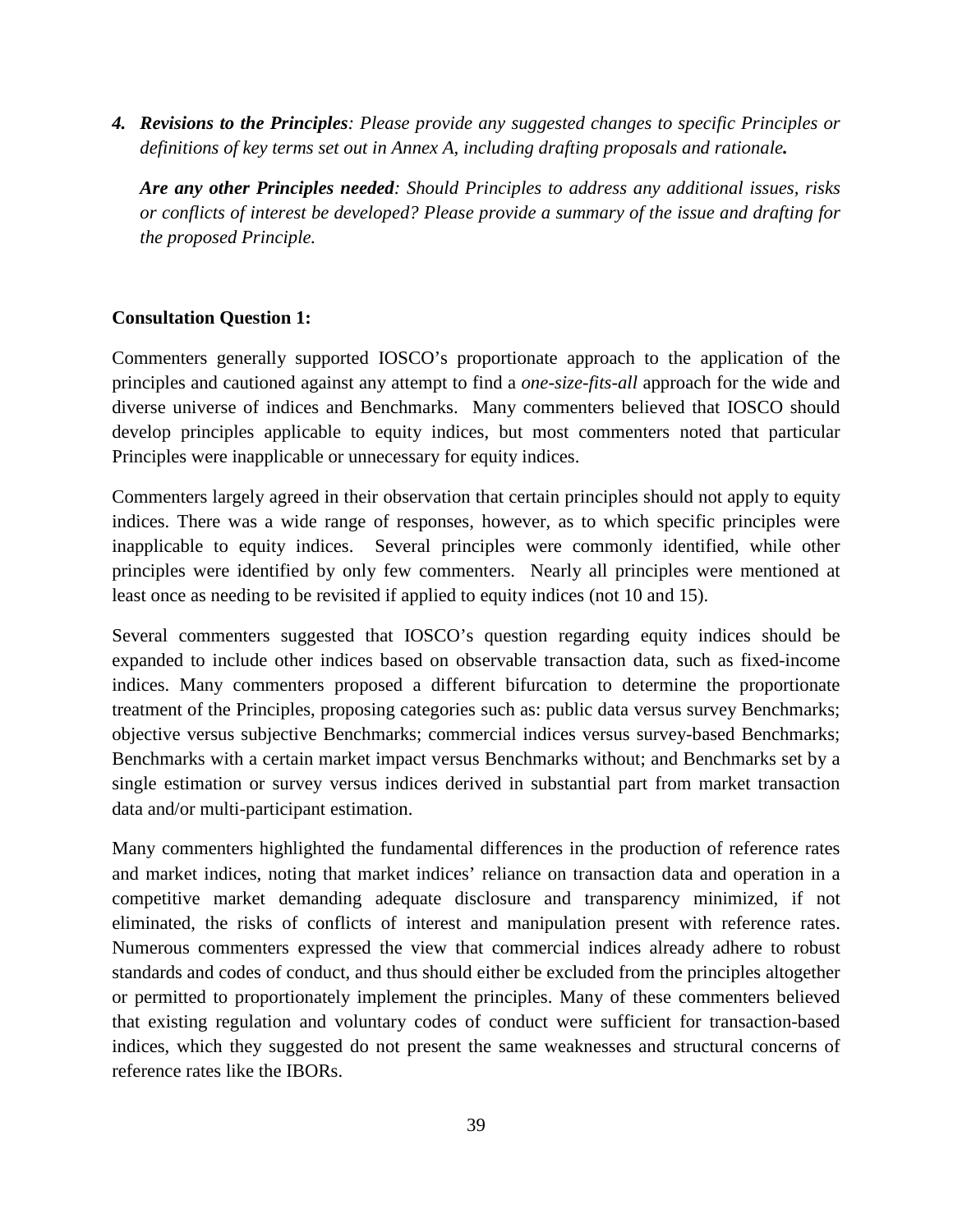Several commenters identified the diverse ways in which market indices are used by market participants to manage risks, to implement trading strategies, or to measure portfolio performance, and concluded with the view that only Benchmarks used to price financial instruments should be subject to the principles, due to a concern that even a minimal amount of added compliance burden could discourage innovation and competition for these purposes. Numerous commenters suggested that IOSCO revisit the definition of "Benchmark" to clarify the application of the principles to indices that are used for purposes other than pricing financial instruments or contracts. These commenters believed that strategy indices, settlement prices used by clearing firms for risk management purposes, indices used to evaluate returns or performance of portfolios, economic or market sentiment indices, and prices for single instruments should be excluded from the scope of the report by adoption of a narrower definition of "Benchmark."

#### **Consultation Question 2:**

Commenters generally supported IOSCO's approach that additional measures should apply to Submitters and Administrators of Submission-based Benchmarks or Benchmarks with specified ownership/control structures. However, a number of commenters did not, however, address question 2. Several commenters stated that the process of data Submission leads to additional risk, especially where the Submitters are market participants with stakes in the level of the Benchmark. Commenters also generally supported IOSCO's approach to proportional implementation of the Principles, taking into account the size and risks posed by each Benchmark Administrator and Benchmark-setting process.

Several commenters argued that the additional measures should not apply to products subject to the PRA Principles. In particular it was noted that additional controls for Submitters (Submitter Code of Conduct) were not identical to those in the PRA Principles. They also argued that the Principles on Financial Benchmarks are seeking to reintroduce provisions that were considered and ultimately rejected in the context of the PRA Principles, in recognition of the voluntary nature of commodity market participants' interactions with PRA price reporting processes.

Some commenters suggested that IOSCO include or clarify the definition of some terms, in order to provide certainty about the scope of the Principles on Financial Benchmarks. These terms included Front Office Functions, Submitters, Submissions and Submissions-based. One commenter argued that for the additional measures to apply, the terms Submitter and Submission should exclude, at a minimum, data reflecting observable transactions and other actual market information.

Several commenters also argued that IOSCO should further refine the definition of Benchmarks to ensure that certain indices are not inadvertently caught. Commenters were primarily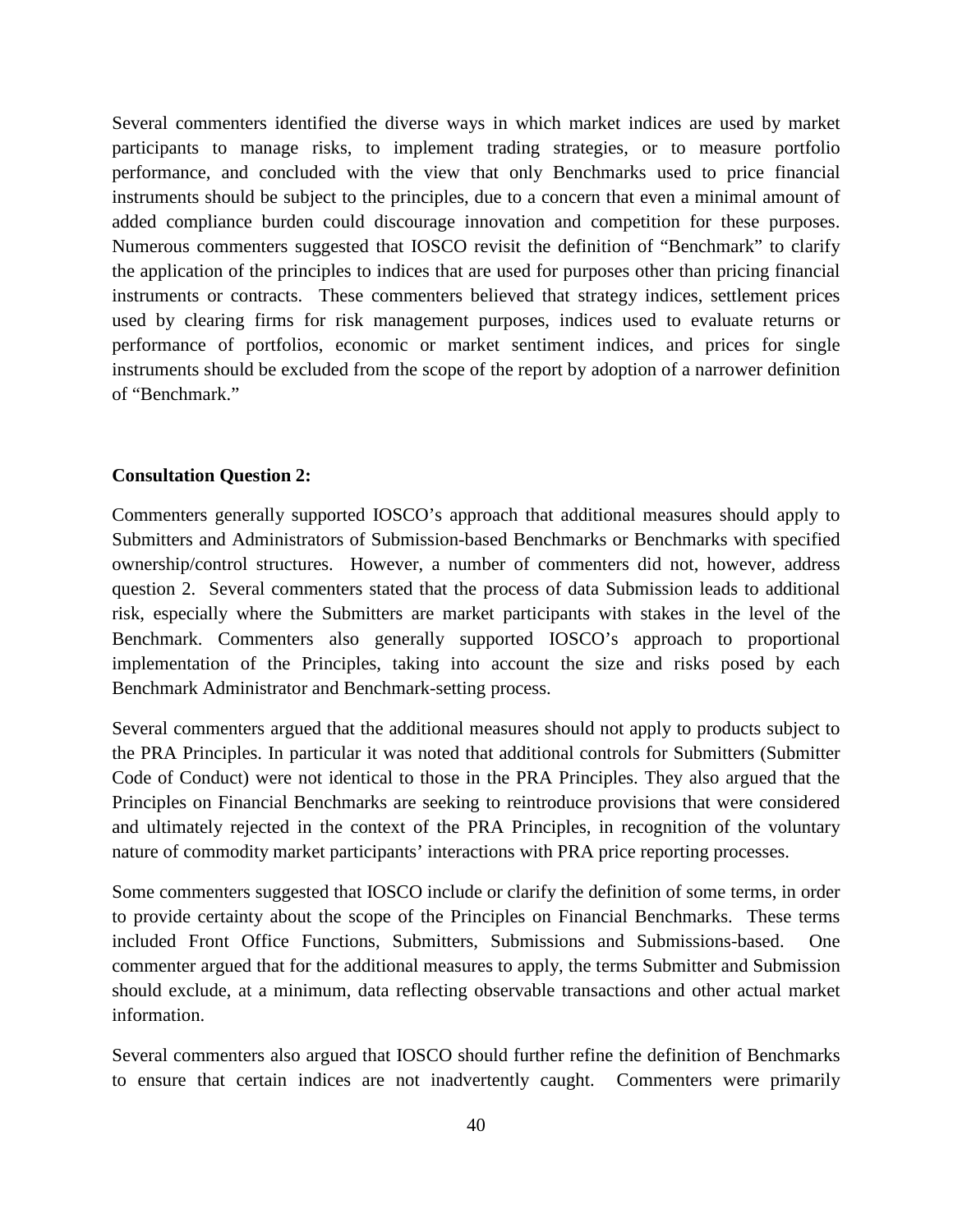concerned about strategy indices, reference prices produced by central counterparties to measure their positions and exposure, prices discovered on a Regulated Market or Exchange, settlement prices used for clearing, and prices for individual instruments.

Some commenters argued that IOSCO's framework assumes that a transaction-based Benchmark is *per se* more credible and reliable than an estimation-based one without providing a basis for this. Commenters argued that Expert Judgment is necessary and a transaction-based Benchmark cannot replace a well-established IBOR Benchmark. Even where Benchmarks are anchored in observable transactions, Expert Judgment is necessary to filter out unrepresentative market volatility and outlier transaction data. One commenter also criticised IOSCO for not considering the risks associated with transactions-based Benchmarks and suggested that IOSCO should develop a framework for risks associated with transactions-based processes and market rates, whether Submission-based or not.

#### **Consultation question 3**

Commenters generally supported IOSCO's approach that additional transparency requirements should apply to Benchmark determinations based on estimates and Expert Judgment. However, a number of commenters did not address question 3.

Many commenters argued that that the underlying methodologies for exercising expert judgement including fall-back provisions and downgrades in the data input hierarchy must be disclosed transparently and in detail.

Several commenters argued that the scope of these requirements should be limited e.g., to large and relevant Benchmarks or Benchmarks that are prone to conflicts of interest or that rely on subjective Submissions.

Several commenters argued that a notice that is Published with each Benchmark determination could be disproportionate and burdensome for administrators and suggested that explanations and standards for the exercise of Expert Judgment should be addressed at the level of the Benchmark Methodology and the Code of Conduct.

One commenter suggested a clarification of the term "concise explanation" which should allow administrators to decide how and when judgment will be used, but not so that every exercise of judgment must be explained and disclosed.

One commenter argued that a Benchmark Administrator would not be able to explain Expert Judgment exercised on the level of the Benchmark Submitter. In addition, detailed explanations could compromise the vital confidentiality of the Submitter inputs.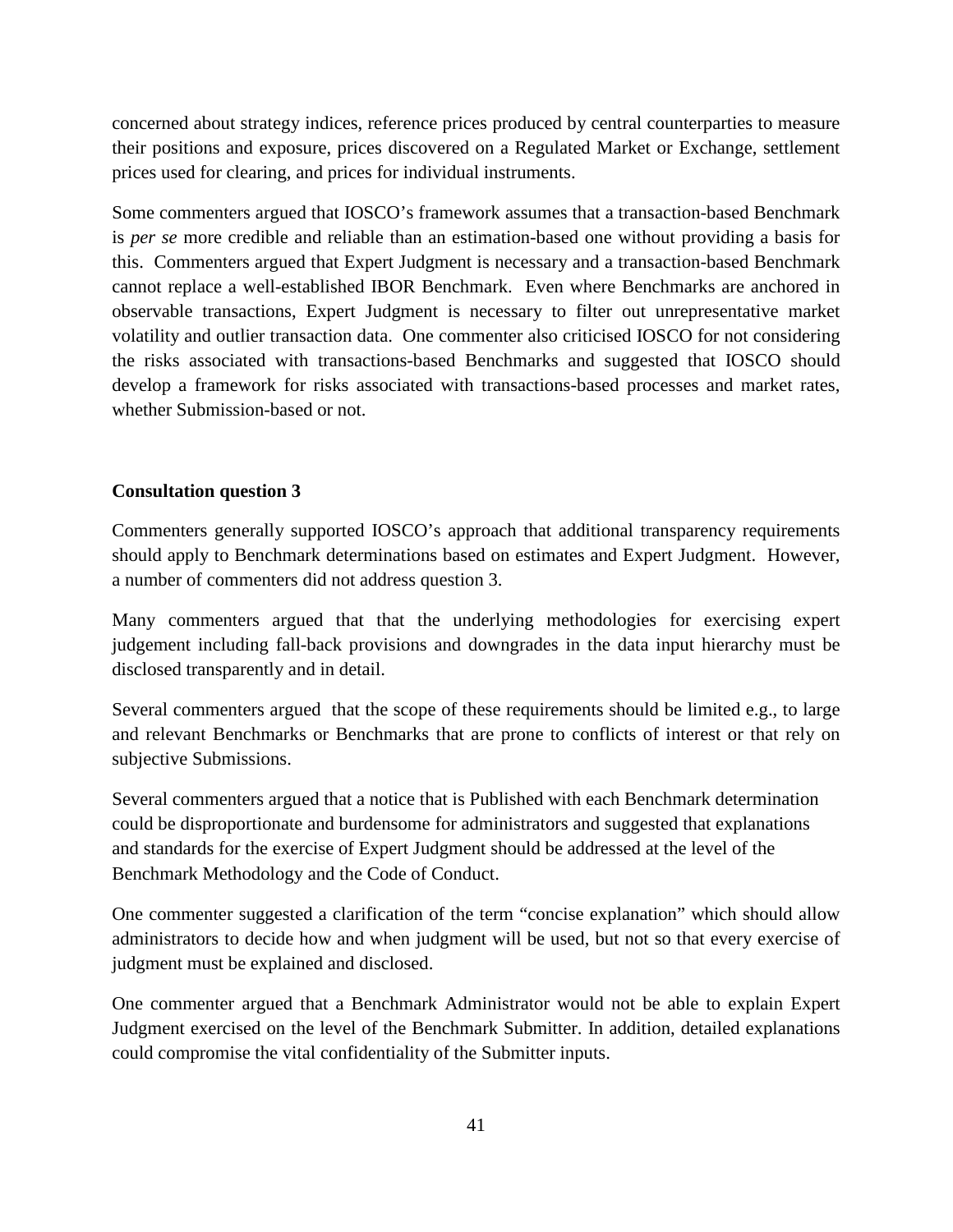One commenter suggested that the content and method for the publication of an explanation regarding Expert Judgment should be discussed between the Administrator and the Submitters and should be determined based on the characteristics of each Benchmark.

## **Consultation Question 4**

Overall there is general support for two levels of Principles and for the overarching aims of most of the Principles. The comments received were more technical than arguing the aims and objectives of the Principles.

Some respondents argued that the scope needs to be more focused to clearly define which Benchmarks would fall under the proposed Principles and which would not (e.g., equity indices, CCP reference prices, proprietary Benchmarks). Many definitional issues/revisions were highlighted in addition to revisions of stated Principles

Some respondents are against the Principle which gives hierarchy to transactional data over other inputs (such as bid-offer quotes). These respondents stressed that not all markets are liquid or transparent enough to take into account non-transactional data or Expert Judgment only as a supplement to transactional data.

Generally, the commenters were in support of the Code of Conduct. However, some commenters argued that the Code of Conduct imposed on Submitters should be reconsidered by IOSCO. Given the voluntary nature of most data Submissions, some commenter said the burden would discourage data Submitters. Some commenters also suggested that IOSCO should state that the Code of Conduct applies only if a cost-benefit analysis has been undertaken.

Some respondents suggested that the restriction on Submissions from Front Office Functions (in the code of conduct for Submitters) should be removed since they will have the most expertise and proximity to the underlying interest for a Benchmark. Limiting to non-front office Submissions would adversely impact the quality of the Benchmark. Other controls are adequate to manage the relevant conflicts faced by front office staff.

Some respondents were concerned that the proposed procedures and audits may increase efforts and cost to Submitters of less prominent Benchmarks driving them out of the market. Similarly, there is concern that certain costs such as maintaining an audit trail, may exceed the benefits, and those costs would likely be passed on to investors. Thus, the application of Principles should follow a proportional approach and allow more lead time for adoption.

Some respondents felt that the responsibility of the Benchmark was too concentrated within the administrator's function and that other stakeholders that are also involved in the Benchmark setting process should be held accountable or share the responsibility.

Some commenters said that information about IT policies and human resource are often confidential, which will make it difficult to implement Principles related to disclosing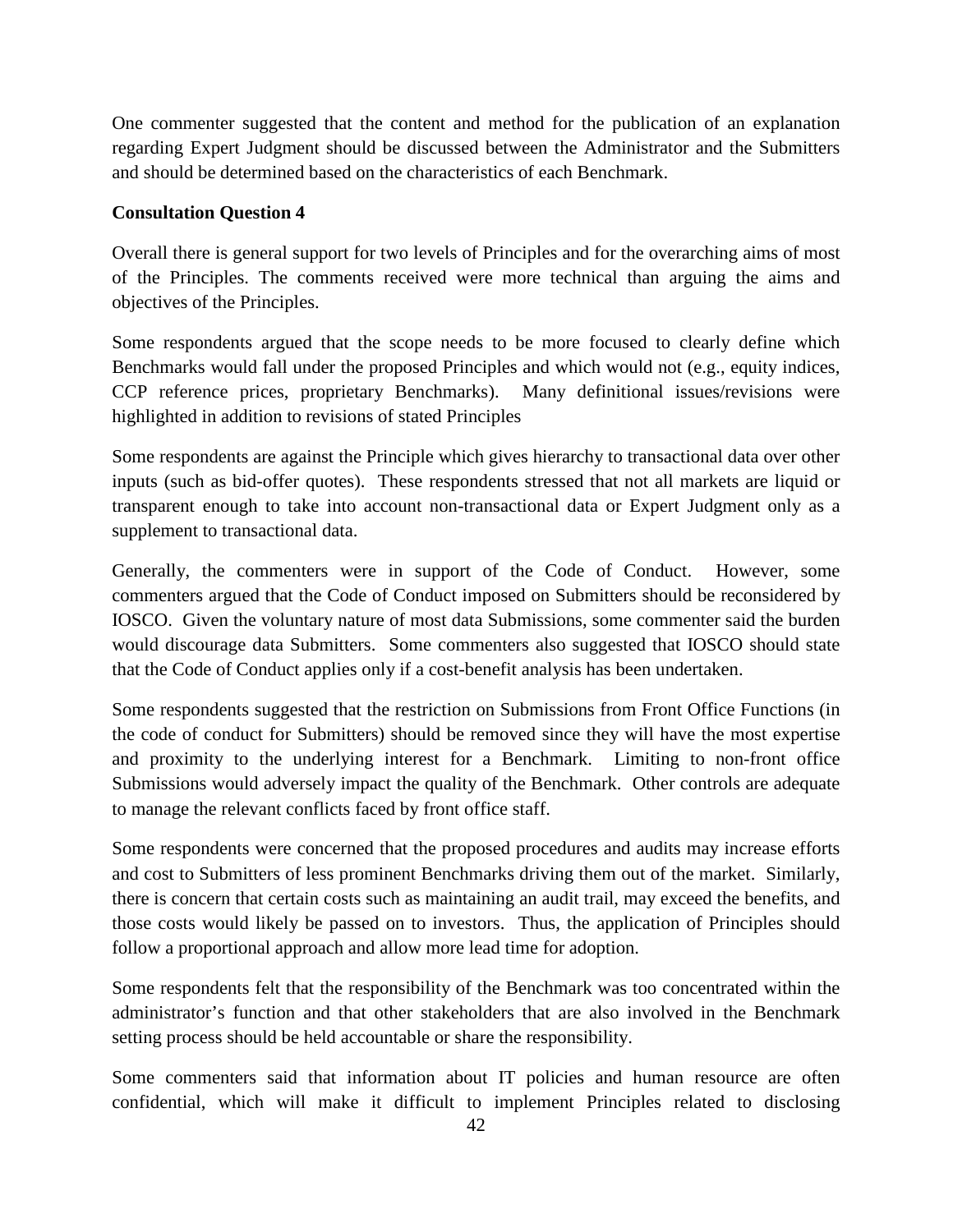information on control framework (Principle 4). Similarly, there is the risk that making the methodology publicly available would divulge confidential or proprietary information to competitors.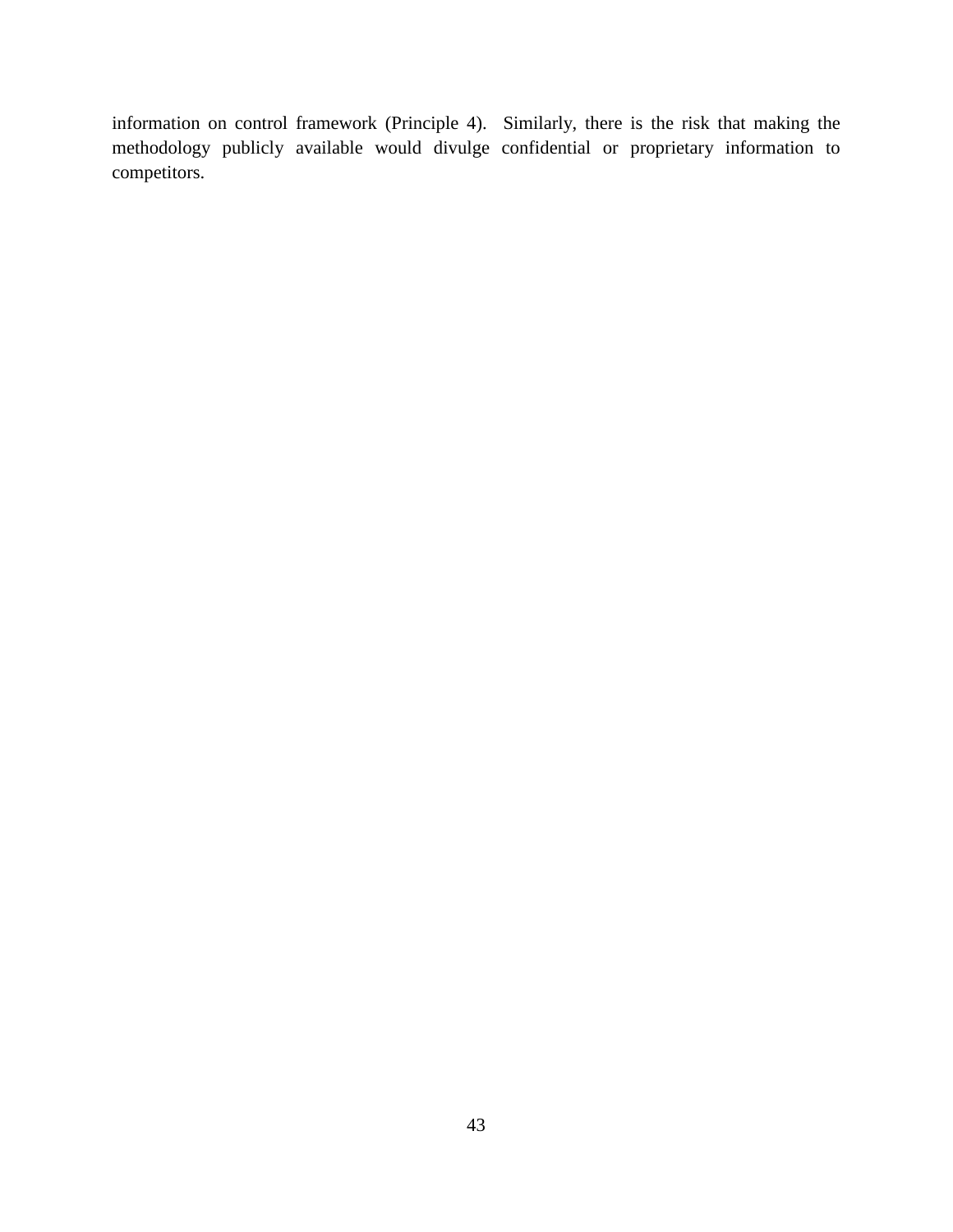## **ANNEX C**

## **Guidance on Principle 9 - Transparency of Benchmark Determinations**

The following guidance is based substantially on the guidance that previously was issued in relation to the PRA Principles<sup>28</sup> and also will apply to Principle 9 "Transparency of Benchmark Determinations" in these Principles for Financial Benchmarks.

## **Question: With respect to judgment referenced throughout the Principles, how detailed should a description of a specific judgment be?**

#### **Response:**

The focus of Principle 9 is on providing Stakeholders with sufficient information to allow Stakeholders to understand how a determination was developed. Whilst the format of disclosure is within the discretion of the Administrator, the minimum information called for in Principle 9 should be provided with each published Benchmark determination.

Principle 9 contemplates that each published Benchmark determination would identify, and explain the rationale for, the exercise of judgment in each published Benchmark determination. The term *judgment* is illustrated in Principle 9 as being employed in the exclusion of data otherwise conforming to the requirements of the relevant Methodology, in basing a Benchmark determination on spreads, in interpolation or extrapolation, in weighting bids or offers higher than concluded transactions, or, in general, in a more qualitative assessment in the absence of hard data.

With respect to the level of detail needed, the Principles for Financial Benchmarks report makes clear in the introduction that "the application and implementation of the Principles should be proportional to the size and risks posed by each Benchmark and/or Administrator and the benchmarking process."

For example, consistent with the proportionality concept, it would be appropriate for Administrators to develop standard descriptions and rationales for the type of judgments that tend to be exercised in Benchmark determinations and publish those descriptions and rationales as relevant with each Benchmark determination but with a degree of aggregation where appropriate.

Although Administrators may therefore develop disclosures in the most efficient manner, any such disclosures should provide more than the permissive procedures of the methodology. However, a Benchmark that is based exclusively on executable quotes as contemplated by

<sup>&</sup>lt;sup>28</sup> Frequently Asked Questions (FAQ) on IOSCO Principles for Price Reporting Agencies (Oil PRA FAQ)(March 2013) http://www.iosco.org/library/pubdocs/pdf/IOSCOPD406.pdf supra fn No26